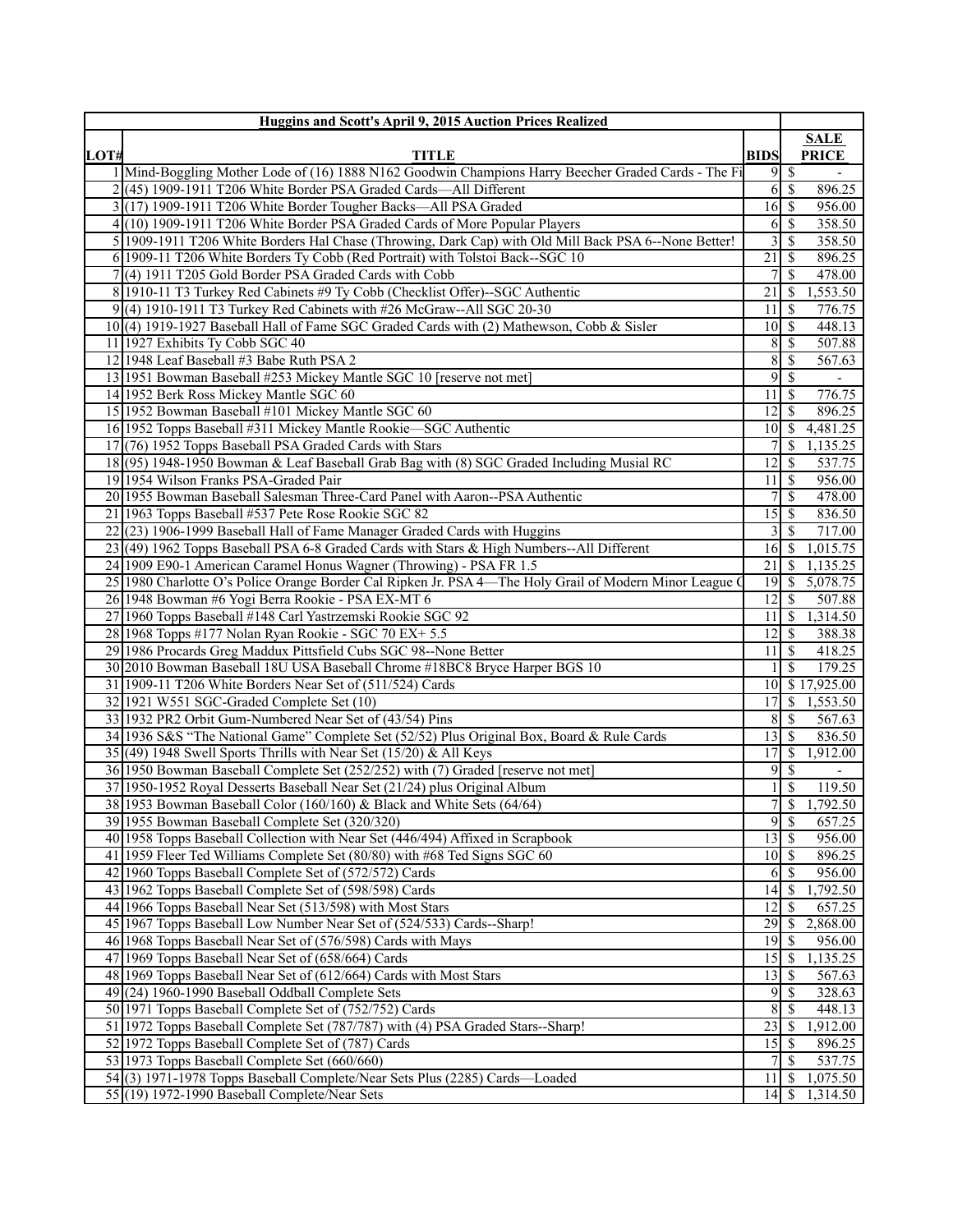| 56(6) 1975 Baseball Complete Sets                                                                           |                           |                          | 1,135.25              |
|-------------------------------------------------------------------------------------------------------------|---------------------------|--------------------------|-----------------------|
| 57 1980 Charlotte O's Orange Border Police Near Set of (23/25) Cards                                        | 6                         | $\overline{\mathcal{S}}$ | 507.88                |
| 58 1981 TCMA Rochester Red Wings Set with PSA 10 Ripken & 1982 Topps Traded Set                             | $10$ $\sqrt{5}$           |                          | 478.00                |
| 59(4) 1987-1989 Topps & Bowman Baseball Tiffany & Traded Sets                                               | $10 \mid S$               |                          | 418.25                |
| $60(14)$ 1981-1990 Baseball Factory Traded Sets & Wax Boxes                                                 |                           |                          | 448.13                |
| 61 1938 Dixie Lids Premiums Complete Set (4) Including Foxx, Hubbell and Feller                             | 6 S                       |                          | 215.10                |
| 62 1964 Topps Baseball Coins Near Set (155/164)                                                             | $\vert 6 \vert$           | $\mathcal{S}$            | 203.15                |
| 63 1975 SSPC High-Grade Complete Set (630)                                                                  | $\overline{\mathbf{3}}$   | $\overline{\mathcal{S}}$ | 95.60                 |
| 64 Circa 1889 Cape May Baseball Player Cabinet Card Lot of (10) with (2) SGC Graded [reserve met]           | $8\sqrt{5}$               |                          | $\overline{5,377.50}$ |
| 65 1887-1890 N172 Old Judge Lot (9) Including Roger Connor and Chicago Maroons (2)                          | 18                        | \$                       | 896.25                |
| 66(39) 1909-11 T206 White Borders with (8) Hall of Famers Including Mathewson & Carolina Brights Back       |                           |                          | 1,195.00              |
| 67(6) 1910-11 T3 Turkey Red Cabinets                                                                        | $\overline{1}2$ \$        |                          |                       |
| 68(9) 1910-11 T3 Turkey Red Cabinets with (4) Hall of Famers Including Baker & Bender                       | $\overline{1}$ 3   \$     |                          | 1,015.75<br>1,553.50  |
|                                                                                                             |                           |                          |                       |
| 69 1909-1921 Baseball Hall of Famers & Stars Lot of (4) Including Cobb and Johnson                          | $15$ $\sqrt{5}$           |                          | 956.00                |
| 70 1914-16 T213 Type 2 Coupon Cigarettes Christy Mathewson                                                  | $13\overline{3}$          |                          | 448.13                |
| 71   1887-1941 Pre-War Baseball Grab Bag (63) Including (20) Hall of Famers & Several Types                 | $10 \mid S$               |                          | 1,075.50              |
| 72 1914 B18 Blankets Joe Jackson Pair                                                                       | 13                        | S                        | 896.25                |
| 73 1926-29 Exhibits Lou Gehrig, Postcard Back                                                               | $\overline{16}$ \$        |                          | 836.50                |
| 74 1930-31 Blue Ribbon Malt Premium Chicago White Sox Lot (9) Including Faber and Lyons                     | 17                        | -\$                      | 1,434.00              |
| 75 1933 Goudey Baseball Lot (40)                                                                            | 6                         | -S                       | 418.25                |
| 76 1934 Goudey Baseball Lot (25) Including High Series Cards                                                | $10\vert S$               |                          | 537.75                |
| 77 1933 Goudey Baseball Collection (42) Including (27) Hall of Famers with (2) Gehrig & Ruth                | 21                        | \$                       | 2,748.50              |
| 78 (40) 1933 Goudey Baseball Hall of Famers                                                                 | $\overline{c}$            | \$                       | 956.00                |
| 79 1934 & 1935 Goudey Baseball Group (32) Including Many Hall of Famers with Dean & Foxx                    | 9                         | -\$                      | 657.25                |
| 80 1934-1936 Diamond Stars Collection (57) Including (33) Hall of Famers                                    | 15                        | $\mathsf{S}$             | 1,195.00              |
| 81 1934-1936 Diamond Stars Baseball Lot (53) Including 8 Hall of Famers                                     | $15$ $\sqrt{5}$           |                          | 1,135.25              |
| 82 1935 Goudey Baseball Lot (18) Including 11 Hall of Famers                                                |                           | S                        | 537.75                |
| 83 1933-1941 Goudey and Play Ball Lot (4) Including Ruth and Williams                                       | 24                        | <sup>\$</sup>            | 1,553.50              |
| 84 1935-1938 Wheaties Baseball Panel Lot of (13) with (2) DiMaggio & (2) Foxx                               |                           |                          | 717.00                |
| 85(5) 1936-1943 Joe DiMaggio Cards--All Different                                                           | 12                        | l \$                     | 478.00                |
| 86 1939-1941 Play Ball Baseball Lot (94) Including 13 Hall of Famers                                        | $8 \overline{\smash{)}\,$ |                          | 956.00                |
| 87 1939 Play Ball Baseball Lot (42) Including 6 Hall of Famers                                              |                           | 5S                       | 537.75                |
| 88 1940 Play Ball Baseball Lot (81) Including 14 Hall of Famers                                             | 7                         | <sup>\$</sup>            | 836.50                |
| 89 1941 Play Ball Baseball Lot of (56)                                                                      | $13$ $\sqrt{3}$           |                          | 1,314.50              |
| 90 1948 Bowman Baseball Collection (42) Including (13) Hall of Famers with (2) Berra and (2) Musial Rookies | $\overline{18}$ \$        |                          | 1,075.50              |
| 91 1948 Bowman Baseball High Grade Lot (46)                                                                 | $19$ $\sqrt{S}$           |                          | 1,434.00              |
| 92 1948-1955 Bowman Baseball Lot (156) Including (15) Hall of Famers                                        | $8 \mid S$                |                          | 1,015.75              |
| 93 1948-1955 Bowman Baseball Lot (93) Including 9 Hall of Famers                                            | 7                         | $\sqrt{S}$               | 478.00                |
| 94 (281) 1949-1955 Bowman Baseball Cards with (3) Mays                                                      | 9                         | $\overline{\mathcal{S}}$ | 896.25                |
| 95 1951-1955 Bowman Baseball Lot (26) Including 19 Hall of Famers                                           | 6                         | \$                       | 448.13                |
| 96 1952-1955 Topps & Bowman Baseball Group of (251) Cards with Koufax & Killebrew Rookies                   |                           |                          | 1,434.00              |
| 97 1951-1956 Topps Baseball Lot (200) Including 11 Hall of Famers                                           | $4 \overline{\sqrt{}}$    |                          | 836.50                |
| 98 1952-1956 Topps Baseball Lot (107) Including 10 Hall of Famers                                           | 11                        | \$                       | 1,075.50              |
| 99(221) 1954-1956 Topps Baseball Cards with Kaline & Killebrew Rookies                                      |                           |                          | 1,434.00              |
| 100 1956 Topps Baseball Lot (301) with (11) Hall of Famers Plus (2) Unmarked Checklists                     | $8 \mid S$                |                          | 717.00                |
| 101 1949 Bowman Baseball Lot (59)                                                                           | 11                        | S                        | 358.50                |
| 102 1948-1953 Bowman and Topps Hall of Famers Trio                                                          |                           |                          | $\overline{567.63}$   |
| 103 1955 Topps Baseball Lot (140) Including Koufax Rookie                                                   |                           |                          | 507.88                |
| 104 1957 & 1958 Topps Baseball Group (298)                                                                  | 13                        | - \$                     | 448.13                |
| 105 1958-1960 Topps and Fleer Baseball Lot (185) Including Many Hall of Famers                              | $12 \mid$ \$              |                          | 567.63                |
| 106 1977 Topps Baseball Cloth Stickers High-Grade Collection (388) Including (155) Hall of Famers           |                           |                          | 776.75                |
| 107 1949-1957 Topps & Bowman Baseball Grab Bag of (162) Cards with Hall of Famers and Stars                 | $10$ $\sqrt{5}$           |                          | 657.25                |
| 108 1956-1958 Topps Baseball Collection of (118) Cards with Dozens of Hall of Famers & Stars                | $16 \quad$ \$             |                          | 1,553.50              |
| 109 1955-1959 Topps Baseball Collection (497) Including (37) Hall of Famers                                 |                           |                          | 836.50                |
| 110 1959 Topps Baseball Lot (895) Including (25) Hall of Famers                                             | 8 <sup>1</sup>            | $\mathcal{S}$            | 567.63                |
| 111 1953-1960 Topps, Bowman and Fleer Baseball Group (504) with Many Hall of Famers Including (2) Mantle    | 11                        | <sup>\$</sup>            | 597.50                |
| 112 1957 & 1958 Topps Baseball Collection of (453) Cards with Many Stars—Sharp!                             | 29                        | \$                       | 3,883.75              |
| 113 1957 & 1959 Topps Baseball Starter Sets Plus Extra Stars                                                | 12                        | S                        | 1,195.00              |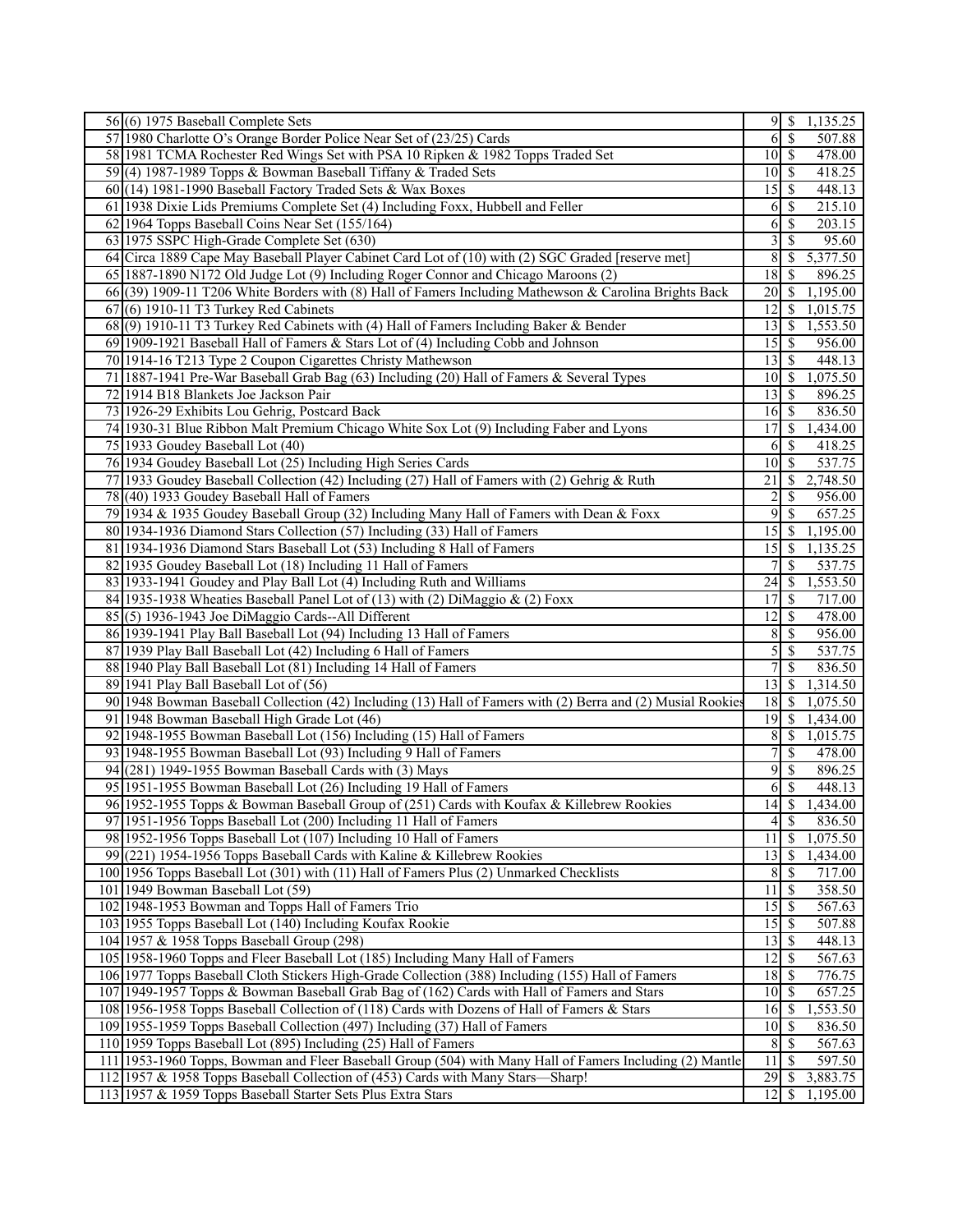| 114 1960 & 1962 Topps Baseball Partial Sets Plus Extra Stars                                                                                                    |                       | $\overline{18}$ \ \$ 2,031.50 |  |
|-----------------------------------------------------------------------------------------------------------------------------------------------------------------|-----------------------|-------------------------------|--|
| 115 1960-1962 Topps Baseball Collection (957) Including (41) Hall of Famers                                                                                     | 27                    | \$<br>1,792.50                |  |
| 116 Scarce 1961 Topps Baseball Full Uncut Sheet (132 Cards) Including Mays and (5) Other Hall of Famers                                                         |                       | 26 \$ 2,868.00                |  |
| 117 1952-1967 Mostly Baseball Shoebox Collection of (1,219) Cards—Loaded with Hall of Famers & Stars Incl                                                       | 15 <sup>1</sup>       | $\mathbb{S}$<br>2,031.50      |  |
| 118 1952-1969 Topps Baseball Monster Collection (5,865) Including (110+) Hall of Famers                                                                         | 16 <sup> </sup>       | <sup>\$</sup><br>2,390.00     |  |
| 119 1963-1969 Topps Baseball Lot (1,870) Including (52) Hall of Famers--Sharp!                                                                                  | 25                    | 2,629.00<br><sup>\$</sup>     |  |
| 120 1965 Topps Transfers Hoard of (2,400) with (24) Players-- (5) Hall of Famers Including Clemente                                                             | 26I                   | \$17,925.00                   |  |
| 121 (762) 1949-1969 Baseball Shoebox Collection with Hundreds of Stars                                                                                          | 22                    | 2,390.00<br>S                 |  |
| 122 1958-1969 Topps Baseball Mickey Mantle Lot (11)                                                                                                             | 12                    | -S<br>537.75                  |  |
| 123 1955-1972 Topps Baseball Roberto Clemente Collection (21) Including Rookie                                                                                  | 13                    | $\mathbb{S}$<br>956.00        |  |
| 124 1955-1976 Topps Hank Aaron Collection (38)                                                                                                                  | 71                    | \$<br>507.88                  |  |
| 125 1956-1972 Topps Baseball Hall of Famers & Stars Lot (36) with Bench, Jackson & Yaz Rookies                                                                  | $10 \mid$ \$          | 657.25                        |  |
| 126 1955-1973 Topps Baseball Hall of Famer & Star Collection (100) with (16) Mays & (5) Koufax                                                                  |                       | $8 \mid$ \$<br>776.75         |  |
| 127 1957-1969 Topps Baseball Lot (270) Including Several Hall of Famers                                                                                         |                       | $6 \mid$ \$<br>657.25         |  |
| 128 1909-1968 Baseball/Non-Sport Collection of (59) Cards with Stars & (13) 1935-1939 Baseball Magazine Iss                                                     | $\overline{12}$ \$    | 717.00                        |  |
| 129 (2,800+) 1922-Modern Baseball Treasure Chest with Many Stars                                                                                                | 34                    | 3,286.25<br><sup>\$</sup>     |  |
| 130 1963 Statistic Back Exhibits High Grade Lot (61) Including 26 Hall of Famers                                                                                | 13                    | <sup>\$</sup><br>896.25       |  |
| 131 (4) 1964-1969 Topps Baseball Starter Sets with Stars                                                                                                        | $13$ $\sqrt{5}$       | 896.25                        |  |
| 132 (58) 1967 Topps Baseball High Numbers—All Different with Carew & Seaver Rookies                                                                             | $101$ S               | 597.50                        |  |
| 133(1,133) 1968 & 1969 Topps Baseball Cards with Many Stars Including (2) Mantle, Ryan & Bench Rookies                                                          | 21                    | $\mathbb{S}$<br>1,434.00      |  |
| 134 1970 Transogram Baseball Collection of (10) Items with (7) in Unopened Boxes                                                                                | 13                    | 657.25<br>-S                  |  |
| 135 1970 Topps Baseball High-Grade Group (582) Including Hall of Famers & (91) High Numbers                                                                     | 19 <sup> </sup>       | $\mathbb{S}$<br>1,434.00      |  |
| 136 1971 Topps Baseball Collection (957) Including (19) Hall of Famers--Sharp!                                                                                  | 12                    | S<br>896.25                   |  |
| 137 1972 Topps Baseball High-Grade Collection (751) Including (107) High Numbers                                                                                | 24                    | 1,673.00<br>-S                |  |
| 138(3) 1966-1973 Topps Baseball Starter Sets Plus (621) Duplicates                                                                                              | $20$   \$             | 1,135.25                      |  |
| 139 1959-1973 Topps Baseball Singles Collection of (1,598) Cards with Stars                                                                                     |                       | $4$ \ $\sqrt{3}$<br>388.38    |  |
| 140 1880s-1979 Baseball Oddball Collection of (566) Cards with Stars                                                                                            | 14                    | $\mathcal{S}$<br>597.50       |  |
| 141 1954-1978 Topps Baseball Mostly Oddball Collection of (387) Cards with Stars                                                                                | 9                     | <sup>\$</sup><br>448.13       |  |
| 142 (336) 1958-1979 Mostly Topps Baseball Stars with Aaron, Clemente, Mantle & Mays                                                                             | $\overline{15}$       | \$<br>1,135.25                |  |
| 143 (249) 1951-1978 Baseball Shoebox Collection with Several Hall of Famers & Stars                                                                             | $\overline{9}$        | S<br>597.50                   |  |
| 144 1973-1979 Topps Baseball High-Grade Collection (1,974) Including (63) Hall of Famers                                                                        | 28 <sup> </sup>       | <sup>\$</sup><br>1,195.00     |  |
| 145 1947-1990s Mostly Philadelphia Phillies Baseball Singles Collection of (621) Cards                                                                          |                       | 896.25                        |  |
| 146 (11,600+) 1970-1979 Topps Baseball Singles Collection with Many Stars                                                                                       | 12<br>11 <sup>1</sup> | \$<br>1,553.50<br>-S          |  |
| 147 1930s-1970s Baseball Team Photo Packs Lot (7)<br>148 (7,000+) 1980s-2000s Baseball Insert & Parallel Cards with (339) Game-Used & Certified Autograph Cards | $19$ $\sqrt{5}$       | 537.75<br>896.25              |  |
| 149 (24,500+) 1980s-2000s Baseball Hall of Famers & Stars Including Inserts and Rookies                                                                         |                       | 956.00                        |  |
| 150 1980-1993 Multi-Sport PSA Graded Hall of Fame Rookie Packs Lot of (3) with Bird/Magic & Ripken Rook                                                         | $21$   \$             | 956.00                        |  |
| 151 (129) 1978-1998 Multi/Non-Sport Cases & Wax Boxes                                                                                                           | $13 \mid$ \$          | 836.50                        |  |
| 152 (29) 1968 Topps Fun Packs & Original Bag                                                                                                                    | 12                    | <sup>\$</sup><br>836.50       |  |
| 153 1976 Topps Baseball Unopened Wax Box with Baseball Card Exchange COA                                                                                        | 12                    | 4,481.25<br>\$                |  |
| 154(13) 1970-1980 Topps Baseball Unopened Wax Packs--All Different                                                                                              | $\overline{19}$ \$    | 1,673.00                      |  |
| 155 (38) 1970-1980 Topps Baseball Unopened Wax Packs                                                                                                            | $28$   \$             | 3,286.25                      |  |
| 156 1987 Fleer Baseball Unopened Wax Case                                                                                                                       | 8 <sup>1</sup>        | \$<br>507.88                  |  |
| 157 (77) 1986-1992 Baseball Rack/Cello Cases, Boxes & Packs                                                                                                     |                       | 328.63                        |  |
| 158 Modern Baltimore Ravens/Colts Certified Autograph & Game-Used Collection of (337) Cards—Loaded with                                                         | 41                    | <sup>\$</sup><br>274.85       |  |
| 159 (792) Modern Football Certified Autograph & Game-Used Jersey Cards—Loaded with Hall of Famers & Sta                                                         | 14                    | 1,434.00<br>S                 |  |
| 160 (245) Modern Basketball Certified Autograph & Game-Used Insert Cards                                                                                        | $\overline{10}$ \$    | 448.13                        |  |
| 161 2005-06 Upper Deck Beehive Hockey Near Master Set with Matted Material GU Set (83/83) & (7) BGS Gra                                                         | 9                     | -S<br>836.50                  |  |
| 162(11) 2005-06 Upper Deck Beehive Alexander Ovechkin & Sidney Crosby BGS 9-10 Graded Rookies                                                                   | $\overline{2}$        | \$<br>250.95                  |  |
| 163 (50) 2006-07 Upper Deck Beehive Base, Parallel & Game-Used/Auto Complete/Near Sets                                                                          |                       | 3S<br>537.75                  |  |
| 164 Circa 1915 Complete Spalding Baseball Uniform with Glove, Spikes, Mask, Cap & Bat                                                                           | 8                     | $\mathcal{S}$<br>358.50       |  |
| 165 1962 Mantle/Maris "Safe at Home" One-Sheet Poster                                                                                                           | 6                     | <sup>\$</sup><br>358.50       |  |
| 166 1964 Mantle/Berra "Yoo-Hoo" Store Counter Sign                                                                                                              | $14 \mid$ \$          | 507.88                        |  |
| 167 1975 Topps Baseball Cards Store Advertising Poster                                                                                                          |                       | 328.63                        |  |
| 168 October 8, 1912 "Red Wing Morning Republican" Newspaper File Copy Featuring Christy Mathewson                                                               | 11                    | <sup>S</sup><br>59.75         |  |
| 169 1938-1953 Albertype and Artvue Hall of Fame Postcard Lot of (13) With Cobb, Gehrig and (2) Ruth                                                             | 71                    | 215.10<br><sup>\$</sup>       |  |
| 170 1940s-1950s Jackie Robinson Large Magazine Advertisements Lot (5)                                                                                           | 11                    | <sup>\$</sup><br>59.75        |  |
| 171 Baltimore Orioles 1954 Inaugural Season Full-Size Pennant - Extremely Rare!                                                                                 | 29                    | \$3,585.00                    |  |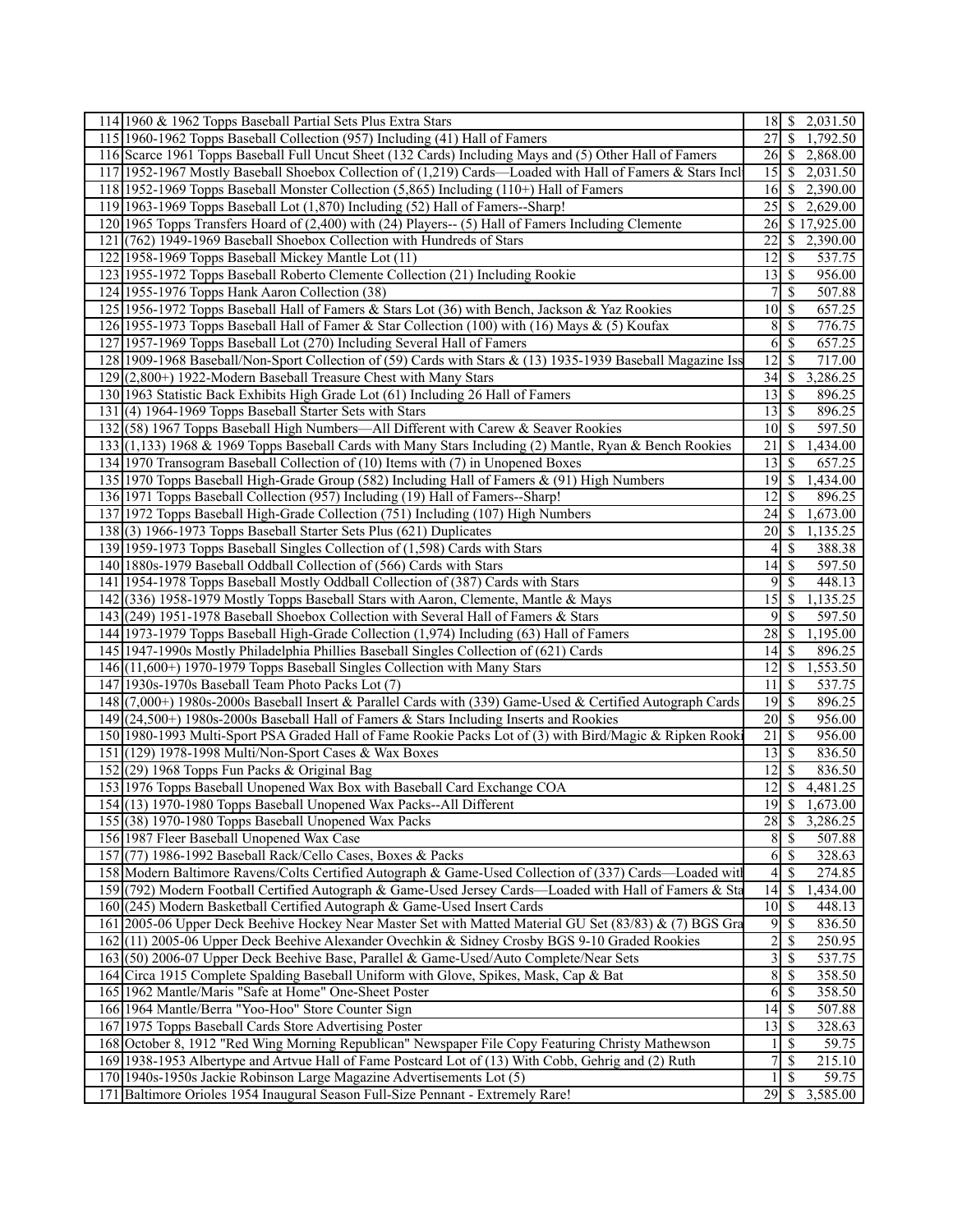|  | 172 1950s-1970s Baltimore Orioles Pennant Lot of (8) With Several Rare Examples                                                                          | 4                   | S                             | 215.10                                               |  |
|--|----------------------------------------------------------------------------------------------------------------------------------------------------------|---------------------|-------------------------------|------------------------------------------------------|--|
|  | 173 1950-1963 Pennant Better Grade Lot of (15) with (2) 1950 League Champions & (2) 1963 World Series                                                    | $\overline{10}$ \$  |                               | 358.50                                               |  |
|  | 174 1960s-1980s All Star Games Press Pins (10)                                                                                                           | 8 <sup>1</sup>      | $\overline{\mathcal{S}}$      | 274.85                                               |  |
|  | 175 1960s-1990s World Series Press Pins (14)                                                                                                             | $\overline{7}$      | <sup>\$</sup>                 | 358.50                                               |  |
|  | 176 1968 Detroit Tigers World Champions Black Bat                                                                                                        | $8\,$               | <sup>\$</sup>                 | 286.80                                               |  |
|  | 177 1954 Baltimore Orioles Team-Signed Ball (Full JSA) and Frank Skaff 1954 20th Anniversary Game-Worn E                                                 | $\overline{2}$      | \$                            | 250.95                                               |  |
|  | 178 Late-1950s Washington Senators Home Jersey Used In Film Production of "Damn Yankees"                                                                 | 8                   | $\mathbb{S}$                  | 274.85                                               |  |
|  | 179 1959 World Series Hickok Award 10-Karat Gold Belt Buckle Presented to Series MVP Larry Sherry                                                        | $\left 4\right $    | <sup>\$</sup>                 | 776.75                                               |  |
|  | 180 Tom Seaver 1973 New York Mets N.L. Champions Salesman's Sample Ring                                                                                  | $\mathbf{1}$        | <sup>\$</sup>                 | 1,195.00                                             |  |
|  | 181 Steve Garvey 1977 Los Angeles Dodgers N.L. Champions Salesman's Sample Ring                                                                          | $\overline{2}$      | <sup>\$</sup>                 | 657.25                                               |  |
|  | 182 Babe Ruth 1937 Sinclair "Babe Ruth Baseball Contest" Ball                                                                                            | 4                   | \$                            | 388.38                                               |  |
|  | 183 Circa 1950s-1960s Babe Ruth Toy Bat & Ball Set in Original Display Package                                                                           | $\mathbf{1}$        | <sup>\$</sup>                 | 179.25                                               |  |
|  | 184(3) Babe Ruth Items with 1950s Babe Ruth League Baseball in Original Box and (2) 8x10 Promo Photos                                                    | 1 <sup>1</sup>      | -S                            | 119.50                                               |  |
|  | 185 1951 New York Yankees World Champions Oversized 14x17 Team Photo                                                                                     | 0                   | $\mathcal{S}$                 |                                                      |  |
|  | 186 1954 Philadelphia Banquet Original Photo Featuring Cobb, Grange, Mack, Foxx and Joe Louis                                                            | $\overline{2}$      | <sup>\$</sup>                 | 191.20                                               |  |
|  | 187 "Ruth's Cafe" 16x20 Archival Pigment Limited Edition Print of Babe Ruth and Father in Their Baltimore Tay                                            | $\overline{0}$      | <sup>\$</sup>                 |                                                      |  |
|  | 188 Exceptional Circa 1913-1914 Joe Jackson 4x5 Original Photo                                                                                           | 18                  | <sup>\$</sup>                 | 2,748.50                                             |  |
|  | 189 1920s-1930s Baseball Negatives Lot (4) Including Cobb, Collins and Hornsby                                                                           | $\overline{7}$      | \$                            | 262.90                                               |  |
|  | 190 1960s-1980s United Press International Photos Lot (78) Including 28 Hall of Famers                                                                   | 8 <sup>l</sup>      | -S                            | 250.95                                               |  |
|  | 191 1970s-1990s Major League Team-Issued Photos (1,300+) Including (93) Hall of Famers - From the Files of 1                                             | 16                  | -S                            | 776.75                                               |  |
|  | 192 1970s-1990s Baseball Photos Hoard (1,850+) Including Over 450 Hall of Famers - From the Files of Noted §                                             | $12 \mid$ \$        |                               | 507.88                                               |  |
|  | 193 1956 Yankees Larsen/Berra "Road to the World Series" Large 19x27 Original Pen-and-Ink Artwork by Danie                                               | $\frac{1}{2}$       | $\mathbb{S}$                  | 597.50                                               |  |
|  | 194 1980 Phillies McGraw/Schmidt "Road to the World Series" Large 20x27 Original Pen-and-Ink Artwork by D                                                | $\mathbf{1}$        | \$                            | 597.50                                               |  |
|  | 195 1986 Mets Jesse Orosco "Road to the World Series" Large 19x27 Pen-and-Ink Original Artwork by Daniel D                                               | 0                   | $\mathcal{S}$                 | $\overline{\phantom{a}}$                             |  |
|  | 196 2014 Giants Bumgarner/Posey/Sandoval "Road to the World Series" 16x20 Original Pen-and-Ink Artwork by                                                | 0                   | $\mathcal{S}$                 |                                                      |  |
|  | 197 Baltimore Orioles Team Logo 24x30 Original Acrylic-on-Canvas Painting by Timothy Raines                                                              | 0                   | <sup>\$</sup>                 | $\overline{\phantom{a}}$<br>$\overline{\phantom{a}}$ |  |
|  | 198 Atlanta Braves Team Logo 24x30 Original Acrylic-on-Canvas Painting by Timothy Raines                                                                 | $\overline{0}$      | <sup>\$</sup>                 | $\blacksquare$                                       |  |
|  | 199 Jimmy Rollins/Mike Schmidt "Phillies All-Time Hit Record" Large 18x24 Original Oil Painting by Dick Per                                              | 11                  | \$                            | 1,434.00                                             |  |
|  |                                                                                                                                                          | $\overline{3}$      | <sup>\$</sup>                 |                                                      |  |
|  | 200 Ryan Zimmerman 2007 Topps Turkey Red #127 Original Dick Perez Artwork<br>201 Brooks Robinson #5 Original Pen-and-Ink Artwork by Kirk Timmons         | 0                   | -S                            | 227.05                                               |  |
|  | 202 Willie Stargell #8 Original Pen-and-Ink Artwork by Kirk Timmons                                                                                      | 2                   | \$                            | 250.95                                               |  |
|  | 203 Harmon Killebrew #3 Original Pen-and-Ink Artwork by Kirk Timmons                                                                                     | 0                   | <sup>\$</sup>                 |                                                      |  |
|  | 204 Duke Snider #4 Original Pen-and-Ink Artwork by Kirk Timmons                                                                                          |                     | <sup>\$</sup>                 | 179.25                                               |  |
|  | 205 Johnny Bench #5 Original Pen-and-Ink Artwork by Kirk Timmons                                                                                         | 7                   | \$                            | 250.95                                               |  |
|  | 206 Bill Mazeroski #9 Original Pen-and-Ink Artwork by Kirk Timmons                                                                                       | $\overline{0}$      | -S                            |                                                      |  |
|  |                                                                                                                                                          |                     |                               |                                                      |  |
|  | 207 Ozzie Smith #1 Original Pen-and-Ink Artwork by Kirk Timmons                                                                                          | $\mathbf{1}$        | <sup>\$</sup>                 | 119.50                                               |  |
|  | 208 Richie Ashburn #1 Original Pen-and-Ink Artwork by Kirk Timmons<br>209 19th Century "Darktown Battery" Baseball Mechanical Bank in Full Working Order | 6<br>$\overline{3}$ | <sup>\$</sup><br>-S           | 328.63                                               |  |
|  | 210 1930s Detroit Tigers Cast Iron Door Stop                                                                                                             |                     |                               | 836.50                                               |  |
|  | 211 1960s Mickey Mantle Mini Bobbin' Head Doll                                                                                                           | $\overline{7}$      | <sup>\$</sup><br>$11 \mid$ \$ | 203.15<br>717.00                                     |  |
|  | 212 Luis Aparicio & Ernie Banks Original Series Hartland Statues with Original Boxes and Catalog Sheets                                                  | 15                  | -\$                           | 956.00                                               |  |
|  | 213 Roy Campanella and Sandy Koufax Signed LE Salvino Statues in Original Boxes                                                                          | $\boldsymbol{7}$    | $\mathcal{S}$                 | 388.38                                               |  |
|  | 214 Mickey Mantle and Joe Namath Signed Salvino Statues in Original Boxes                                                                                | $\overline{9}$      | <sup>\$</sup>                 | 567.63                                               |  |
|  | 215 1960s Baltimore Colts Bobblehead Doll and Statue Lot of (6)                                                                                          | 12                  | -S                            | 478.00                                               |  |
|  | 216 Circa 1958 Hartland Western Statues Lot in Original Boxes (4) Including Wyatt Earp and Annie Oakley                                                  | $\overline{7}$      | <sup>\$</sup>                 | 328.63                                               |  |
|  |                                                                                                                                                          | 8                   | -S                            | 262.90                                               |  |
|  | 217 1904-1911 Baseball Guide Book Lot of (3)<br>218 1911 World Series Game 1 Polo Grounds Program Mathewson vs Bender [reserve met]                      | $\overline{9}$      | <sup>\$</sup>                 | 1,075.50                                             |  |
|  | 219(4) 1910-1920 Baseball Publications with (2) 1910 A.L. Schedule Booklets                                                                              | $\overline{7}$      | <sup>\$</sup>                 | 448.13                                               |  |
|  | 220 New York D.A. Frank S. Hogan's Signed 1924 Columbia University Yearbook with 1923 Lou Gehrig Photos                                                  |                     |                               | 388.38                                               |  |
|  |                                                                                                                                                          | $\vert 4 \vert$     | \$                            |                                                      |  |
|  | 221 January 1927 "Baseball Magazine" Ty Cobb Issue                                                                                                       | 6                   | <sup>\$</sup>                 | 250.95                                               |  |
|  | 222 1930s-1960s Baseball Magazine Large Lot (84 Different)                                                                                               | $\overline{7}$      | $\mathcal{S}$                 | 478.00                                               |  |
|  | 223 1946-1957 Brooklyn Dodgers Program & Yearbook Lot of (18) with (2) World Series Programs                                                             | $\overline{7}$      | <sup>\$</sup>                 | 597.50                                               |  |
|  | 224 1950s-1960s New York Yankees Team Yearbooks Lot (15)                                                                                                 | $\overline{9}$      | <sup>\$</sup>                 | 537.75                                               |  |
|  | 225   1950s-1960s Philadelphia/Kansas City Athletics and Royals Team Yearbooks Lot (8)                                                                   | 3 <sup>1</sup>      | -S                            | 203.15                                               |  |
|  | 226 1950s-60s Team Yearbooks Lot (12)                                                                                                                    | 12                  | -S                            | 418.25                                               |  |
|  | 227 1960s-1970s Team Yearbooks Lot (37)                                                                                                                  | 7                   | -\$                           | 507.88                                               |  |
|  | 228 1950-1972 World Series Programs (18) and Tickets (3) Lot                                                                                             | 9                   | -S                            | 448.13                                               |  |
|  | 229 1931 Philadelphia Athletics World Series Program                                                                                                     | $13 \mid S$         |                               | 537.75                                               |  |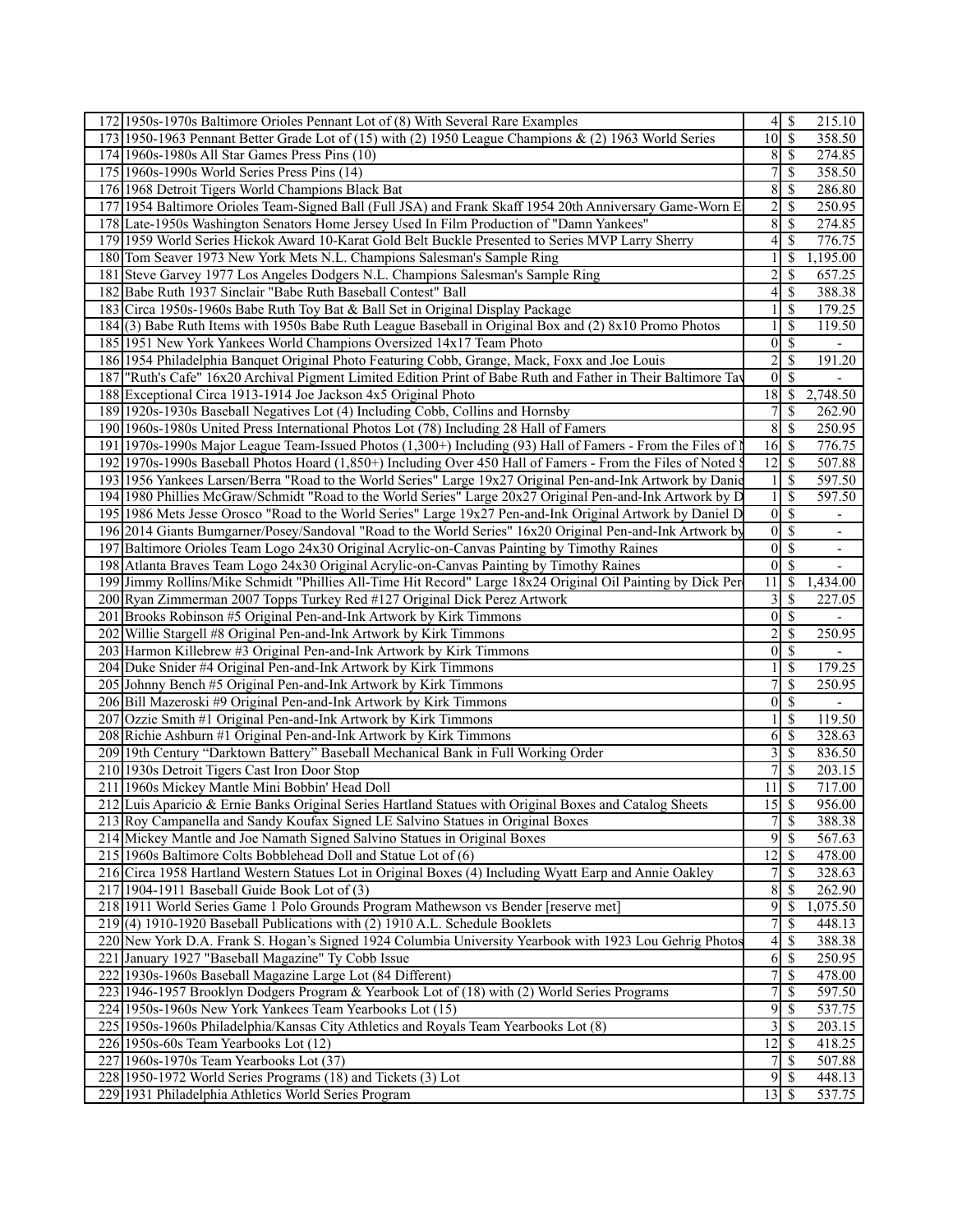|     | 230 1944 World Series Program at St. Louis Browns                                                             | 11              | - \$                     | 478.00                       |
|-----|---------------------------------------------------------------------------------------------------------------|-----------------|--------------------------|------------------------------|
|     | 231 1920s-1960s Babe Ruth Magazines and Publications Lot (5)                                                  | $\overline{c}$  | $\overline{\mathcal{S}}$ | 71.70                        |
|     | 232 1946 Sport Magazine Inaugural Year Issues Run (4) Featuring Joe DiMaggio First Issue                      | 5               | -\$                      | 191.20                       |
|     | 233 1950s-1970s Baseball All-Star Game Programs Lot (6)                                                       | 11              | $\mathbb{S}$             | 191.20                       |
|     | 234 1960s-1970s ALCS and NLCS Programs Lot (9)                                                                | 1               | <sup>\$</sup>            | 119.50                       |
|     | 235 1969, 1973 New York Mets World Series Full Ticket Stubs Trio                                              | 9               | -S                       | 155.35                       |
|     | 236 October 2, 1978 A.L. East Tie-Breaker Game Full Ticket - Bucky Dent Game-Winning HR!                      | $\overline{26}$ | - \$                     | 896.25                       |
|     | 237 Albert Pujols Career 100/200/300/400/500th Home Run Full Tickets (5)                                      |                 | $\mathcal{S}$            | 119.50                       |
|     | 238 1926 World Series Game 1 Yankee Stadium Ticket Stub From Gehrig's First-Ever W.S. Game - PSA "Auther      | $\overline{c}$  | $\overline{\mathcal{S}}$ | $\overline{\phantom{a}}$     |
|     | 239 1926 World Series Game 2 Yankee Stadium Ticket Stub - PSA "Authentic"                                     | $\mathbf{0}$    | $\mathcal{S}$            | $\overline{\phantom{a}}$     |
|     | 240 1929-1931 World Series Full Ticket Stubs at Philadelphia's Shibe Park (3)                                 | 13              | -\$                      | 358.50                       |
|     | 241 Mickey Mantle 1951 New York Yankees Spring Training Full Tickets Pair                                     | 11              | -\$                      | 358.50                       |
|     | 242 1952 National League Season Pass, Schedule and Wallet Compliments of NL President Warren Giles            |                 | $\overline{\mathcal{S}}$ | 119.50                       |
|     | 243 June 24, 1964 Jim Bunning Perfect Game Ticket Stub                                                        | 4               |                          | 298.75                       |
|     |                                                                                                               |                 | -\$<br>$\mathcal{S}$     | 179.25                       |
|     | 244 1984-2014 500th Home Run Tickets Collection (8) Including Jackson, Murray and McGwire                     |                 |                          |                              |
|     | 245 5/24/05 New York Yankees Owner's Suite Full Ticket from Robinson Cano's 1st Career Home Run-SGC Au        | $\theta$        | $\mathbb{S}$             | $\qquad \qquad \blacksquare$ |
|     | 246 Scarce December 2, 1899 Army-Navy Program and Ticket Stubs (2) - 1st Neutral Field Game in Rivalry His    | 10              | -S                       | 776.75                       |
|     | 247 Scarce 1900 Army-Navy Program at Franklin Field - 2nd Neutral Field Game!                                 | 5               | -S                       | 227.05                       |
|     | 248 Scarce 1903, 1904 Army-Navy Programs Pair at Franklin Field                                               | 9               | $\mathcal{S}$            | 388.38                       |
|     | 249 1905-1907 Army-Navy Program and Tickets Lot (4 Items)                                                     | 8               | $\mathcal{S}$            | 418.25                       |
|     | 250 Scarce 1906 Army-Navy Laced Program and Full Ticket at Franklin Field                                     | 11              | -\$                      | 956.00                       |
|     | 251 November 27, 1926 Army-Navy Program and Full Tickets (3 Items) - Soldier Field Dedication Game!           | 12              | $\mathbb{S}$             | 358.50                       |
|     | 252 November 26, 1927 Army-Navy Program and Full Tickets Lot (3 Items)                                        | 6               | -S                       | 250.95                       |
|     | 253 1910s-1930s Army-Navy Tickets Lot (9 Different)                                                           | 6               | -S                       | 250.95                       |
|     | 254 1930s-1940s Army-Navy Programs Lot (8)                                                                    | 4               | -S                       | 155.35                       |
|     | 255 1940s-1960s Army-Navy Tickets Lot (25 Different)                                                          | 7               | \$                       | 328.63                       |
|     | 256 1950-1975 Army-Navy Programs Lot (24 Different)                                                           |                 | \$                       | 119.50                       |
| 257 | Rare 1942 Rose Bowl Unused Full Tickets Pair at Pasadena                                                      | 4               | \$                       | 286.80                       |
|     | 258 1910s-1970s Collegiate Football Tickets Lot (38)                                                          | 8               | $\mathbb{S}$             | 215.10                       |
|     | 259 1963-1976 New York Giants Program/Yearbook/Ticket Stub Collection with 1st Game at Meadowlands            |                 | $\mathcal{S}$            | 119.50                       |
|     | 260 1939-1982 College/High School Yearbook Lot of (4) Featuring Baseball/Football Stars with J. Foxx & R. Jac | 2               | $\mathcal{S}$            | 143.40                       |
|     | 261 2/2/14 Super Bowl XLVIII Game Gift Pack with Ticket & Program                                             | 6               | $\sqrt{S}$               | 179.25                       |
|     | 262 November 23, 1907 Harvard vs. Yale Game Program at Harvard Stadium - "The Game"                           | 8               | $\mathcal{S}$            | 262.90                       |
|     | 263 November 4, 1911 Princeton vs. Harvard Game Program at University Field                                   | 6               | $\mathcal{S}$            | 179.25                       |
|     | 264 Scarce August 21, 1960 Patriots Pre-Season AFL Program from Inaugural Year                                | 7               | $\mathbb{S}$             | 191.20                       |
|     | 265 November 23, 1968 Harvard vs. Yale Game Program - "Harvard Beats Yale 29-29" Game                         |                 | \$                       | 119.50                       |
|     | 266 1980 U.S. vs. Finland "Miracle on Ice" Gold Medal Game Full Ticket                                        | 6               | $\mathcal{S}$            | 203.15                       |
|     | 267 1994 Wayne Gretzky 800th and 801st Career Goals Full Ticket                                               | 3               | $\overline{\mathcal{S}}$ | 155.35                       |
|     | 268 1939-1967 Hockey Rules & Stats Book Lot of (8) with (5) NHL                                               | 2               | $\overline{\mathcal{S}}$ | 143.40                       |
|     | 269 1945-1959 Madison Square Garden Hockey Program Lot of (41) with (14) New York Rangers                     | 11              | $\overline{\mathcal{S}}$ | 328.63                       |
|     | 270 1942-43 - 1982-83 Minor League Hockey Program Lot of (15)                                                 | $\overline{9}$  | $\overline{\mathcal{S}}$ | 215.10                       |
|     | 271   1944-1991 Boston Bruins Program/Yearbook Lot of (34) with 1971-72 Yearbook & (3) 1968-1971 Playoff P    | 11              | $\mathcal{S}$            | 274.85                       |
|     | 272 1950s-Modern Pro and College Hockey Publication/Souvenir Treasure Chest Lot of (84)                       | 3               | $\mathbb{S}$             | 167.30                       |
|     | 273 1960s-1970s Stanley Cup Playoffs Tickets Lot (14)                                                         | $\overline{c}$  | $\mathcal{S}$            | 131.45                       |
|     | 274 1952-2014 Pro Hockey Program Lot of (93) with Many Vintage Issues                                         | 11              | $\mathcal{S}$            | 567.63                       |
|     | 275 1963-2014 Hockey Stanley Cup Playoffs, All-Star Game & International Event Program/Guide Lot of (67)      | 6               | -S                       | 286.80                       |
|     | 276 1950 Bowman Baseball Near Set (251/252) Including (20) PSA Graded Stars                                   | 10              | - S                      | 1,912.00                     |
|     | 277 1951 Bowman Baseball Complete Set (324) Including (77) PSA Graded Cards with Mantle & Mays Rookies        | 10              | -\$                      | 5,975.00                     |
|     | 278 1952 Bowman Baseball Complete Set (252) Including (61) PSA Graded Cards                                   | 13              | -S                       | 4,182.50                     |
|     | 279 1953 Bowman Color Baseball Complete Set (160) Including (30) PSA Graded Cards                             | 19              | $\mathbb{S}$             | 5,975.00                     |
|     | 280 1954 Bowman Baseball Complete Set (224) Including (14) PSA Graded Stars                                   | 23              | $\mathbb{S}$             | 3,883.75                     |
|     | 281 1955 Bowman Baseball Master Set (320) Plus (6) Variations Including (11) PSA Graded Stars                 | 16              | \$                       | 2,868.00                     |
|     | 282 1952 Topps Baseball Low Series Near Set (309/310) Including (21) PSA Graded Cards                         | 19              | <b>S</b>                 |                              |
|     |                                                                                                               | 24              |                          | 4,182.50                     |
|     | 283 1953 Topps Baseball Complete Set (274) Including (19) PSA Graded Stars                                    |                 | -S                       | 4,182.50                     |
|     | 284 1954 Topps Baseball Complete Set (250) Including (22) PSA Graded Stars with Aaron, Banks & Kaline Roo     | 19              | -\$                      | 3,585.00                     |
|     | 285 1955 Topps Baseball Complete Set (206) Including (17) PSA Graded Stars with Clemente, Killebrew & Kou     | 21              | -\$                      | 5,078.75                     |
|     | 286 1956 Topps Baseball Complete Set (340) Plus Both Checklists & (7) Team Card Variations Including (36) PS  | 4               | $\mathbb{S}$             | 3,585.00                     |
|     | 287 1957 Topps Baseball Complete Set (407/407) Plus (9) Checklist, Contest & Promotional Cards with (13) PS/  |                 |                          | 2,270.50                     |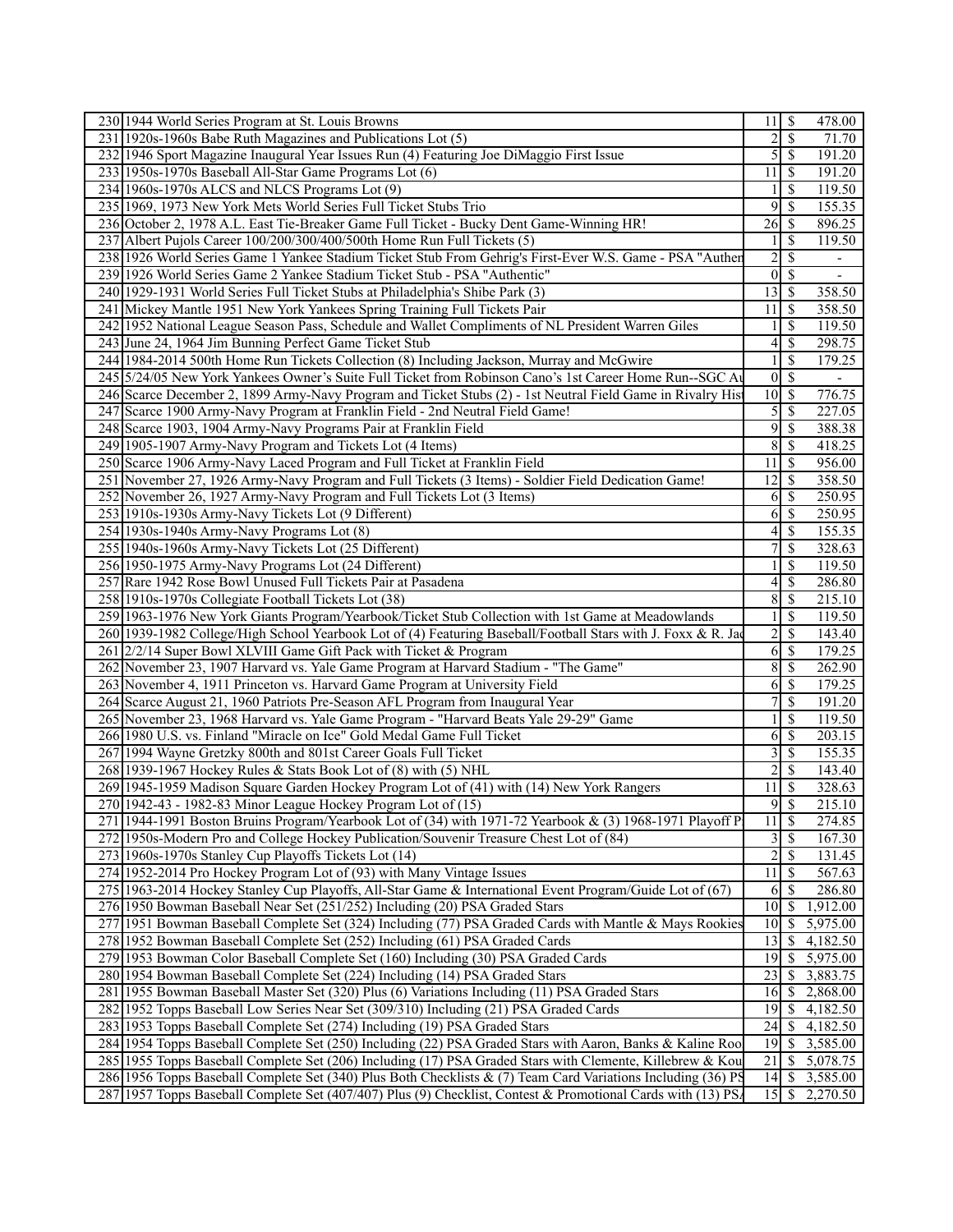|     | 288 1958 Topps Baseball Complete Set (494) Plus Numerical Checklists (4) and Contest Card Including (21) PS/ | $12$   \$                   |                           | 2,868.00    |
|-----|--------------------------------------------------------------------------------------------------------------|-----------------------------|---------------------------|-------------|
|     | 289 1959 Topps Baseball Complete Set (572) Including (26) PSA Graded Stars                                   | $16 \mid S$                 |                           | 2,748.50    |
|     | 290 1960 Topps Baseball Complete Set (572) Including (19) PSA Graded Stars                                   | 11                          | l \$                      | 1,792.50    |
| 291 | 1961 Topps Baseball Complete Set (587) Plus (2) Variations Including (21) PSA Graded Stars                   | $18$ $\sqrt{5}$             |                           | 3,286.25    |
|     | 292 1962 Topps Baseball Near Master Set (598) Plus (11) Variations Including (16) PSA Graded Stars           | 17                          | \$                        | 2,748.50    |
|     | 293 1963 Topps Baseball Complete Set (576) Plus (4) Variations Including (23) PSA Graded Stars               | 15                          | -S                        | 2,509.50    |
|     | 294 1964 Topps Baseball Complete Set (587) Including (22) PSA Graded Stars                                   | 15                          | <sup>\$</sup>             | 2,509.50    |
|     | 295 1965 Topps Baseball High-Grade Complete Set (598) Including (19) PSA Graded Stars                        | 19                          | <sup>\$</sup>             | 2,868.00    |
|     | 296 1966 Topps Baseball High-Grade Complete Set (598) Including (38) PSA Graded Stars                        | 24                          | -S                        | 5,078.75    |
| 297 | 1967 Topps Baseball High-Grade Complete Set (609) Including (34) PSA Graded Stars                            | 17                          | S                         | 4,481.25    |
|     | 298 1968 & 1969 Topps Baseball High-Grade Complete Sets Including (31) PSA Graded Stars                      | 19                          | -S                        | 2,868.00    |
|     | 299 1970 & 1972 Topps Baseball Complete Sets Including (22) PSA Graded Stars                                 | $\overline{1}9$ \$          |                           | 2,868.00    |
|     | 300 1952 Berk Ross Baseball Complete Set (72) Including (10) PSA Graded Stars Plus Wrapper                   | 12                          | \$                        | 2,629.00    |
|     | 301(3) 1955-1960 Armour Coins Baseball Near/Starter Sets                                                     | 10 <sup>1</sup>             | -\$                       | 567.63      |
|     | 302 1962 Salada-Junket Coins Near Master Set of (221/221) Coins plus (37) Variations                         | $10 \mid S$                 |                           | 1,673.00    |
|     | 303 1963 Salada-Junket Coins Baseball High-Grade Complete Set (63)                                           | 13                          | -S                        | 717.00      |
|     | 304 1962 Topps Baseball Bucks Complete Set (96)                                                              | 21                          | -S                        | 1,912.00    |
|     | 305 1963 Fleer Baseball Complete Set (66) Including (9) PSA Graded Stars                                     | 24                          | -S                        | 1,792.50    |
|     | 306 1969 Topps Baseball Decals High-Grade Complete Set (48) plus Duplicate Mantle and Aaron                  | 13                          | -\$                       | 717.00      |
|     | 307 1971 Topps Baseball Complete Set (752) Including (7) PSA Graded Stars                                    | 13                          | -S                        | 657.25      |
|     | 308 1973 Topps Baseball Complete Set (660/660) with (7) PSA Graded Stars-Sharp!                              | 26                          | -\$                       | 2,151.00    |
|     | 309 1974 & 1975 Topps Baseball High-Grade Complete Sets (3) Including (12) PSA Graded Stars                  | 11                          | S                         | 1,792.50    |
|     | 310 1976-1979 Topps Baseball High-Grade Complete Sets Run (4) Including Molitor/Trammell Rookie PSA MI       | 17                          | -S                        | 2,031.50    |
|     | 311 1951-1977 Topps Baseball Complete Sets and Insert Sets Lot of (8)                                        | 22                          | -\$                       | 1,553.50    |
|     | 312 1970 O-Pee-Chee Baseball Complete Set (546)                                                              | 12                          | \$                        | 1,075.50    |
|     | 313 Amazing 1971 O-Pee-Chee Baseball High Grade Complete Set (752) Including (18) PSA Graded Stars           | 23                          |                           | \$11,950.00 |
|     | 314 1972 O-Pee-Chee Baseball Complete Set (525) with (3) PSA Graded Stars                                    |                             | \$                        | 776.75      |
|     | 315 1973-1975 O-Pee-Chee Baseball Complete Sets Run (3) Including (9) PSA Graded Stars                       | 19                          | \$                        | 2,868.00    |
|     | 316 1976-1979 O-Pee-Chee Baseball High-Grade Complete Sets Run (4) with (2) PSA Graded Stars                 | 9                           | -\$                       | 1,075.50    |
|     | 317 1971 & 1977 O-Pee-Chee Baseball Hall of Famers and Stars PSA Graded Lot (10)                             | 14                          | S                         | 418.25      |
|     | 318 1971 Kellogg's Baseball High-Grade Complete Set (75) Including (16) PSA Graded Hall of Famers            | $18$ $\sqrt{5}$             |                           | 1,434.00    |
|     | 319 1970-1975 Kellogg's Baseball High-Grade Complete Sets (6) with (6) PSA Graded Stars                      | 23                          | 8                         | 1,015.75    |
|     | 320 1975-1979 Hostess Baseball High-Grade Complete Panel Sets Run (5)                                        | 16                          | <sup>\$</sup>             | 1,553.50    |
|     | 321 1958-1970 Topps Baseball Hall of Famer & Star PSA Graded Lot (16) Including (4) Mantle                   | 9                           | -\$                       | 1,195.00    |
| 322 | 1951-1973 Baseball Stars Grab Bag (18) with (3) PSA Graded Including Mantle                                  | $10 \mid$ \$                |                           | 418.25      |
|     | 323 1961-1975 Topps Baseball Hall of Famers PSA 7 Graded Cards (20) with Clemente, Koufax & Mays             | 8                           | $\mathcal{S}$             | 956.00      |
|     | 324 1933 Goudey Baseball PSA Graded 6-7 Collection of (9)                                                    | 4                           | $\mathcal{S}$             | 478.00      |
|     | 325 1933-1934 Goudey and World Wide Gum Baseball PSA 4-5 Graded Lot of (7) Including (4) Hall of Famers      |                             | $5\overline{\smash{)}\,}$ | 328.63      |
|     | 326 1950 Bowman Baseball #21 Pee Wee Reese Signed Card                                                       | $\overline{4}$              | \$                        | 155.35      |
|     | 327 1951 Bowman Baseball #253 Mickey Mantle Rookie - PSA 4                                                   | 22                          | \$                        | 4,182.50    |
|     | $328(8)$ 1952 Topps Baseball High Numbers--All PSA 3.5 to 6                                                  | 11                          | -\$                       | 1,075.50    |
|     | 329 (16) 1952 Topps Baseball High Numbers with (14) PSA Graded                                               | $15$ \$                     |                           | 1,673.00    |
|     | 330 1952 Berk Ross Baseball Mantle and Mays PSA Graded Pair                                                  | $15\overline{\smash{)}\,}$  |                           | 836.50      |
|     | 331 1948-1955 Bowman Baseball PSA Graded Lot (21) Including (6) Hall of Famers with 1952 Mays                |                             | 7s                        | 836.50      |
|     | 332 1958-1969 Topps Baseball Mickey Mantle PSA 6 Group of (5)                                                | 9                           | $\mathcal{S}$             | 1,075.50    |
|     | 333 1961-1969 Topps Baseball Mickey Mantle PSA NM 7 Trio                                                     | 11                          | \$                        | 1,015.75    |
|     | 334 1967-1977 Topps Baseball Hall of Fame PSA 8 to 8.5 Graded Lot (8) Including Carew Rookie                 | 24                          | -\$                       | 2,509.50    |
|     | 335 1986-87 Fleer Basketball Complete Set (132) Including PSA 7 Michael Jordan Rookie                        | 30 <sup>1</sup>             | - \$                      | 2,987.50    |
|     | 336 1962 Post Cereal Football Near Set (170/200) Loaded with High-Grade Examples!                            | 19                          | S                         | 1,434.00    |
|     | 337 1970 & 1971 Kellogg's Football Complete Sets (3) with (4) PSA Graded Stars                               | 29                          | -\$                       | 1,792.50    |
|     | 338 1950 Bowman Football #6 Lou Groza Rookie PSA MINT 9                                                      | 9                           | -\$                       | 1,553.50    |
|     | 339 1950 Bowman Football #26 Johnny Lujack PSA MINT 9--None Better                                           | 4                           | \$                        | 388.38      |
|     | 340 1950 Bowman Football #51 Tom Fears Rookie PSA MINT 9--None Better                                        | $12 \overline{\smash{)}\,}$ |                           | 836.50      |
|     | 341 1950 Bowman Football PSA MINT 9 Trio--All None Better                                                    | 15                          | $\mathsf{S}$              | 896.25      |
|     | 342 1950 Bowman Football #9 Tony Canadeo Rookie PSA 8                                                        |                             |                           | 657.25      |
|     | 343 1950 Bowman Football #45 Otto Graham Rookie PSA 8                                                        | 7                           | -S                        | 1,434.00    |
|     | 344 1950 Bowman Football #52 Elroy Hirsch Rookie PSA 8                                                       | $\frac{3}{ }$               | $\mathcal{S}$             | 358.50      |
|     | 345 (24) 1950 Bowman Football PSA 8 Graded Cards with Trippi & Waterfield--All Different                     |                             |                           | 1,912.00    |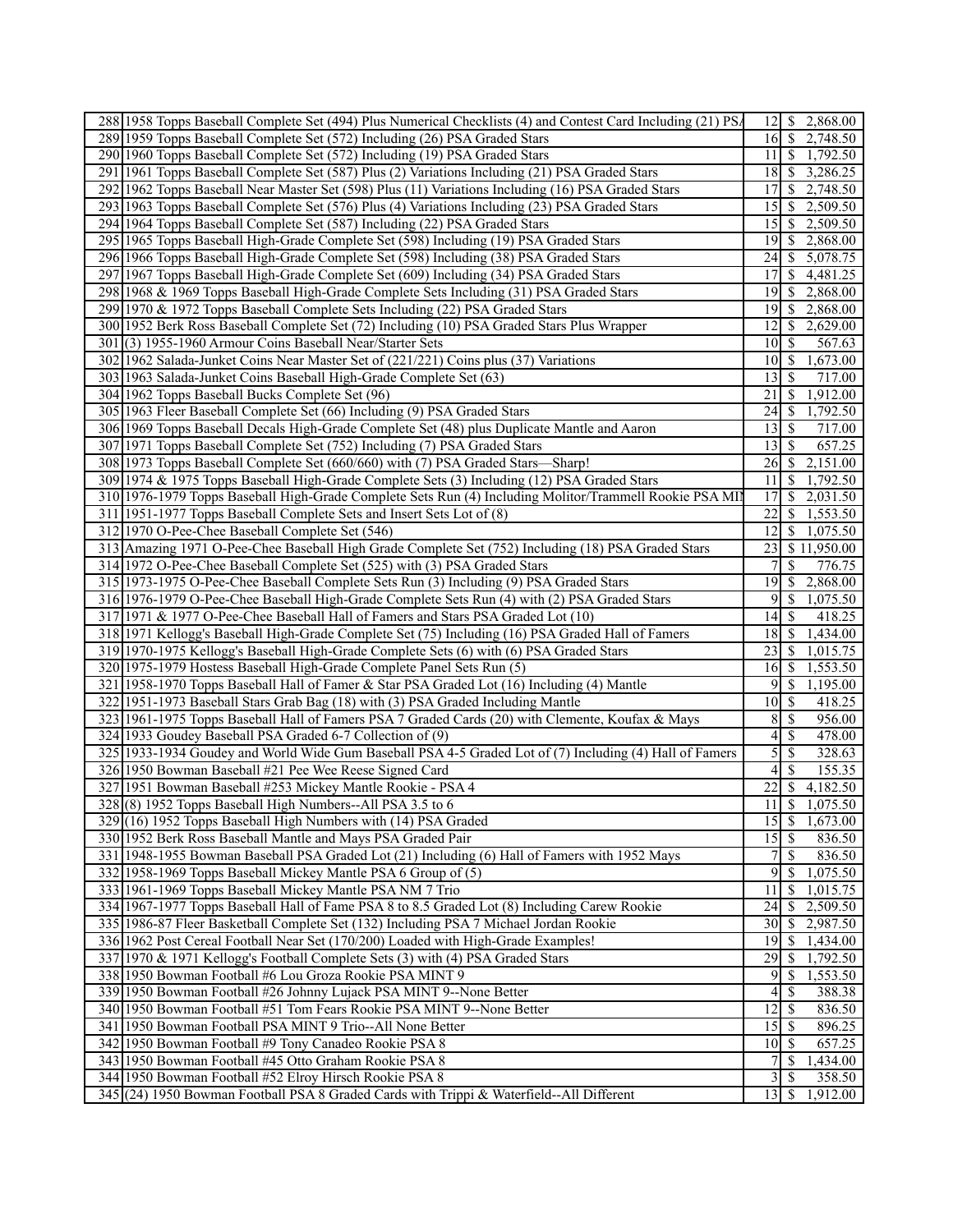| 346 (53) 1950 Bowman Football PSA 7 to 7.5 Graded Cards with (9) Hall of Famers Including Baugh--All Differ                                                                          |                                   |                          | 12 \ \$ 1,792.50 |
|--------------------------------------------------------------------------------------------------------------------------------------------------------------------------------------|-----------------------------------|--------------------------|------------------|
| 347 (52) 1950 Bowman Football PSA Graded Cards with (6) Hall of Famers--All Different                                                                                                | $16 \mid$ \$                      |                          | 1,673.00         |
| 348 1951 Bowman Football High-Grade Complete Set (144) Including (17) PSA Graded Stars                                                                                               |                                   |                          | 13 \$ 2,151.00   |
| 349 1951 & 1952 Bowman Football Large PSA Graded Hall of Famers & Star Trio                                                                                                          | 11                                | \$                       | 328.63           |
| 350 1953 Bowman Football Complete Set (96) Including (10) PSA Graded Stars                                                                                                           | 4                                 | \$                       | 1,075.50         |
| 351 1966 & 1967 Philadelphia Gum Football High-Grade Complete Sets (2) Including (14) PSA Graded Cards                                                                               | <b>20</b>                         | <sup>\$</sup>            | 2,509.50         |
| 352 Ty Cobb 1919 Single-Signed and Dated Baseball Personalized to Helene Champlain - Full JSA                                                                                        | 25                                | \$                       | 5,676.25         |
| 353 Jimmie Foxx Single-Signed Mini-Ball From His 1959 Galesburg, Illinois Restaurant - Rare! (Full JSA)                                                                              | $13 \mid S$                       |                          | 1,912.00         |
| 354 Babe Ruth Signed Baseball - Full JSA                                                                                                                                             | $13 \mid$ \$                      |                          | 4,182.50         |
| 355 Charlie Berry Single-Signed Baseball - Full JSA                                                                                                                                  | 7                                 | \$                       | 358.50           |
| 356 Early 1940s American League Stars Multi-Signed Baseball With Foxx, T. Williams, Wynn and Berg                                                                                    | 11                                | \$                       | 1,135.25         |
|                                                                                                                                                                                      | 8 <sup>°</sup>                    | S                        |                  |
| 357 1950 Brooklyn Dodgers Team-Signed Baseball with Full JSA<br>358 Late-1950s Hall of Fame Induction Multi-Signed Ball With Baker, Cobb, J. DiMaggio and Full JSA                   | 24                                |                          | 358.50           |
|                                                                                                                                                                                      |                                   | \$                       | 3,585.00         |
| 359 1959 Pittsburgh Pirates/Kansas City Athletics Team-Signed Ball With Cobb, Clemente and Full JSA                                                                                  |                                   |                          | 2,270.50         |
| 360 1962 Yankee Stadium Old Timers Day Signed Ball (15 Signatures) Including Jackie Robinson, Dizzy Dean a                                                                           | 13                                | $\mathcal{S}$            | 1,015.75         |
| 361 Frankie Frisch Single-Signed Baseball - Full JSA                                                                                                                                 | $14 \mid$ \$                      |                          | 956.00           |
| 362 1929 Brooklyn Robins Team Signed Ball (25 Signatures) Including Vance, Carey and Herman                                                                                          | $13 \mid S$                       |                          | 657.25           |
| 363 1932-1933 Chicago Cubs Team Signed Ball (20 Signatures) Including Kiki Cuyler                                                                                                    | $\overline{10}$ \$                |                          | 507.88           |
| 364 1934 Chicago Cubs Team-Signed Ball (25 Signatures) Featuring Cuyler, Hartnett and Klein                                                                                          | 11                                | $\mathcal{S}$            | 418.25           |
| 365 1937 Chicago White Sox Team Signed Ball (25 Signatures) Including Luke Appling                                                                                                   | $14\overline{3}$                  |                          | 597.50           |
| 366 1942 New York Yankees A.L. Champions Team Signed Ball (28 Signatures) Including DiMaggio, Ruffing an                                                                             | 6                                 | $\mathcal{S}$            | 179.25           |
| 367 1945 Detroit Tigers World Champions Team Signed Ball (28 Signatures) Including Speaker and Greenberg                                                                             | $\overline{9}$                    | $\mathbb{S}$             | 567.63           |
| 368 Superb 1956 Cincinnati Reds Team Signed Ball (41 Signatures!) Including Rookie Frank Robinson                                                                                    | $\overline{10}$ \$                |                          | 717.00           |
| 369 1957 World Champion Milwaukee Braves Team-Signed Reunion Ball With Aaron, Mathews, Spahn and Full                                                                                | $\overline{12}$ \$                |                          | 250.95           |
| 370 1957 New York Giants Final Season Team Signed Ball (26 Signatures) Including Willie Mays                                                                                         | 6                                 | \$                       | 328.63           |
| 371 Exceptional 1958 Baltimore Orioles Team Signed Ball (29 Signatures) Including Brooks Robinson                                                                                    |                                   | 5s                       | 215.10           |
| 372 1959 Chicago White Sox A.L. Champions Team Signed Ball (20 Signatures) Including Fox, Aparicio and Lo                                                                            | $\overline{9}$                    | -\$                      | 478.00           |
| 373 1963 American League Champion New York Yankees Team-Signed Ball With Mantle, Maris and Full JSA                                                                                  | 11                                | \$                       | 567.63           |
| 374 1968 St. Louis Cardinals N.L. Champions Team Signed Ball (18 Signatures) Including Roger Maris                                                                                   | $\overline{\mathbf{3}}$           | -\$                      | 262.90           |
| 375 1971 Baltimore Orioles 20-Game Winners Ball Signed by All (4) - Full JSA                                                                                                         | 6                                 | \$                       | 328.63           |
| 376 Mickey Mantle Single-Signed OAL Budig Baseball - Rare! Full JSA                                                                                                                  | 22                                | $\mathbb{S}$             | 1,135.25         |
| 377 Mickey Mantle Single-Signed Baseball - Full JSA                                                                                                                                  | $12 \mid$ \$                      |                          | 597.50           |
| 378 New York Centerfielders Multi-Signed Ball With DiMaggio, Mantle Mays and Snider - Full JSA                                                                                       |                                   |                          | 717.00           |
| 379 500 HR Club Multi-Signed Baseball With Mantle, Mays, Williams and Full JSA                                                                                                       |                                   |                          | 776.75           |
| 380 Mickey Mantle and Ted Williams Single-Signed Baseballs - Both Full PSA/DNA                                                                                                       | $14 \mid$ \$                      |                          | 896.25           |
| 381 500 HR Club and Triple Crown Winners Multi-Signed Ball Lot of (2) - Both Full PSA/DNA                                                                                            | 14                                | -S                       | 1,075.50         |
| 382 1956 NL Champion Brooklyn Dodgers Team-Signed Baseball with J. Robinson & Full JSA Plus Duke Snide                                                                               | 12                                | <sup>\$</sup>            | 1,195.00         |
| 383 Mickey Mantle Single Signed and Notated Baseballs Trio                                                                                                                           | $23 \mid$ \$                      |                          | 3,585.00         |
| 384 Early 1940s Team Signed Balls (2)                                                                                                                                                | $3\vert$                          | \$                       | 262.90           |
| 385 1946, 1969 Washington Senators Team Signed Balls (2) Including T. Williams                                                                                                       | 4                                 | \$                       | 328.63           |
| 386 Players, Coaches, Managers, Announcers and Executives Multi-Signed Balls (3)                                                                                                     | $\mathbf{1}$                      | $\overline{\mathcal{S}}$ | 119.50           |
| 387 1940s-60s Chicago White Sox Team Signed Balls (3)                                                                                                                                |                                   | 5S                       | 167.30           |
| 388 1950s Multi-Signed Baseball Lot of (4) With Mays, Hodges and Wilhelm                                                                                                             |                                   | $\overline{\mathcal{S}}$ | 358.50           |
| 389 1938-1980 Team-Signed Baseball Lot of (6) - All Certed                                                                                                                           |                                   | 7s                       | 358.50           |
| 390 1960s-1980s Various Team Signed Balls (7)                                                                                                                                        | $16\overline{3}$                  |                          | 328.63           |
| 391 1955-1979 Baltimore Orioles Team-Signed Ball Lot of (6)                                                                                                                          |                                   |                          | 418.25           |
| 392 Single-Signed HOFer Baseball Lot of (26) with Aaron, Drysdale & Hunter—All JSA                                                                                                   |                                   |                          | 836.50           |
|                                                                                                                                                                                      | $10$ $\beta$                      |                          |                  |
|                                                                                                                                                                                      | 14                                | -S                       |                  |
| 393 Baseball HOFer Single-Signed Ball Lot of (30) With Koufax, Puckett, Spahn and Stargell - All JSA                                                                                 | 16                                | <sup>\$</sup>            | 1,195.00         |
| 394 Baseball HOFer and Superstar Single-Signed Ball Lot of (47) With Mays, Musial and Snider - All JSA                                                                               | 14                                | <sup>S</sup>             | 1,673.00         |
| 395 HOFer/Superstar Autographed Baseball Lot of (51) With Drysdale, Mathews and Mays                                                                                                 | $23 \mid$ \$                      |                          | 1,434.00         |
| 396 1970s Texas Rangers Team Signed Balls (2)                                                                                                                                        | 1                                 | \$                       | 119.50           |
| 397 1970s Minnesota Twins Team Signed Balls (2)                                                                                                                                      | 1                                 | \$                       | 119.50           |
| 398 1980s Cleveland Indians Team-Signed Baseball Lot of (6)                                                                                                                          | $\overline{4}$                    | S                        | 191.20           |
| 399 Single/Multi-Signed Baseball & Bat Lot of (9) with Ty Cobb                                                                                                                       | $\overline{25}$                   | <sup>\$</sup>            | 1,135.25         |
| 400 Aaron, Koufax and T. Williams Single-Signed Ball/Photo Pairing Lot                                                                                                               | 17                                | -S                       | 717.00           |
| 401 Baseball HOFers/Superstars Autograph Lot of (10) Balls and (68) Photos - Loaded!                                                                                                 |                                   |                          | 597.50           |
| 402 Baseball HOFers/Superstars Autograph Lot of (19) With (2) Mantle and Mathews<br>403 Autographed Photo/Index Card Lot of (7) with DiMaggio, Mantle & Paige--All PSA/DNA Certified | $16 \mid S$<br>$\overline{19}$ \$ |                          | 896.25<br>717.00 |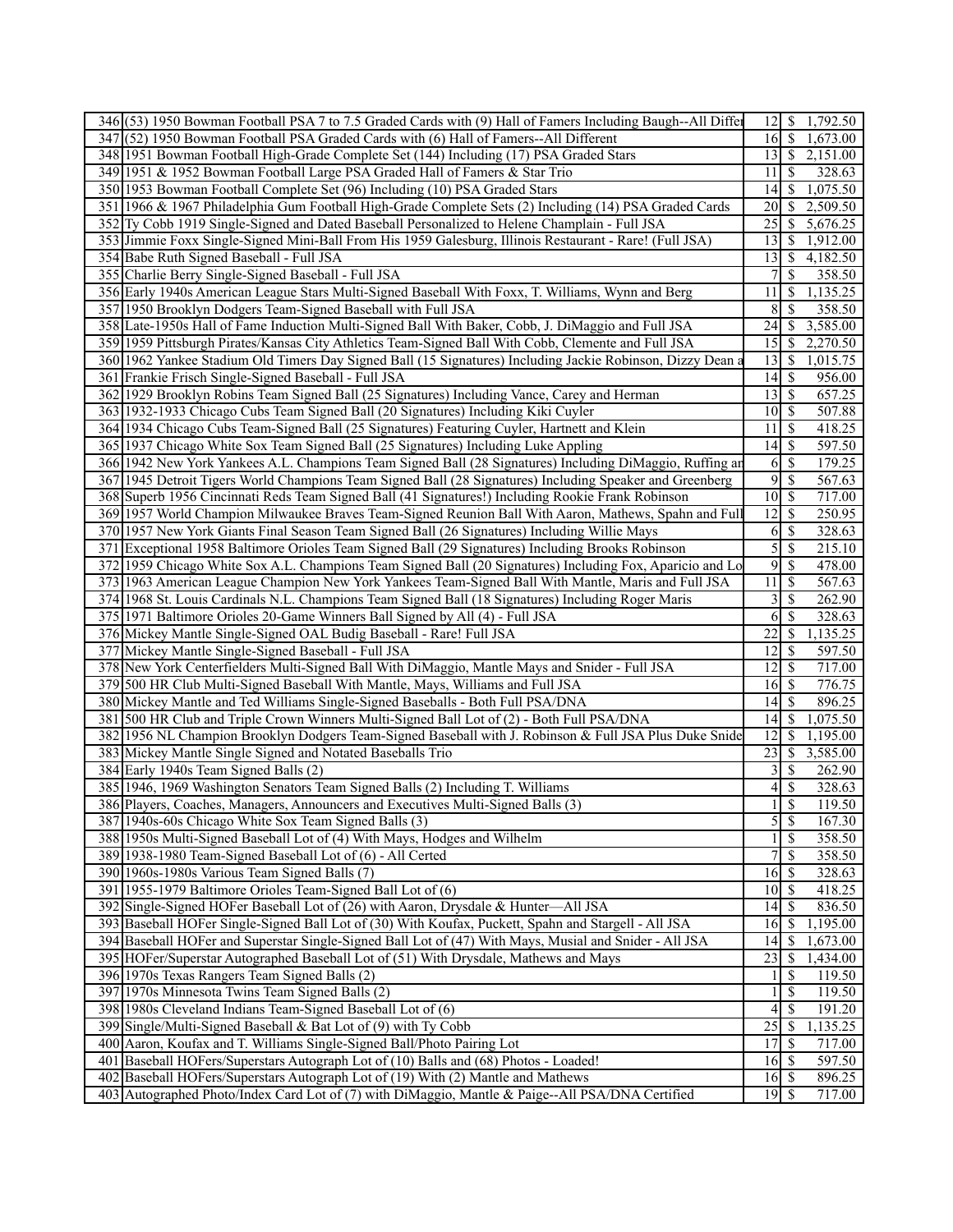|     | 404 Joe DiMaggio Autographed Magazine/Flats Lot of (5)--All Full JSA                                        | $13 \mid S$        |                          | 776.75                   |
|-----|-------------------------------------------------------------------------------------------------------------|--------------------|--------------------------|--------------------------|
|     | 405 Encapsulated Baseball Autograph Lot of (6) With Hornsby and (4) T. Williams - All BGS/JSA or PSA/DNA    | 14                 | $\overline{\mathcal{S}}$ | 567.63                   |
|     | 406 Jackie Robinson 1958 Signed Check (w/Rachel Robinson LOA) and Branch Rickey Signed Index Card           | $15$ $\sqrt{5}$    |                          | 1,195.00                 |
| 407 | J. DiMaggio, Mantle and T. Williams Autographed Lot of (3)                                                  | $12 \mid$ \$       |                          | 717.00                   |
|     | 408 New York Yankees Legends Multi-Signed Bat and Book                                                      | 18                 | \$                       | 776.75                   |
|     | 409 Boston Red Sox Legends Multi-Signed Bat and Book                                                        | 10                 | l \$                     | 418.25                   |
|     | 410 J. DiMaggio, Mantle and T. Williams Autograph Lot of (4) - All Full JSA                                 | 6                  | -\$                      | 448.13                   |
|     | 411 Mickey Mantle "My Favorite Summer 1956" Signed Hardcover Book Lot of (7) - All Full JSA                 | 10 <sup>1</sup>    | $\sqrt{S}$               | 1,434.00                 |
|     | 412 "Willie, Mickey & the Duke" Signed Hardcover Book with Full JSA                                         | 10                 | S                        | 418.25                   |
| 413 | Alexander Cartwright and King Kamehameha IV Signed Hawaiian Property Manuscripts Pair                       | 14                 | -\$                      | 1,792.50                 |
|     | 414 1948 "Whitey" Witt Signed Letter to Pat Olsen with Full JSA plus Babe Ruth Last Rites Wire Photo        | $\mathbf{0}$       | $\mathcal{S}$            |                          |
|     | 415 Phil Rizzuto TLS on Yankees Stationery with Career Highlights Content and JSA Sticker plus Type I Photo | 6                  | $\sqrt{3}$               | 191.20                   |
|     | 416 Signed Baseball Cap Lot of (16) with Aaron, Drysdale & Hunter-All JSA                                   | 17                 | $\mathbb{S}$             | 836.50                   |
|     | 417 Mickey Mantle Signed LE 1992 Warner Bros. Bugs Bunny Animation Cel - UDA                                | 4                  | $\sqrt{S}$               | 567.63                   |
| 418 | (2) 1985 Mickey Mantle Signed LE Lithographs - Both Full JSA                                                | 10                 | $\overline{\mathcal{S}}$ | 448.13                   |
|     | 419 1989 Marriott Corp. Mickey Mantle and Willie Mays LE Signed Lithograph Prints - Both JSA                | 11                 | $\mathbb{S}$             | 567.63                   |
| 420 | Mantle and Ford Signed Lithograph - Full JSA                                                                | 4                  | $\mathcal{S}$            | 274.85                   |
|     | 421 1952 International League Baltimore Orioles Team-Signed Photograph - Full JSA                           | 7                  | $\overline{\mathcal{S}}$ | 191.20                   |
|     | 422 1962 New York Mets Team-Signed 16x20 Photo Lot of (20)                                                  | $\vert 0 \vert$    | $\overline{\mathcal{S}}$ | $\overline{\phantom{a}}$ |
|     | 423 Mickey Mantle and Billy Martin Dual-Signed Photograph - Full JSA                                        | 1                  | $\overline{\mathcal{S}}$ | 478.00                   |
| 424 | Baseball HOFer/Superstar Multi-Signed Photo Lot of (18) With Mantle and Spahn - All JSA                     | 10                 | $\sqrt{S}$               | 567.63                   |
| 425 | Connie Mack 1950s Signed Letters and Cut Lot (5) Including Two Handwritten Examples                         | 17                 | $\overline{\mathcal{S}}$ | 896.25                   |
|     | 426(50) Joe Sewell and (10) Carl Hubbell Signed 18x24 LE Lithograph Prints                                  |                    | $\mathcal{S}$            | 418.25                   |
|     | 427 Ted Williams Signed Limited Edition USMC Fighter Pilot Lithograph - Full PSA/DNA                        | 16                 | <sup>5</sup>             | 418.25                   |
|     | 428 Ted Williams Signed Flats Lot (5)                                                                       | 7                  | $\overline{\mathcal{S}}$ | 418.25                   |
| 429 | Ted Williams Single-Signed Bat - Full PSA/DNA                                                               | 10                 | $\mathbf s$              | 597.50                   |
|     | 430 Ted Williams Autographed Cooperstown Bat Co. Commemorative Model - Full JSA                             |                    | $\mathcal{S}$            | 478.00                   |
| 431 | Baseball Hall of Famers Signed "Cooperstown Bat Co." Bat (32 Signatures) Including Ted Williams             | 11                 | $\mathcal{S}$            | 507.88                   |
| 432 | Moe Berg Boldly Signed Album Pages Pair Including 6 Other White Sox/Yankees Signatures                      | 10                 | $\mathbb{S}$             | 358.50                   |
|     | 433 Roy Campanella "Pre-Accident" Signed Government Postcard - Full JSA                                     |                    | \$                       | 896.25                   |
|     | 434 Baseball HOFer Autographed 3x5 Card Lot of (6) with DiMaggio & Paige--All JSA                           | 2                  | $\mathcal{S}$            | 328.63                   |
|     | 435 Roger Maris Signed Index Cards Pair                                                                     | 11                 | -\$                      | 597.50                   |
|     | 436 Baseball HOFer Signed Index Card/Yellow Plaque Postcard Lot of (9) with Paige--All JSA                  |                    | $\mathbf S$              | 262.90                   |
|     | 437 1980-2001 Perez-Steele HOF Postcard Complete Set with (69) Signed Including DiMaggio, Mantle & Willia   | 21                 | <sup>\$</sup>            | 2,270.50                 |
|     | 438 Babe Ruth Cut Signature Framed Display - Full PSA/DNA [reserve not met]                                 | 8                  | -\$                      |                          |
|     | 439 Babe Ruth Signed Nestle's Identification Card - Full JSA                                                | 13                 | \$                       | 2,151.00                 |
|     | 440 Tremendous 1880s-1980s Signed Baseball Index Cards Lot (800 Different) Including Numerous Deceased P    | 14                 | \$                       | 2,270.50                 |
| 441 | Multi-Sport Autographed Cards/Flats Lot of (97) with DiMaggio, Koufax & Maris                               | 9                  | \$                       | 1,015.75                 |
| 442 | Thurman Munson Autograph - SGC/JSA "Authentic" [reserve not met]                                            | $\overline{4}$     | $\overline{\mathcal{S}}$ |                          |
| 443 | Hall of Famers and Star Players Signed Grab-Bag Lot (26 Items) Including Baker, Ott, Stengel and DiMaggi    | 10                 | $\mathbb{S}$             | 896.25                   |
|     | 444 1961 Topps Baseball #2 Roger Maris Boldly Signed Card                                                   | $\overline{12}$ \$ |                          | 896.25                   |
|     | 445 (319) 1957-1973 Topps Baseball Signed Cards with (10) Hall of Famers & Tough Deceased                   |                    |                          | 657.25                   |
|     | 446 (482) 1974-1978 Mostly Topps Baseball Autographed Cards with (19) Hall of Famers & Tough Deceased       |                    |                          | 1,075.50                 |
|     | 447 (94) 1950-1979 Baseball Autographed Cards with (33) Hall of Famers Including Aaron & Mays               | $16\overline{3}$   |                          | 956.00                   |
|     | 448 1949-1992 New York Yankees Signed Card Collection of (292) Cards—Loaded with (28) Hall of Famers &      | 13                 | \$                       | 1,553.50                 |
| 449 | $(613)$ 1979-1981 Mostly Topps Baseball Signed Cards with Hall of Famers & Tough Deceased                   | 13                 | - S                      | 836.50                   |
|     | 450 (84) 1980s Baseball Signed Cards with (45) Hall of Famers Including Williams                            | 7                  | -\$                      | 597.50                   |
|     | 451 1997-1998 "Signature Series" LE Porcelain Baseball Card Set Lot of (4) with Aaron, DiMaggio, Murray & F | 18                 | -\$                      | 956.00                   |
|     | 452 Kareem Abdul-Jabbar 1980-1985 Los Angeles Lakers Game-Worn Home Jersey (Mears A10) and Accompar         | 16                 |                          | \$11,352.50              |
| 453 | Buck Weaver 1932-1933 Post-Career H&B Side-Written Professional Model Bat - PSA/DNA GU9 - Second            | 21                 | -S                       | 7,170.00                 |
|     | 454 Al Vincent 1957 Baltimore Orioles Game-Worn Home Jersey                                                 | 4                  | \$                       | 567.63                   |
|     | 455 Darold Knowles 1969 Washington Senators Game-Worn Road Jersey                                           | 13                 | \$                       | 1,195.00                 |
|     | 456 Gene Stone 1969 Philadelphia Phillies Game-Worn Road Jersey - Final Season of Style!                    | 5                  | -\$                      | 776.75                   |
| 457 | Dave McNally 1974 Baltimore Orioles Game-Worn Home Jersey                                                   |                    | \$                       | 1,792.50                 |
|     | 458 Earl Weaver 1980 Baltimore Orioles Signed Game-Worn Road Jersey - With Interior Cigarette Pouch!        | 5                  | \$                       | 2,031.50                 |
|     | 459 1997 Philadelphia Phillies Autographed Game Worn Jersey Lot of (3) with Lieberthal                      | 8                  | -S                       | 418.25                   |
|     | 460 John Buzhardt 1961 Game Used Philadelphia Phillies Jersey                                               | 19                 | <b>S</b>                 | 1,075.50                 |
|     | 461 Dave May 1967 Game-Worn Baltimore Orioles Home Jersey                                                   |                    | $4$   \$                 | 478.00                   |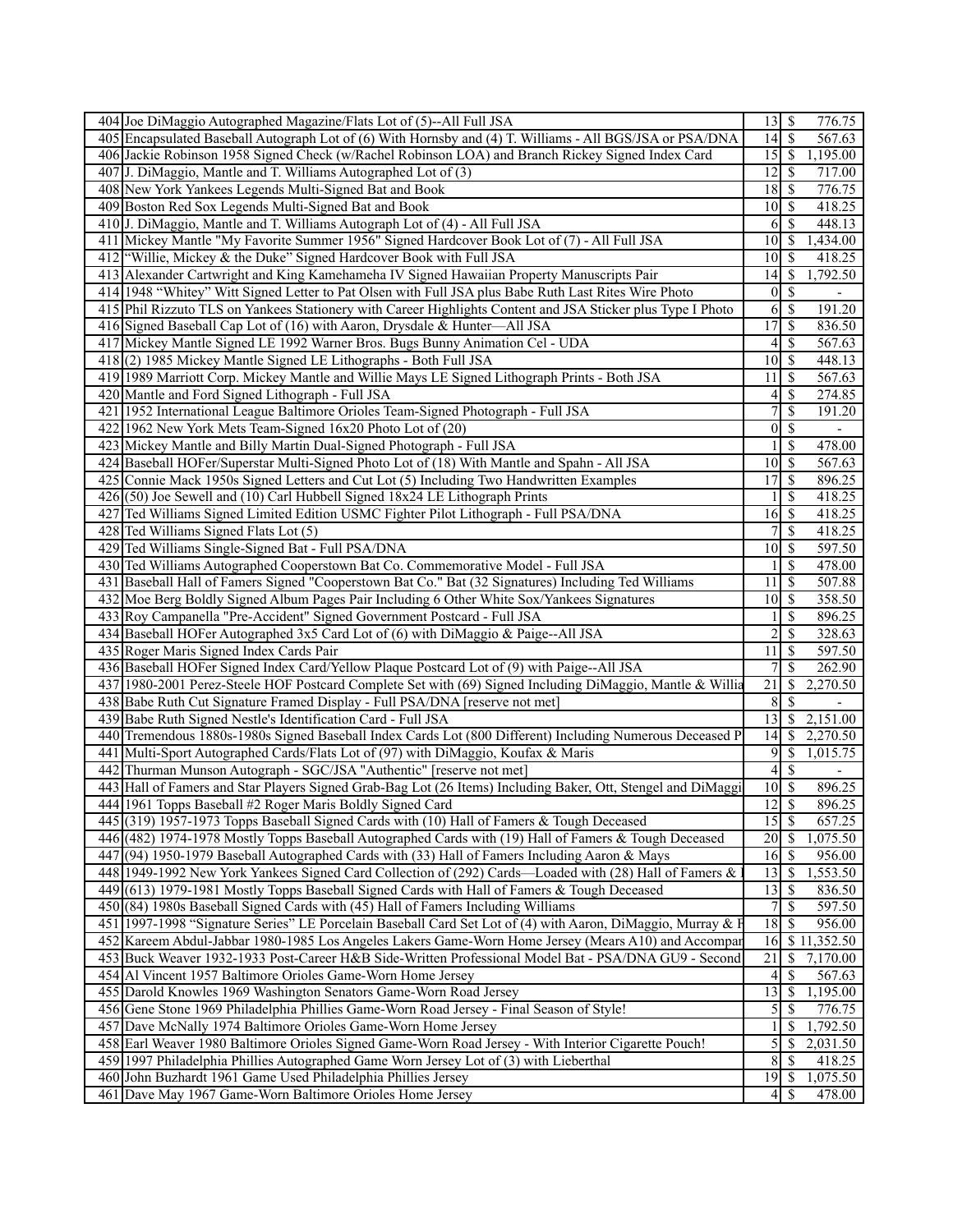| 462 Ron Stone 1969 Philadelphia Phillies Game-Worn Home Jersey                                            | $10 \mid S$      |                          | 836.50                   |
|-----------------------------------------------------------------------------------------------------------|------------------|--------------------------|--------------------------|
| 463 Tim McCarver Game Used Lot of (2) with Philadelphia Phillies Jersey & Signed Bat                      | 21               | <sup>5</sup>             | 1,195.00                 |
| 464 Philadelphia Phillies World Series Years Game Used Jersey Lot of (2) with 1980 Unser & 1983 Molinaro  | $\mathfrak{S}$   | S                        | 328.63                   |
| 465 Mike Greenwell 1988 Boston Red Sox Game-Worn Home Jersey - Full Miedema LOA                           | 6                | $\mathcal{S}$            | 478.00                   |
| 466 1993 Philadelphia Phillies Autographed Larry Andersen & Denis Menke Game Worn World Series Uniforms   | 13               | -\$                      | 537.75                   |
| 467 1994 Philadelphia Phillies Signed Game Used Jersey Lot of (6) with MLB 125th Anniversary Patches      | 19               | 8                        | 1,135.25                 |
| 468 2001 Philadelphia Phillies Game Used Jersey Lot of (6) with (4) Signed & 9/11 American Flag Patches   | 8                | $\mathcal{S}$            | 388.38                   |
| 469 Raul Ibañez 2009 All-Star Game Issued Jersey with MLB Sticker                                         | 7                | $\mathcal{S}$            | 328.63                   |
| 470 2011 Shane Victorino Game Worn Philadelphia Phillies "TBTC" Jersey & Pants with MLB Stickers          | 10               | $\mathbf s$              | 567.63                   |
| Jonathan Papelbon Game Worn 2012 Philadelphia Phillies "Throwback" Uniform with Signed Jersey & ML<br>471 | 6                | $\mathbb{S}$             | 448.13                   |
|                                                                                                           | 13               |                          |                          |
| 2011 Chase Utley and 2013 Roy Halladay Philadelphia Phillies Team Issued Jerseys with MLB Stickers<br>472 |                  | <b>S</b>                 | 1,075.50                 |
| 473<br>Carlos Ruiz 2013 Game Worn Philadelphia Phillies Uniform with Autographed Jersey & MLB Stickers    | 9                | -\$                      | 537.75                   |
| 474 Philadelphia Phillies 2014 Father's Day Game Used/Team Issued Uniform Lot of (2) with MLB Stickers    | 5                | $\mathcal{S}$            | 328.63                   |
| 475 1980s-2000s Game-Worn MLB Jersey Lot of (7)                                                           | 6                | -\$                      | 507.88                   |
| 476 Harold Baines 1999 Baltimore Orioles Game-Worn Road Jersey                                            | 3                | $\mathcal{S}$            | 262.90                   |
| Jose Guillen 2005 Washington Nationals Inaugural Season Game-Worn Road Jersey<br>477                      | 3                | $\mathbb{S}$             | 418.25                   |
| 478 1978 and 1983 Baltimore Orioles Game-Worn Jersey Lot of (2)                                           | 3                | \$                       | 167.30                   |
| 479 Jim Traber 1985 Baltimore Orioles Game-Worn Home Jersey                                               | 4                | $\mathcal{S}$            | 155.35                   |
| 480 Alan Mills 1995 Baltimore Orioles Game-Worn Home Jersey                                               | $\boldsymbol{0}$ | $\overline{\mathcal{S}}$ | $\overline{\phantom{a}}$ |
| 481 B.J. Surhoff 1997 Signed Game-Worn Baltimore Elite Giants Jersey                                      | 5                | \$                       | 239.00                   |
| Sammy Ellis 2000 Baltimore Orioles Game-Worn Home Jersey<br>482                                           | $\boldsymbol{0}$ | $\mathcal{S}$            | $\overline{\phantom{a}}$ |
| Mike Hargrove 2001 Signed Game Worn Baltimore Orioles "Turn Back the Clock" Orange Home Jersey<br>483     | $\mathbf{0}$     | $\mathbb{S}$             | $\overline{\phantom{a}}$ |
| 484 Dennis Higgins 1968 Game-Worn Washington Senators Home Pants and Game-Used Bat                        |                  | \$                       | 119.50                   |
| 485 Joe Coleman 1968 Washington Senators Game-Worn Cap                                                    | 6                | $\mathcal{S}$            | 358.50                   |
| 486 1961-1965 Minnesota Twins Game-Worn Jacket - Gorgeous!                                                | 14               | $\mathcal{S}$            | 1,135.25                 |
| 487 1970s-2000s Baltimore Orioles Minor League Game Worn Jerseys and Batting Helmets Lot of (17)          | 9                | $\overline{\mathcal{S}}$ | 597.50                   |
| 488 1990s-2000s Baltimore Orioles Game-Worn Batting Helmet Lot of (3)                                     | $\boldsymbol{0}$ | $\mathcal{S}$            | $\overline{\phantom{0}}$ |
| 489 1980s-2000s Baltimore Orioles Game-Worn Jacket Lot of (4) With Mills and Ponson                       | 4                | \$                       | 227.05                   |
| 490 Moe Drabowsky 1997 Baltimore Orioles Signed Game-Worn Spring Training Uniform                         | $\overline{c}$   | \$                       | 191.20                   |
| 491 1974-2005 Game-Worn Baseball Cap Lot of (7) With Hrbek and A. Thornton                                | 3                | -\$                      | 203.15                   |
| 492 1988-2011 Phillies Game-Used Base Lot of (7) - With 2009 NLCS                                         | 7                | \$                       | 328.63                   |
| 493 2009-2012 Philadelphia Phillies Stadium-Hung Banner Lot of (4) With 1950 and 1980 Versions            | 5                | $\overline{\mathcal{S}}$ | 298.75                   |
| 494 1960s-1970s Washington Senators Game-Used Bat Lot of (18)                                             | 17               | $\mathcal{S}$            | 956.00                   |
| Washington Bullets/Wizards Signed Game-Worn Shoe Lot of (5) With Unseld and Jamison<br>495                | 0                | $\mathcal{S}$            | $\overline{\phantom{a}}$ |
| 496 2002 Willie Randolph Game Worn New York Yankees Pants with Personalized Signature                     | $\theta$         | $\mathcal{S}$            | $\overline{\phantom{a}}$ |
| 497 1986 Rafael Palmeiro 1st Career Home Run Signed Dugout Lineup Card                                    |                  | $\mathbb{S}$             | 59.75                    |
| 498 Joe Washington 1981-1984 Signed Game-Used Washington Redskins Helmet - Full JSA                       | 11               | \$                       | 388.38                   |
| 499 Peyton Manning 1998-1999 Rookie/Second Year Game-Worn Indianapolis Colts Helmet - SCD                 | 22               | $\mathcal{S}$            | 5,676.25                 |
| 500 Junior Seau Mid-1990s San Diego Chargers Signed Game-Worn Helmet - Full SCD and JSA                   | 16               | -\$                      | 1,553.50                 |
| Don McCafferty 1942 College All-Stars Game-Worn Jersey<br>501                                             | 9                | \$                       | 537.75                   |
| 502 Lydell Mitchell 1972-1977 Baltimore Colts Game-Worn Home Jersey                                       | $\mathbf{1}$     | $\mathcal{S}$            | 478.00                   |
| 503 John Riggins Game-Worn Washington Redskins Sideline Jacket                                            | $8\,$            | $\sqrt{s}$               | 836.50                   |
| 504 Joe Theismann Game-Worn Washington Redskins Sideline Jacket                                           | 3                | $\overline{\mathcal{S}}$ | 418.25                   |
| 505 1980s-1990s Washington Redskins Game-Worn Sidelines Jacket/Sweater Lot of (3)                         | 3                | $\sqrt{3}$               | 418.25                   |
| 506 Darrell Green 2001 Game-Worn Washington Redskins Jersey - Phenomenal Wear!                            | $\boldsymbol{0}$ | $\overline{\mathcal{S}}$ |                          |
| 507<br>Champ Bailey 2002 Game-Worn Washington Redskins "Throwback" Jersey                                 | 5                | $\mathbb{S}$             | 478.00                   |
| 508 1994-1995 Baltimore Stallions Treasure Chest With (4) Game-Worn Jerseys                               | 9                | -S                       | 567.63                   |
| 509 1894 N302 Mayo's Cut Plug John Dunlop (Anonymous) PSA Authentic--Recolored                            | 3                | -\$                      | 7,170.00                 |
| 510 1935 National Chicle Football PSA Graded Low Number Set of (24) Cards                                 | 12               | -\$                      | 2,987.50                 |
| 511 1935 National Chicle Football PSA Graded High Numbers Lot of (10)                                     | 12               | $\mathcal{S}$            | 2,629.00                 |
| 512 1935 National Chicle Football #34 Bronko Nagurski PSA 1                                               | 12               | -S                       | 1,912.00                 |
| 513 1935 National Chicle Football #27 Bull Tosi PSA 3                                                     | 13               | \$                       | 717.00                   |
| 514 1955 Bowman Football SGC & PSA Graded Complete Set of (160) Cards                                     | 6                | 8                        | 956.00                   |
| 515 1955 Topps All-American Football Complete Set (100)                                                   | $\overline{9}$   | -S                       | 1,673.00                 |
| 516 1957 Topps Football Unopened Cello Pack with Johnny Unitas RC (Front)/George Blanda (Back)--PSA 7 [re | 3                | -S                       | 5,975.00                 |
| 517 1958 Topps Football Cello Pack with #22 Johnny Unitas on Back--PSA 6                                  | 13               | l \$                     | 567.63                   |
| 518 (4) 1955-1966 Topps & Bowman Football Starter Sets with Stars                                         | $18$ $\sqrt{5}$  |                          | 1,434.00                 |
| 519 (327) 1954-1967 Football Card Shoebox Collection Plus (8) Wrappers                                    | $21 \mid$ \$     |                          | 2,390.00                 |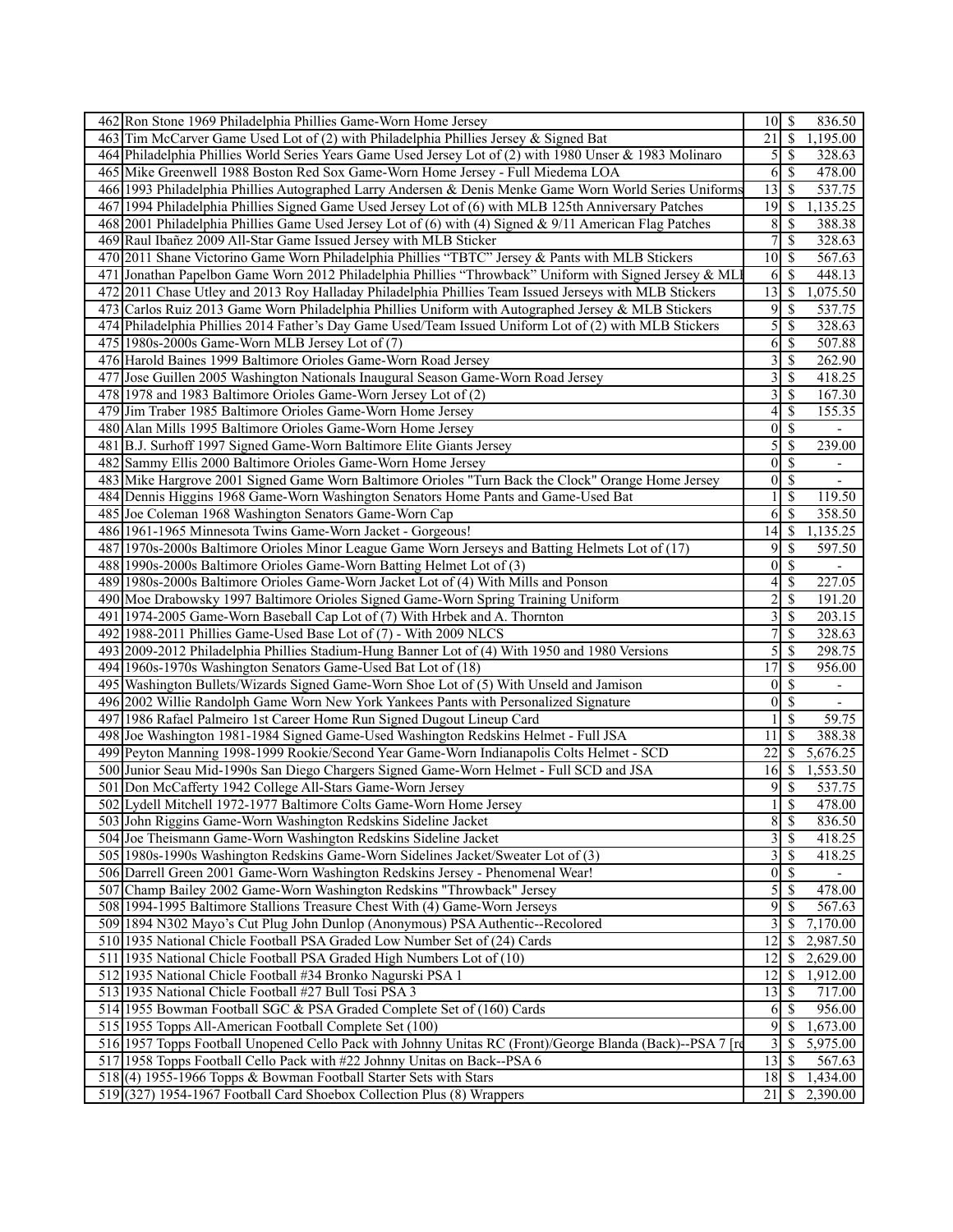| 520 1962 Topps Football Complete Set of (176/176) Cards—Sharp!                                              |                         |                          | 27 \$ 5,078.75           |
|-------------------------------------------------------------------------------------------------------------|-------------------------|--------------------------|--------------------------|
| 521 1962 Topps Football Complete Set of (176) Cards                                                         | 9                       | $\overline{\mathcal{S}}$ | 597.50                   |
| 522(3) 1962 Topps Football PSA 7 Graded Cards with Jim Brown, Ernie Davis RC & Frank Tarkenton RC           | 24                      | -\$                      | 2,031.50                 |
| 523 (456) 1951-1966 Topps, Bowman & Post Football Card Collection with Many Stars Including Starr RC        | 23                      | -S                       | 2,390.00                 |
| 524 1952-1982 Football Card Collection of (1,647) Cards—Loaded with Hall of Famers & Stars                  | 15                      | \$                       | 956.00                   |
| 525 1981 Topps Football Cello Pack with Joe Montana RC Showing--PSA 9                                       | 12                      | -S                       | 896.25                   |
| $526(36)$ 1973-1983 Topps Football Unopened Wax Packs                                                       | 22                      | <sup>\$</sup>            | 1,673.00                 |
| 527 1984 Topps USFL Complete Set & 1985 Topps Football Near Rack Box (22/24)                                | 30                      | - \$                     | 1,135.25                 |
| 528(7,000+) 1988-2000s Football Insert & Parallel Collection Including Game-Used, Certified Autographs & No | 15                      | S                        | 597.50                   |
| 529 (20,000+) 1980s-2000s Football Hall of Famer and Star Cards with Inserts & Rookies                      | 14                      | $\mathbb{S}$             | 537.75                   |
| 530 1894 N302 Mayo Cut Plug Football Robert Emmons                                                          | 3                       | $\mathbb{S}$             | 203.15                   |
| 531 1957-1979 Football Card Collection (1,074) Including (100+) Hall of Famers                              | 9                       | $\mathbb{S}$             | 298.75                   |
|                                                                                                             | 9                       | $\mathcal{S}$            | 478.00                   |
| 532 1952 Washington Redskins Team Panoramic Photo with Curly Lambeau                                        |                         |                          |                          |
| 533 Miami Dolphins HOFers Multi-Signed Helmet with 1972 Emphasis - Full JSA                                 | 17                      | $\overline{\mathcal{S}}$ | 448.13                   |
| 534 2000 Bowman Chrome Football #236 Tom Brady Rookie BGS 10                                                | 15                      | <sup>5</sup>             | 597.50                   |
| 535 Jim Crowley (Notre Dame Four Horsemen) Signed Baseball                                                  | $\boldsymbol{0}$        | $\mathcal{S}$            | $\blacksquare$           |
| 536 Knute Rockne Display With (2) Signed 1930 Letters on Notre Dame Stationery - Full JSA [reserve not met] | 8                       | -S                       | $\overline{\phantom{a}}$ |
| 537 1959 World Champion Baltimore Colts Team-Signed Football With Unitas, Moore and Lipscomb - Full JSA     | $\overline{13}$ \$      |                          | 836.50                   |
| 538 Vince Lombardi 1960 Green Bay Packers Signed Check                                                      | 17                      | <sup>\$</sup>            | 657.25                   |
| 539 Amos Alonzo Stagg 1927 "Touchdown" Signed Hardcover Book                                                | $\mathbf{0}$            | $\overline{\mathcal{S}}$ |                          |
| 540 1926 Rose Bowl Panoramic and 1926 Soldier Field Dedication Pennant/Ticket                               | 13                      | $\mathcal{S}$            | 896.25                   |
| 541 1971 Baltimore Colts Head Coach's Playbook Issued to Defensive Line Coach Red Miller                    | 8                       | <sup>\$</sup>            | 448.13                   |
| 542(51) 1953 Notre Dame Lithographs Signed by (4) Backfield Members - With Lattner                          | $\vert 0 \vert$         | $\mathcal{S}$            |                          |
| 543 University of Notre Dame Autographed Football Flats Lot of (72) With (2) Montana, Leahy and Parseghian  | 9                       | $\mathcal{S}$            | 478.00                   |
| 544 November 8, 1975 "Rudy Game" Full Ticket Stub and Rudy Ruettiger Signed Photo in Framed Display         | 4                       | \$                       | 274.85                   |
| 545 Tom Fears/Crazylegs Hirsch Dual-Signed LE Lithograph Lot of (50)                                        | 1                       | $\mathcal{S}$            | 418.25                   |
| 546 College Football Autograph Lot of (5) With E. Campbell and N. Saban                                     | 7                       | \$                       | 478.00                   |
| 547 Dave Robinson Signed Personal Check Lot of (100)                                                        | 6                       | -\$                      | 507.88                   |
| 548 Hank Stram Signed Checks Hoard (100)                                                                    | 21                      | -\$                      | 1,792.50                 |
| 549 Pro Football Hall of Famers UDA Single-Signed Baseball Lot of (6)                                       | 11                      | \$                       | 507.88                   |
| 550 AAFC Cleveland Browns Multi-Signed Display Lot of (2) With Lavelli                                      | 3                       | -\$                      | 167.30                   |
| 551 Cleveland Browns Autographed Display Lot of (7) With J. Brown, L. Kelly and Warfield                    | 12                      | -\$                      | 388.38                   |
| 552 NFL HOFers Autograph Lot of (4) With (2) Tittle and Multi-Signed Dolphins and Vikings                   | 9                       | $\mathcal{S}$            | $\overline{507}$ .88     |
| 553 Johnny Unitas Signed Memorabilia Lot of (2) with Throwback Jersey & Inscribed Football—Both Full JSA    | 23                      | -S                       | 896.25                   |
| 554 1974-2002 Washington Redskins/Baltimore Ravens Team-Signed Football Lot of (4)                          | 6                       | - \$                     | 239.00                   |
| 555 Merlin Olsen Single-Signed Footballs (13) with HOF COAs                                                 | 14                      | -\$                      | 597.50                   |
| 556 2000s University of Maryland Team-Signed Football Lot of (8) With Merriman and Novak                    |                         | -S                       | 179.25                   |
| 557 2003 and 2004 University of Maryland Team-Signed Football Helmets - With Merriman and Novak             | 4                       | $\mathcal{S}$            | 250.95                   |
| 558 NFL HOFers Autograph Lot of (10) With Butkus and L. Taylor - All JSA                                    | 11                      | \$                       | 657.25                   |
| 559 James Naismith 1917-19 Reverse-Signed "Dr. Naismith" World War I Photo                                  | 9                       | \$                       | 1,434.00                 |
| 560 Scarce 1950-1951 Scott's Potato Chips Minneapolis Lakers George Mikan - PSA VG-EX+ 4.5                  | $16$ $\sqrt{5}$         |                          | 4,780.00                 |
| 561 John Wooden 1970s Signed and Worn Basketball Camp Coach's Shirt - Full JSA                              |                         |                          | 478.00                   |
| 562 1962-1976 Rick Barry Personal Awards Lot of (6) With U of Miami Hall of Fame Plaque                     | $16$ $\sqrt{ }$         |                          | 1,314.50                 |
| 563 (41) 1957-58 Topps Basketball Cards with Stars                                                          | $\overline{16}$ \$      |                          | 896.25                   |
| 564 (275) 1971-1981 Topps Basketball Autographed Cards with Several HOFers & Stars                          |                         |                          | 597.50                   |
| 565 (48) Bill Walton and (50) John Wooden Signed UCLA Commemorative 4x6 Cards                               | 4                       | -S                       | 537.75                   |
| 566 Mid-1980s Michael Jordan Photo Signed and Personalized to Sugar Ray Leonard - Full JSA                  | $\overline{9}$          | -S                       | 537.75                   |
| 567 Kobe Bryant Single-Signed LE Baseball - UDA                                                             | 4                       | $\mathcal{S}$            | 239.00                   |
| 568 Bullets/Wizards Team-Signed Ball Lot of (3) With Unseld, Bellamy and Jordan                             | 11                      | $\mathcal{S}$            | 448.13                   |
| 569 2001-02 Maryland and Indiana Team-Signed Basketballs                                                    | 6                       | <sup>5</sup>             | 328.63                   |
| 570 2000s University of Maryland Team-Signed Basketball Lot of (4) With Blake, Dixon and G. Williams        | 0                       | $\mathbb{S}$             |                          |
| 571 (16,000+) Mostly 1989-2000s Basketball Hall of Famers & Stars with Inserts and Rookies                  | 6                       | -S                       | 298.75                   |
| 572 1890s Boxers Cabinet Cards Lot (4)                                                                      | 13                      | \$                       | 776.75                   |
| 573 1916-1927 Boxing "W" Strip Cards Lot (60) with (3) Sets                                                 | 5                       | $\mathcal{S}$            | 328.63                   |
| 574 1909-1981 Boxing Collection of Cards, Ticket Stubs, Guides & Programs                                   | $\overline{\mathbf{c}}$ | $\mathcal{S}$            | 262.90                   |
| 575 Floyd Patterson 1960s-70s Signed Checks Hoard (94)                                                      | 18                      | l \$                     | 896.25                   |
| 576 Floyd Patterson/Ingemar Johansson Dual-Signed Lithograph Lot of (49)                                    | 3                       | <b>S</b>                 | 836.50                   |
| 577 Muhammad Ali Autographed "Guiding Light" LE Silk Screen Lithograph                                      |                         |                          | 956.00                   |
|                                                                                                             |                         |                          |                          |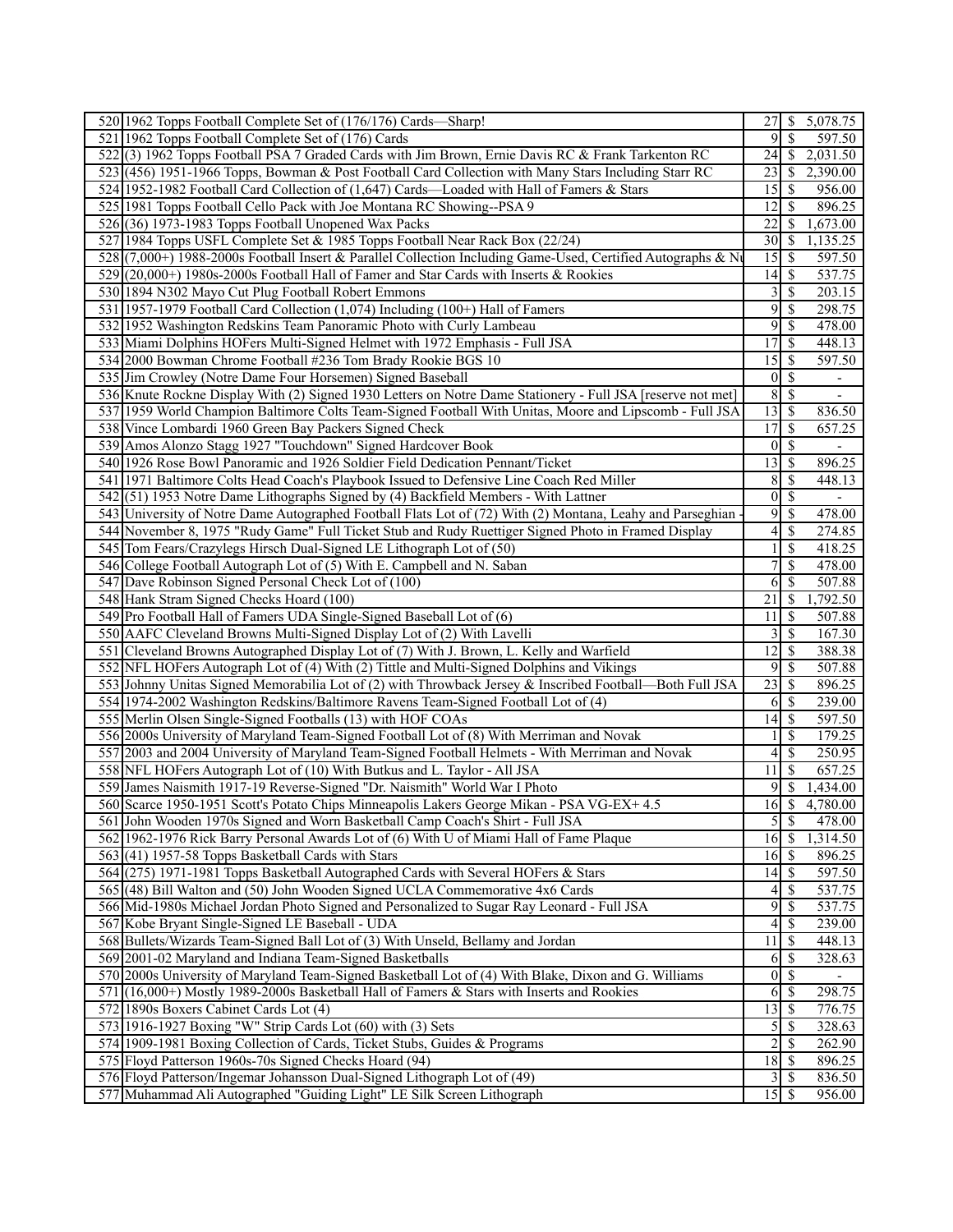| 578 Jack Dempsey and Joe Louis Autographed Items - Both Full JSA                                                                          | $16 \mid$ \$<br>478.00                     |
|-------------------------------------------------------------------------------------------------------------------------------------------|--------------------------------------------|
| 579 1965 Ali-Liston "Phantom Punch" Full Tickets Trio (3 Different)                                                                       | $\overline{\mathcal{S}}$<br>9<br>262.90    |
| 580 (13) 1957-1966 Topps & Parkhurst Hockey Stars with Esposito Rookie                                                                    | 26<br>1,075.50<br>  S                      |
| 581 (16) 1979-80 Topps to 1987-88 Topps & O-Pee-Chee Hockey Unopened Packs                                                                | 14<br>-S<br>776.75                         |
| 582(8,000+) 1980s-2000s Hockey Insert & Parallels with (156) Certified Autograph & Game-Used Cards                                        | <sup>\$</sup><br>12<br>597.50              |
| 583 (16,500+) 1980s-2000s Hockey Hall of Famer & Star Cards                                                                               | 6<br>-S<br>478.00                          |
| 584 (651) 1969-1981 Topps Hockey Signed Cards with Many Hall of Famers & Stars                                                            | $\overline{\mathcal{S}}$<br>11<br>717.00   |
| 585 1980 "Miracle on Ice" Team-Signed 20x16 Ticket Display with H. Brooks - Full JSA                                                      | 18<br>$\sqrt{S}$<br>717.00                 |
| 586 Gordie Howe #9 Original Pen-and-Ink Artwork by Kirk Timmons                                                                           | <sup>\$</sup><br>239.00<br>1               |
| 587 1957-1970 Topps Baseball & Basketball Singles Collection of (1,650) Cards                                                             | 8<br>$\mathbb{S}$<br>657.25                |
| 588 1958-1983 Multi-Sport Hall of Famers & Stars with Mantle and Montana RC (55)                                                          | 13<br>$\mathbb{S}$<br>776.75               |
|                                                                                                                                           | $\overline{10}$<br>$\sqrt{S}$              |
| 589 (383) 1934-1979 Multi-Sport Singles Collection with Stars<br>590 (2,527) 1959-1979 Baseball & Football Shoebox Collection with Mantle | 328.63<br>\$<br>9                          |
|                                                                                                                                           | 478.00                                     |
| 591 (7,600+) 1958-1987 Topps & Fleer Baseball and Basketball Collection—Loaded with Stars                                                 | 36<br>$\mathbb{S}$<br>4,780.00             |
| 592 1968-1973 Topps Baseball, Football & Hockey Card Collection (1,473) Including (150+) Hall of Famers                                   | $\mathcal{S}$<br>11<br>717.00              |
| 593 1969-1975 Topps Baseball & Basketball Collection of (2,220) Cards with Stars                                                          | \$<br>5<br>418.25                          |
| 594 1970s-1990s Basketball & Hockey Collection of (3,247) Cards with Many Stars                                                           | 20<br>$\mathbb{S}$<br>1,314.50             |
| 595(7) 1984-1992 Baseball & Football Complete Sets with USFL & Topps Tiffany                                                              | 19<br>-S<br>896.25                         |
| 596 (7,500+) 1970s-Modern Multi-Sport Hall of Fame, Rookie & Prospect Cards                                                               | $\overline{\mathcal{S}}$<br>13<br>597.50   |
| 597 (174) 1981-1993 Multi-Sport Cases & Sets Plus (4,300+) 1971-1986 Topps Football Singles                                               | 18<br>$\sqrt{S}$<br>836.50                 |
| 598 Willie Shoemaker Single-Signed Pari-Mutuel Ticket Lot of (20) From His Last-Ever Race! All JSA                                        | 5<br>-S<br>836.50                          |
| 599 1933 Sport Kings Multi-Sport Lot (5) Including Hagen and Lopchick (2)                                                                 | $\overline{9}$<br>\$<br>227.05             |
| 600 1940s-1990s Signed Multi-Sport Publications Lot (7 Items) Including 72 Signatures                                                     | $\mathbf{1}$<br>$\mathbb{S}$<br>179.25     |
| 601 Multi-Sport Autograph Lot of (19) With Ali, J. Brown, P. Brown and Butkus - Loaded!                                                   | 16<br>$\mathbb{S}$<br>597.50               |
| 602 (4,500+) 1970s to Modern Multi-Sport Singles Collection with (52) Certified Autos/Game-Used                                           | $\overline{\mathcal{S}}$<br>5<br>418.25    |
| $603(1,100+)$ 1980 to Modern Multi-Sport Card Collection with (110) Certified Auto/Gamed-Used & (111) Grade                               | $\overline{13}$<br>597.50<br>$\sqrt{S}$    |
| 604 (66) 1981-2008 Multi-Sport Complete/Near Sets with Heritage                                                                           | -S<br>328.63<br>6                          |
| 605 (192) 1983-2010 Multi-Sport Factory Sets--Loaded                                                                                      | 22<br>\$<br>1,135.25                       |
| $606$ (525+) 1980s to 2000s Multi-Sport Wax Boxes & Pack Collection                                                                       | 19<br>$\mathcal{S}$<br>956.00              |
| 607 Massive (200,000+) 1970s-2000s Multi-Sport Warehouse Lot                                                                              | 24<br>$\mathbb{S}$<br>1,135.25             |
|                                                                                                                                           |                                            |
| 608 University of Notre Dame 1937-1939 Letterman's Sweater                                                                                | $\mathbb{S}$<br>2<br>328.63                |
| 609 1950s Baltimore Orioles and Colts Pennant Lot of (4) With Rare Versions                                                               | $\overline{5}$<br>$\sqrt{S}$<br>227.05     |
| 610 1969 Baltimore Colts and 1970 Baltimore Orioles Team-Signed Sheets With Unitas, Shula and Weaver                                      | \$<br>1<br>179.25                          |
| 611 Multi-Sport Signed Photograph Lot of (5) With J. DiMaggio and Mantle Single-Signed - All JSA                                          | 13<br>$\mathbb{S}$<br>597.50               |
| 612 Multi-Sport Autographed Display Lot of (6) With Montana and Ripken                                                                    | 6<br>$\mathcal{S}$<br>388.38               |
| 613 Multi-Sport Single/Multi-Signed Memorabilia Lot of (11) with Drysdale, Gretzky & "The Big Red Machine"                                | 18 <br>$\mathbb{S}$<br>956.00              |
| 614 Multi-Sport Autograph Collection of (19) with Aaron & Howe Jerseys—All JSA                                                            | 21<br>$\mathcal{S}$<br>1,314.50            |
| 615 Miscellaneous Sports Signed Photos (22) and Cards (5) Lot Including Payton, Nicklaus and Unitas                                       | 10<br>328.63<br>$\sqrt{S}$                 |
| 616 Multi-Sport Single-Signed 8x10 Photo Lot of (293) With Mays, Spahn and Macauley                                                       | 19<br>$\mathcal{S}$<br>956.00              |
| 617 1934 National Chicle Sky Birds Complete Set of (108) Cards with (19) SGC Graded                                                       | $\mathbb{S}$<br>956.00<br>6                |
| 618 1930s R78 World Wide Gum "Jungle Gum" Complete Set of (48) Cards--Sharp!                                                              | $10\overline{\smash{)}\,}$<br>1,314.50     |
| 619 1953-55 Topps World on Wheels Complete Set (180/180) Plus (4) Wrapper Variations                                                      | $\overline{16}$ \$ 2,031.50                |
| $620(6)$ 1952-1958 Non-Sport Complete Sets with (8) Wrappers                                                                              | $\overline{\mathcal{S}}$<br>13<br>1,673.00 |
| 621 1956 Topps Davy Crockett Orange & Green Complete Sets Plus Scarce Wrappers                                                            | $\overline{\mathcal{S}}$<br>1,195.00<br>11 |
| $622(5)$ 1957-1960 Topps & Fleer Non-Sport Humor Sets with (8) Wrappers & Unopened Pack                                                   | $\mathbb{S}$<br>836.50<br>14               |
| 623(2) 19th Century U.S. Presidents Trade Card Sets: H602 & H603 with (4) SGC Graded Cards                                                | $\mathbb{S}$<br>328.63<br>4                |
| 624 1933 R124 World Wide Gum "Sea Raiders" Lot (8)                                                                                        | $\overline{10}$<br>-\$<br>227.05           |
| 625 Key Rarity 1936 F277-4 H.J. Heinz Co. "Famous Aviator Pictures" #5 Laura Ingalls                                                      | $\overline{\$}$<br>$\vert 0 \vert$         |
| 626 Extremely Rare 1936 R41 Walter Johnson Candy Co. "Dick Tracy" Dealer Promotional Card                                                 | 9<br>$\overline{\mathcal{S}}$<br>478.00    |
| 627 1930s-1942 Non-Sport Card Collection (52) with (5) PSA Graded Including (2) Hitler & 1941 Gum Inc. Und                                | 21<br>2,629.00<br>$\mathbb S$              |
| 628 1952-53 Topps Wings Complete Set (200/200) Plus Both Wrapper Variations                                                               | $\mathbb{S}$<br>6<br>448.13                |
| 629 1955 Topps Rails & Sails Complete Set of (200) Cards Plus (3) Scarce Wrappers                                                         | 19<br>$\mathbb{S}$<br>1,912.00             |
| 630 1956 Topps Jets Complete Set (240/240) Plus Album, Both Wrapper Variations & Unopened Cello Pack                                      | 4<br><sup>\$</sup><br>388.38               |
| 631 1955 Topps "Rails and Sails" Original Artworks Pair                                                                                   | 24<br>$\mathbb{S}$<br>1,434.00             |
| 632 1956 Topps "U.S. Presidents" #31 Warren Harding Original Artwork                                                                      | $\overline{25}$<br>$\mathcal{S}$<br>836.50 |
| 633 1950s Topps Non-Sport Original Artworks Trio                                                                                          | 23<br>1,314.50<br><sup>S</sup>             |
| 634 1977 Topps Star Wars Series 1 Unopened Wax Box of (36/36) Packs                                                                       | 25<br>$\mathbb{S}$<br>1,912.00             |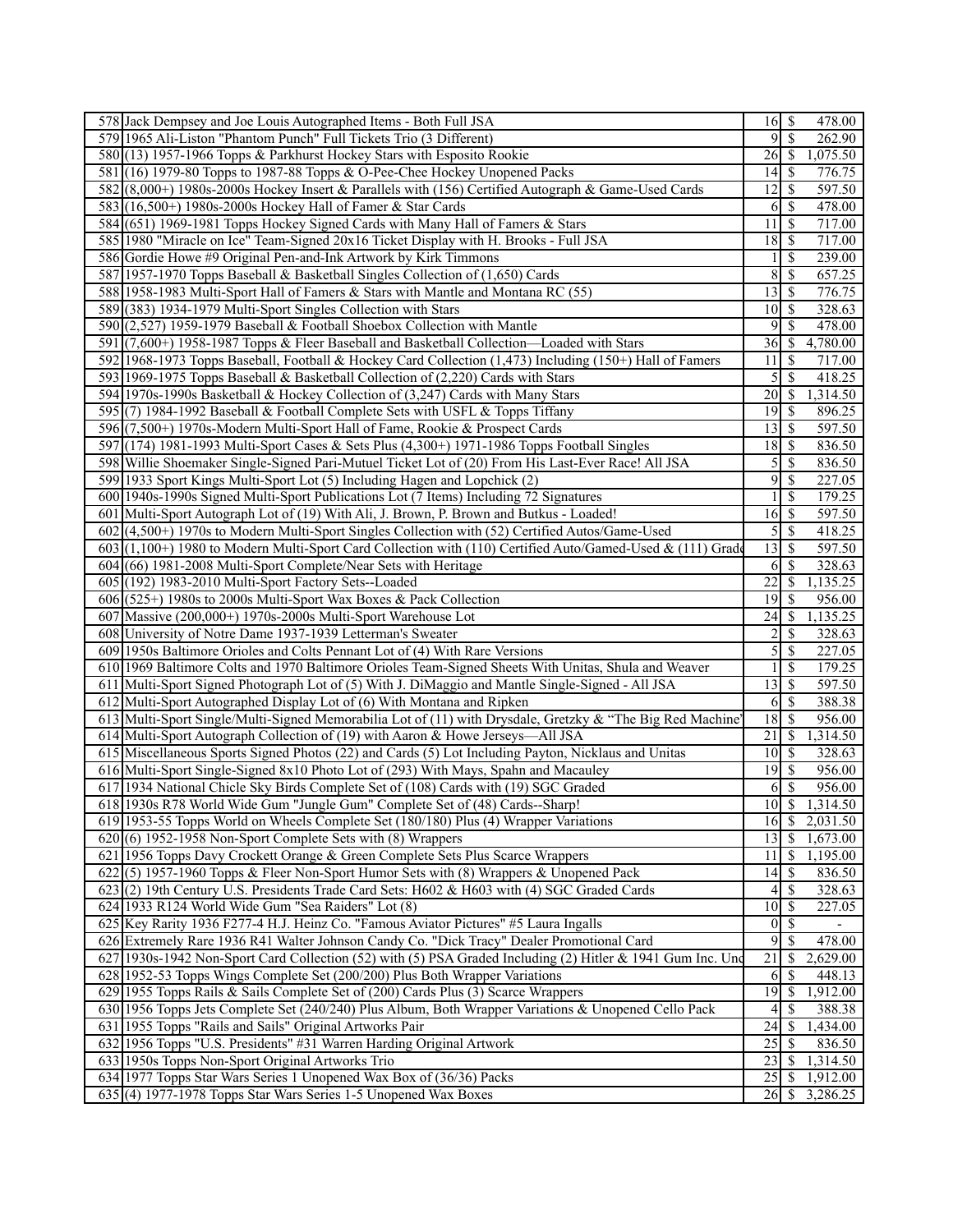| 636 Abraham Lincoln 1865 Signed Military Commission - Just 5 Weeks Before His Assassination [reserve not m  | 13              | -\$                       |                          |
|-------------------------------------------------------------------------------------------------------------|-----------------|---------------------------|--------------------------|
| 637 James Madison Cut and Dolley Madison Free Frank Signed Pair                                             | 13              | -\$                       | 776.75                   |
| 638 Andrew Jackson 1836 Signed Ship's Papers                                                                | $\mathfrak{S}$  | -\$                       | 597.50                   |
| 639 President Calvin Coolidge (Twice) and His Cabinet Members Signed Lot (16 Items)                         | 3               | S                         | 358.50                   |
| 640 Napoleon Bonaparte 1810 Signed Military Note to Minister of War Henri Jacques Guillaume Clarke During   | 14              | S                         | 1,673.00                 |
| 641 Connecticut Adjutant General William Hayden Signed 1830 "Abstract of Infantry Tactics" Military Manual  | 3               | \$                        | 143.40                   |
| 642 Ulysses S. Grant Signed Large Cut                                                                       | 11              | \$                        | 597.50                   |
| 643 Exceptional William Howard Taft 1912 Signed Military Commission                                         | 12              | S                         | 388.38                   |
| 644 Taft, Wilson and Coolidge Signed Presidential Trio                                                      | 14              | -S                        | 537.75                   |
| 645 Harry S. Truman Signed 1953 Testimonial Dinner Program with Israel Content                              | 4               | \$                        | 239.00                   |
| 646 Charles A. Lindbergh Signed Photo                                                                       | 8               | \$                        | 262.90                   |
| 647 1927 Lindbergh "Spirit of St. Louis" Pin & 1948 1st Edition Book "Of Flight and Life"                   |                 | \$                        | 119.50                   |
| 648 1952 Korean War Era "Rare" U.S. Army Presidential Election Voting Booth Machine                         | 7               | <sup>\$</sup>             | 274.85                   |
| 649 First Ladies of the United States of America Autograph Lot of (12)                                      | 12              | \$                        | 328.63                   |
| 650 Ronald Reagan Signed Cut with Full JSA                                                                  | 11              | -\$                       | 388.38                   |
| 651 Fidel Castro 1995 Pan American Games Signed Gold Medal Recognition Certificate                          |                 |                           | 597.50                   |
|                                                                                                             |                 |                           |                          |
| 652 1930s-1950s "TIME Magazine" Bound Volumes (19) Including 247 Issues                                     | 9               | S                         | 1,015.75                 |
| 653 1924 "TIME Magazine" Second-Year of Issue Lot (7 Different)                                             | $\vert 0 \vert$ | $\boldsymbol{\mathsf{S}}$ |                          |
| 654 1940s-1950s Britains/Other Lead Toy Soldier & Accessory Collection of (87) in Original Boxes            | 7               | \$                        | 507.88                   |
| 655 THIS LOT HAS BEEN WITHDRAWN                                                                             | $\vert 0 \vert$ | \$                        |                          |
| 656 Michael Jackson "Thriller" Shadowbox Display With Signed Personal Letter - Full JSA                     | 1               | <sup>\$</sup>             | 1,673.00                 |
| 657 1970s-1980s High-Quality Original Rock Photos (9) Featuring the Band, Queen, Bowie, Who and Police      | $\vert 0 \vert$ | $\mathbf{\$}$             | $\overline{\phantom{a}}$ |
| 658 "Meet The Beatles" LP Lot of (4) with 1964 Scranton Factory "1 BMI Credit" Stereo & Mono Versions       | $\bf{0}$        | \$                        |                          |
| 659 1930s-1990s Movie and TV Stars Signed Grab-Bag Lot (35 Items) Including John Wayne and Lana Turner      | 13              | $\boldsymbol{\mathsf{S}}$ | 717.00                   |
| 660 Orson Welles Boldly Signed Album Page                                                                   | 4               | \$                        | 155.35                   |
| 661   "The Dirty Dozen" Film Framed Autograph Display with Full JSA                                         | 3               | \$                        | 358.50                   |
| 662 M*A*S*H TV Series Framed Autograph Display with Full JSA                                                | 10 <sup>1</sup> | -\$                       | 657.25                   |
| 663 Jack Haley 1968-1978 Signed Check Lot of (51)                                                           | 7               | S                         | 478.00                   |
| 664 Laurence Olivier 1976 Typewritten Signed Letter to a Fan                                                | -1              | \$                        | 119.50                   |
| 665 Actor/Actress/Entertainer Autograph Lot of (51) with Walter Lantz Display                               | 10 <sup>1</sup> | -S                        | 507.88                   |
| 666 1960-1987 Justice League of America Comic Book Series Near Run (257/261) Plus (13) Bonus Issues         | 24              | <sup>\$</sup>             | 2,151.00                 |
| 667 1960 Justice League of America #1 Key Silver Age First Issue Comic Book—CGC 1.0                         | 16              | S                         | 478.00                   |
| 668 DC/Marvel Comic Book "Loaded" Balance of Collection Lot of (179) with Green Lantern #40                 | 23              | -\$                       | 1,553.50                 |
| 669 Bronze-Modern Age Key #1 Issue Comic Book Lot of (270)                                                  | 5               | <sup>\$</sup>             | 418.25                   |
| 670 1948-1958 Western Comic Book Lot of (89) with Lone Ranger Emphasis                                      | 7               | \$                        | 388.38                   |
| 671 1950s-1990s Magazine Format Comic Book Treasure Chest of (145) with The Savage Sword of Conan #1        | 15              | $\boldsymbol{\mathsf{S}}$ | 328.63                   |
| 672 Oversized and Magazine Format Bronze Age Comic Book Lot of (171)                                        | 15              | -\$                       | 388.38                   |
| 673 Marvel & DC Bronze Age #1 Issue Comic Book Investment Lot of (137) with (16) Spectacular Spider-Man     | 10              | -\$                       | 507.88                   |
| 674 1975 Marvel "Giant-Size" Super-Hero #1 Issue Comic Book Lot of (152)                                    | 22              | \$                        | 1,015.75                 |
| 675 1976 DC "Giant" Comic Book Warehouse Find Lot of (165) with Batman Family & Super-Team Family           | 12              | $\overline{\mathcal{S}}$  | 328.63                   |
| 676 1976 Marvel "Warehouse Find" Comic Book Hoard of (526) with Captain America, Fantastic Four & Incred    | 20              | $\mathbb{S}$              | 1,075.50                 |
| 677 Marvel/DC Bronze Age "Warehouse Find" Comic Book Lot of (222) with Howard the Duck                      |                 | \$                        | 119.50                   |
| 678 1970s Atlas/Seaboard Key Early Issue Comic Book Treasure Chest Lot of (126)                             | 1               | $\mathbb{S}$              | 119.50                   |
| 679 Bronze Age Spider-Man & X-Men "Warehouse Find" Comic Book Lot of (241)                                  |                 |                           | 597.50                   |
| 680 1970s-Modern Spider-Man/X-Men Related Comic Book Treasure Chest Lot of (404) with (133) #1 Issues       | $10 \mid S$     |                           | 418.25                   |
| 681 1977 Bronze Age Ms. Marvel Key Early Issue Comic Book Lot of (40) with (22) #1                          | 16              | -\$                       | 1,434.00                 |
| 682 1976-1979 Marvel Preview Magazine Format Comic Book Lot of (6) with (4) #4 "1st Appearance of Star-Lo   | 23              | \$                        | 1,195.00                 |
| 683 1911 T201 Mecca Double Folders Partial Set (30/50) plus 16 Duplicates with (6) PSA Graded Hall of Famer | 20              | \$                        | 2,151.00                 |
| 684 1910 E105 Mello-Mint John McGraw PSA 4--"1 of 1" Highest Graded                                         | 20 <sub>l</sub> | \$                        | 956.00                   |
| 685 1921 E121 American Caramel Series of 80 Babe Ruth SGC 10                                                | 20              | -\$                       | 3,286.25                 |
| 686 1927 W560 Jimmie Foxx SGC 80                                                                            |                 | \$                        | 191.20                   |
| 687 1931 W517 Babe Ruth (Throwing) Three-Card Panel with Goslin & Ott                                       | 14              | \$                        | 2,151.00                 |
| 688 (11) 1931 W517 Uncut Three-Card Panels with (22) Hall of Famers Including Gehrig                        | 13              | \$                        | 2,390.00                 |
| 689 1895 N300 Mayo's Cut Plug Brickyard Kennedy PSA 3                                                       | 21              | \$                        | 507.88                   |
| 690(4) 1909-11 T206 White Border SGC Graded Cards with Old Mill Back                                        | 1               | -S                        | 119.50                   |
| 691 1910 E105 Mello-Mint Larry Doyle (Throwing) PSA 4--"1 of 1" Highest Graded                              |                 |                           | 507.88                   |
| 692 1910 E105 Mello-Mint Heine Zimmerman PSA 4--"1 of 2" None Better                                        | 20              | - \$                      | 537.75                   |
| 693(4) 1933 Goudey Baseball Hall of Fame SGC Graded Cards                                                   | $\overline{2}$  | S                         | 191.20                   |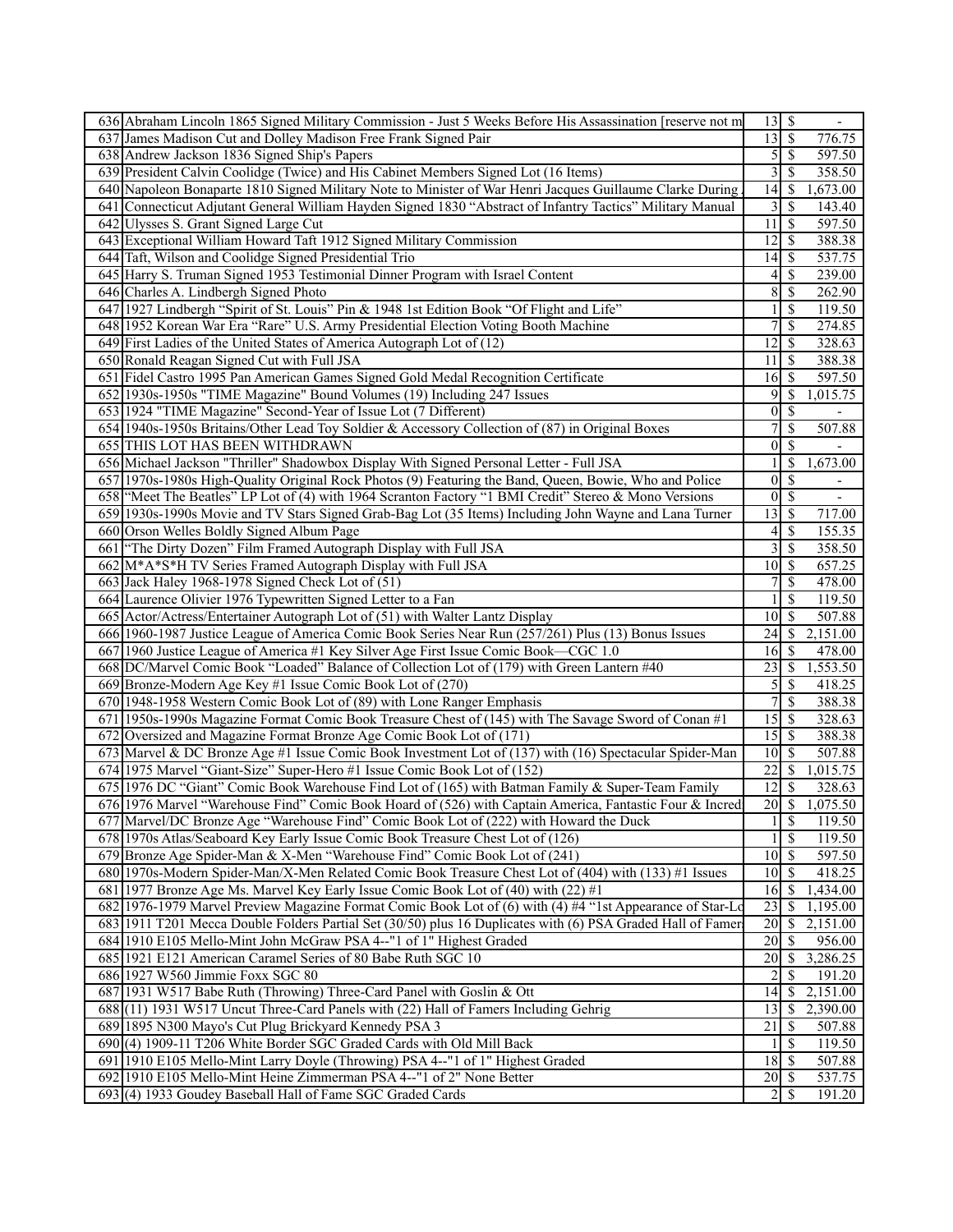| 694 1940 Play Ball #1 Joe DiMaggio<br>$9 \mid$ \$<br>448.13<br><sup>5</sup><br>695 1935 Diamond Stars #54 Hank Greenberg (Greenburg) Error PSA 4<br>11<br>418.25<br>179.25<br>696 1952 Topps Baseball #1 Andy Pafko PSA 2<br>3<br>$\sqrt{S}$<br>1954 Topps Baseball #128 Hank Aaron Rookie SGC 50<br>13<br>-S<br>896.25<br>697<br>698 1952 Topps Baseball #311 Mickey Mantle Rookie High Number SGC 30<br>13<br>8,365.00<br>  S<br>699 1933 Sports Kings #2 Babe Ruth PSA 3 (mc)<br>7<br>-S<br>1,015.75<br>700 1952 Bowman Baseball Complete Set (252/252)<br>11<br>1,434.00<br>-S<br>701 1952 Bowman Baseball #101 Mickey Mantle SGC 60<br>956.00<br>18<br>-S<br>702 1955 Bowman Baseball High-Grade Complete Set (320) Plus Two Variations<br>20<br>$\sqrt{S}$<br>3,286.25<br>703(5) 1955 & 1956 Topps Baseball SGC Graded Hall of Famers with (3) Robinson, Aaron & Clemente<br>  \$<br>1,195.00<br>16<br>704 1958 Topps Baseball SGC 84 Trio with Aaron, Maris RC & Mays<br>9<br>-S<br>776.75<br>9<br>705 (13) 1958 Topps Baseball High-Grade Hall of Famers & Stars--All SGC 82-88<br>$\mathbb{S}$<br>956.00<br>706 1959 Fleer Ted Williams Complete Set (80) with SGC 70 Ted Signs<br>1,015.75<br>12<br>  S<br>707 1959 Yoo-Hoo Yogi Berra (with Tab) SGC 82<br>956.00<br>19<br>-\$<br>708 1959 Yoo-Hoo Whitey Ford (with Tab) SGC 70<br>$\sqrt{S}$<br>956.00<br>18<br>709 1963 Topps Baseball Complete Set of (576) Cards with (3) SGC Graded Plus Variation<br>2,031.50<br>20<br>$\sqrt{S}$<br>710 1964 Topps Baseball Complete Set (587/587)<br>15<br>1,314.50<br>-S<br>711 1965 Topps Baseball Complete Set (598/598) with (5) Graded Stars<br>22<br>3,883.75<br>-S<br>712 Ultimate 1966 Atlanta Braves Inaugural Year Collection with (53) Graded Cards & (31) Memorabilia Items<br>-\$<br>717.00<br>6<br>713 1964-1965 Hasbro "Challenge the Yankees" Board Game with Complete (50) Card Set<br>12<br>-S<br>1,673.00<br>714 1967 Topps Baseball Complete Set of (609) Cards<br>22<br>3,286.25<br>-S<br>715 1968 Topps Baseball Complete Set of (598) Cards Plus #66 Casey Cox Variation<br>21<br>$\mathbb{S}$<br>$\overline{1,912.00}$<br>716 1969 Topps Baseball Complete Set (664/664) Plus (3) Variations with #500 Mantle White Letters<br>20<br>-S<br>1,912.00<br>717 1970 Topps Baseball Complete Set of (720) Cards<br>22<br>-\$<br>1,673.00<br>718 1972 Topps Baseball Near Set (725/787) Plus (803) Dupes--Loaded<br>1,195.00<br>11<br>-S<br>719 1973 Topps Candy Lists Complete Set (55/55) Plus Unopened Tub<br>956.00<br>13<br>-S<br>(5) 1974-1977 Topps Baseball Complete/Near Sets<br>597.50<br>720<br>11<br>-S<br>$\mathcal{S}$<br>597.50<br>721 1975-1977 Topps Baseball Complete Set Run<br>12<br>1,792.50<br>722<br>$(5)$ 1955-1968 Topps & Bowman Baseball Partial/Starter Sets<br>15<br>-S<br>723(3) 1954-1969 Mickey Mantle SGC Graded Cards with 1954 New York Journal-American & 1969 Topps Wh<br>13<br>597.50<br>∣\$.<br>724 1960-1979 Baseball Oddball Complete Sets (5) with 1960 Fleer Greats<br>15<br>-\$<br>657.25<br>$725$ (5,000+) 1958-1972 Topps Baseball Cards with Stars<br>23<br>2,031.50<br>-S<br>$726$ $(2,757)$ 1960-1978 Mostly Topps Baseball Cards with Stars<br>-S<br>9<br>836.50<br>727 (7,200+) 1970-1973 Topps Baseball Cards with Hundreds of High Numbers<br>$\mathbb{S}$<br>2,987.50<br>13<br>728 (37) 1964-1983 Pete Rose Card Collection with Several Oddball/Regional<br>12<br>-S<br>567.63<br>(16) 1978-1984 Topps Baseball Complete Sets from Vending<br>729<br>18<br>-S<br>1,673.00<br>1,015.75<br>730 1980 WBTV Charlotte O's Blue Border Complete Set of (26) Cards with PSA 3 Ripken<br><sup>\$</sup><br>$\sqrt{S}$<br>478.00<br>731<br>$(26)$ 1982 Topps, Topps Traded & Fleer Cal Ripken Rookie Cards<br>14<br>732 (500+) 1984-1992 Star Company Baseball Hoard of (500+) Player Sets with (2) Griffey Jr. RC<br>22<br>$\mathbb{S}$<br>956.00<br>18S<br>733(1,800+) 1980s-2000s Multi-Sport Stars & Rookies Hoard—Loaded<br>1,015.75<br>$\overline{c}$<br>$\overline{\mathcal{S}}$<br>734 1910s Pittsburgh Pirates Oversized Felt Pennant<br>358.50<br>$\overline{0}$<br>735 1922 World Series Game 1 Polo Grounds Ticket Stub - PSA "Authentic"<br><b>S</b><br>$\vert 0 \vert$<br>736 1922 World Series Game 2 Polo Grounds Ticket Stub - PSA "Authentic"<br>-\$<br>$\overline{0}$<br>$\overline{\mathcal{S}}$<br>737 1922 World Series Game 3 Polo Grounds Ticket Stub - PSA "Authentic"<br>738 New York Yankees Memorabilia Collection of (136) with 1943 Season Pass & 1947 World Series Ticket Stul<br><sup>\$</sup><br>328.63<br>12<br>$\mathcal{S}$<br>657.25<br>739 1963-1965 Chicago Cubs Black Face Bobblehead Doll<br>8<br>262.90<br>740 1963-1994 MLB All-Star Game Ticket Stub Lot of (13)<br>-S<br>6<br>-\$<br>597.50<br>741 Johnny Callison 1965-1968 Signed Professional Model Bat<br>22<br>5,676.25<br>742 Derek Jeter 2009 Signed Game-Used Bat - PSA/DNA GU 9.5<br>-S<br>$\overline{11}$<br>743 Eli Grba 1993 Philadelphia Phillies N.L. Champions Scout's Ring [reserve met]<br>$\hat{\mathbb{S}}$<br>3,585.00<br>\$<br>744 Pete Rose 1983 Signed Game-Worn Shoes<br>478.00<br>7<br>$\mathcal{S}$<br>745 Game-Used Lot of (4) With Derek Lowe Bat & Pants<br>4<br>167.30<br>$\overline{9}$<br>746 Derek Jeter & Alex Rodriguez 2009 Inaugural Season & World Series Signed Jersey Pair - MLB & Steiner<br>$\sqrt{S}$<br>717.00<br>$\overline{15}$<br>747 Autographed Baseball Jersey Lot of (9) with (3) HOFers--All JSA<br>$\sqrt{S}$<br>597.50<br>657.25<br>748 Autographed/Game-Used Baseball Bat Lot of (16) with Phillies/Pirates Reunion & George Brett<br>20<br>  \$<br>749 2000 New York Yankees "The Century's Team" Yearbook Signed by (4) With Jeter and Rivera - Full JSA<br>3<br>418.25<br>8<br>3<br>750 1931-1940 Sporting News Record Book Lot (10)<br>$\mathcal{S}$<br>83.65<br>751 1940s New York Yankees George Burke Photos Lot (8)<br>$1 \mid S$<br>59.75 |  |  |  |
|---------------------------------------------------------------------------------------------------------------------------------------------------------------------------------------------------------------------------------------------------------------------------------------------------------------------------------------------------------------------------------------------------------------------------------------------------------------------------------------------------------------------------------------------------------------------------------------------------------------------------------------------------------------------------------------------------------------------------------------------------------------------------------------------------------------------------------------------------------------------------------------------------------------------------------------------------------------------------------------------------------------------------------------------------------------------------------------------------------------------------------------------------------------------------------------------------------------------------------------------------------------------------------------------------------------------------------------------------------------------------------------------------------------------------------------------------------------------------------------------------------------------------------------------------------------------------------------------------------------------------------------------------------------------------------------------------------------------------------------------------------------------------------------------------------------------------------------------------------------------------------------------------------------------------------------------------------------------------------------------------------------------------------------------------------------------------------------------------------------------------------------------------------------------------------------------------------------------------------------------------------------------------------------------------------------------------------------------------------------------------------------------------------------------------------------------------------------------------------------------------------------------------------------------------------------------------------------------------------------------------------------------------------------------------------------------------------------------------------------------------------------------------------------------------------------------------------------------------------------------------------------------------------------------------------------------------------------------------------------------------------------------------------------------------------------------------------------------------------------------------------------------------------------------------------------------------------------------------------------------------------------------------------------------------------------------------------------------------------------------------------------------------------------------------------------------------------------------------------------------------------------------------------------------------------------------------------------------------------------------------------------------------------------------------------------------------------------------------------------------------------------------------------------------------------------------------------------------------------------------------------------------------------------------------------------------------------------------------------------------------------------------------------------------------------------------------------------------------------------------------------------------------------------------------------------------------------------------------------------------------------------------------------------------------------------------------------------------------------------------------------------------------------------------------------------------------------------------------------------------------------------------------------------------------------------------------------------------------------------------------------------------------------------------------------------------------------------------------------------------------------------------------------------------------------------------------------------------------------------------------------------------------------------------------------------------------------------------------------------------------------------------------------------------------------------------------------------------------------------------------------------------------------------------------------------------------------------------------------------------------------------------------------------------------------------------------------------------------------------------------------------------------------------------------------------------------------------------------------------------------------------------------------------------------------------------------------------------------------------------------------------------------------------------------------------------------------------------------------------------------------------------------------------------------------------------------------------------------------------------------------------------------------------------------------------------------------------------------|--|--|--|
|                                                                                                                                                                                                                                                                                                                                                                                                                                                                                                                                                                                                                                                                                                                                                                                                                                                                                                                                                                                                                                                                                                                                                                                                                                                                                                                                                                                                                                                                                                                                                                                                                                                                                                                                                                                                                                                                                                                                                                                                                                                                                                                                                                                                                                                                                                                                                                                                                                                                                                                                                                                                                                                                                                                                                                                                                                                                                                                                                                                                                                                                                                                                                                                                                                                                                                                                                                                                                                                                                                                                                                                                                                                                                                                                                                                                                                                                                                                                                                                                                                                                                                                                                                                                                                                                                                                                                                                                                                                                                                                                                                                                                                                                                                                                                                                                                                                                                                                                                                                                                                                                                                                                                                                                                                                                                                                                                                                                                                                                                                                                                                                                                                                                                                                                                                                                                                                                                                                                                                           |  |  |  |
|                                                                                                                                                                                                                                                                                                                                                                                                                                                                                                                                                                                                                                                                                                                                                                                                                                                                                                                                                                                                                                                                                                                                                                                                                                                                                                                                                                                                                                                                                                                                                                                                                                                                                                                                                                                                                                                                                                                                                                                                                                                                                                                                                                                                                                                                                                                                                                                                                                                                                                                                                                                                                                                                                                                                                                                                                                                                                                                                                                                                                                                                                                                                                                                                                                                                                                                                                                                                                                                                                                                                                                                                                                                                                                                                                                                                                                                                                                                                                                                                                                                                                                                                                                                                                                                                                                                                                                                                                                                                                                                                                                                                                                                                                                                                                                                                                                                                                                                                                                                                                                                                                                                                                                                                                                                                                                                                                                                                                                                                                                                                                                                                                                                                                                                                                                                                                                                                                                                                                                           |  |  |  |
|                                                                                                                                                                                                                                                                                                                                                                                                                                                                                                                                                                                                                                                                                                                                                                                                                                                                                                                                                                                                                                                                                                                                                                                                                                                                                                                                                                                                                                                                                                                                                                                                                                                                                                                                                                                                                                                                                                                                                                                                                                                                                                                                                                                                                                                                                                                                                                                                                                                                                                                                                                                                                                                                                                                                                                                                                                                                                                                                                                                                                                                                                                                                                                                                                                                                                                                                                                                                                                                                                                                                                                                                                                                                                                                                                                                                                                                                                                                                                                                                                                                                                                                                                                                                                                                                                                                                                                                                                                                                                                                                                                                                                                                                                                                                                                                                                                                                                                                                                                                                                                                                                                                                                                                                                                                                                                                                                                                                                                                                                                                                                                                                                                                                                                                                                                                                                                                                                                                                                                           |  |  |  |
|                                                                                                                                                                                                                                                                                                                                                                                                                                                                                                                                                                                                                                                                                                                                                                                                                                                                                                                                                                                                                                                                                                                                                                                                                                                                                                                                                                                                                                                                                                                                                                                                                                                                                                                                                                                                                                                                                                                                                                                                                                                                                                                                                                                                                                                                                                                                                                                                                                                                                                                                                                                                                                                                                                                                                                                                                                                                                                                                                                                                                                                                                                                                                                                                                                                                                                                                                                                                                                                                                                                                                                                                                                                                                                                                                                                                                                                                                                                                                                                                                                                                                                                                                                                                                                                                                                                                                                                                                                                                                                                                                                                                                                                                                                                                                                                                                                                                                                                                                                                                                                                                                                                                                                                                                                                                                                                                                                                                                                                                                                                                                                                                                                                                                                                                                                                                                                                                                                                                                                           |  |  |  |
|                                                                                                                                                                                                                                                                                                                                                                                                                                                                                                                                                                                                                                                                                                                                                                                                                                                                                                                                                                                                                                                                                                                                                                                                                                                                                                                                                                                                                                                                                                                                                                                                                                                                                                                                                                                                                                                                                                                                                                                                                                                                                                                                                                                                                                                                                                                                                                                                                                                                                                                                                                                                                                                                                                                                                                                                                                                                                                                                                                                                                                                                                                                                                                                                                                                                                                                                                                                                                                                                                                                                                                                                                                                                                                                                                                                                                                                                                                                                                                                                                                                                                                                                                                                                                                                                                                                                                                                                                                                                                                                                                                                                                                                                                                                                                                                                                                                                                                                                                                                                                                                                                                                                                                                                                                                                                                                                                                                                                                                                                                                                                                                                                                                                                                                                                                                                                                                                                                                                                                           |  |  |  |
|                                                                                                                                                                                                                                                                                                                                                                                                                                                                                                                                                                                                                                                                                                                                                                                                                                                                                                                                                                                                                                                                                                                                                                                                                                                                                                                                                                                                                                                                                                                                                                                                                                                                                                                                                                                                                                                                                                                                                                                                                                                                                                                                                                                                                                                                                                                                                                                                                                                                                                                                                                                                                                                                                                                                                                                                                                                                                                                                                                                                                                                                                                                                                                                                                                                                                                                                                                                                                                                                                                                                                                                                                                                                                                                                                                                                                                                                                                                                                                                                                                                                                                                                                                                                                                                                                                                                                                                                                                                                                                                                                                                                                                                                                                                                                                                                                                                                                                                                                                                                                                                                                                                                                                                                                                                                                                                                                                                                                                                                                                                                                                                                                                                                                                                                                                                                                                                                                                                                                                           |  |  |  |
|                                                                                                                                                                                                                                                                                                                                                                                                                                                                                                                                                                                                                                                                                                                                                                                                                                                                                                                                                                                                                                                                                                                                                                                                                                                                                                                                                                                                                                                                                                                                                                                                                                                                                                                                                                                                                                                                                                                                                                                                                                                                                                                                                                                                                                                                                                                                                                                                                                                                                                                                                                                                                                                                                                                                                                                                                                                                                                                                                                                                                                                                                                                                                                                                                                                                                                                                                                                                                                                                                                                                                                                                                                                                                                                                                                                                                                                                                                                                                                                                                                                                                                                                                                                                                                                                                                                                                                                                                                                                                                                                                                                                                                                                                                                                                                                                                                                                                                                                                                                                                                                                                                                                                                                                                                                                                                                                                                                                                                                                                                                                                                                                                                                                                                                                                                                                                                                                                                                                                                           |  |  |  |
|                                                                                                                                                                                                                                                                                                                                                                                                                                                                                                                                                                                                                                                                                                                                                                                                                                                                                                                                                                                                                                                                                                                                                                                                                                                                                                                                                                                                                                                                                                                                                                                                                                                                                                                                                                                                                                                                                                                                                                                                                                                                                                                                                                                                                                                                                                                                                                                                                                                                                                                                                                                                                                                                                                                                                                                                                                                                                                                                                                                                                                                                                                                                                                                                                                                                                                                                                                                                                                                                                                                                                                                                                                                                                                                                                                                                                                                                                                                                                                                                                                                                                                                                                                                                                                                                                                                                                                                                                                                                                                                                                                                                                                                                                                                                                                                                                                                                                                                                                                                                                                                                                                                                                                                                                                                                                                                                                                                                                                                                                                                                                                                                                                                                                                                                                                                                                                                                                                                                                                           |  |  |  |
|                                                                                                                                                                                                                                                                                                                                                                                                                                                                                                                                                                                                                                                                                                                                                                                                                                                                                                                                                                                                                                                                                                                                                                                                                                                                                                                                                                                                                                                                                                                                                                                                                                                                                                                                                                                                                                                                                                                                                                                                                                                                                                                                                                                                                                                                                                                                                                                                                                                                                                                                                                                                                                                                                                                                                                                                                                                                                                                                                                                                                                                                                                                                                                                                                                                                                                                                                                                                                                                                                                                                                                                                                                                                                                                                                                                                                                                                                                                                                                                                                                                                                                                                                                                                                                                                                                                                                                                                                                                                                                                                                                                                                                                                                                                                                                                                                                                                                                                                                                                                                                                                                                                                                                                                                                                                                                                                                                                                                                                                                                                                                                                                                                                                                                                                                                                                                                                                                                                                                                           |  |  |  |
|                                                                                                                                                                                                                                                                                                                                                                                                                                                                                                                                                                                                                                                                                                                                                                                                                                                                                                                                                                                                                                                                                                                                                                                                                                                                                                                                                                                                                                                                                                                                                                                                                                                                                                                                                                                                                                                                                                                                                                                                                                                                                                                                                                                                                                                                                                                                                                                                                                                                                                                                                                                                                                                                                                                                                                                                                                                                                                                                                                                                                                                                                                                                                                                                                                                                                                                                                                                                                                                                                                                                                                                                                                                                                                                                                                                                                                                                                                                                                                                                                                                                                                                                                                                                                                                                                                                                                                                                                                                                                                                                                                                                                                                                                                                                                                                                                                                                                                                                                                                                                                                                                                                                                                                                                                                                                                                                                                                                                                                                                                                                                                                                                                                                                                                                                                                                                                                                                                                                                                           |  |  |  |
|                                                                                                                                                                                                                                                                                                                                                                                                                                                                                                                                                                                                                                                                                                                                                                                                                                                                                                                                                                                                                                                                                                                                                                                                                                                                                                                                                                                                                                                                                                                                                                                                                                                                                                                                                                                                                                                                                                                                                                                                                                                                                                                                                                                                                                                                                                                                                                                                                                                                                                                                                                                                                                                                                                                                                                                                                                                                                                                                                                                                                                                                                                                                                                                                                                                                                                                                                                                                                                                                                                                                                                                                                                                                                                                                                                                                                                                                                                                                                                                                                                                                                                                                                                                                                                                                                                                                                                                                                                                                                                                                                                                                                                                                                                                                                                                                                                                                                                                                                                                                                                                                                                                                                                                                                                                                                                                                                                                                                                                                                                                                                                                                                                                                                                                                                                                                                                                                                                                                                                           |  |  |  |
|                                                                                                                                                                                                                                                                                                                                                                                                                                                                                                                                                                                                                                                                                                                                                                                                                                                                                                                                                                                                                                                                                                                                                                                                                                                                                                                                                                                                                                                                                                                                                                                                                                                                                                                                                                                                                                                                                                                                                                                                                                                                                                                                                                                                                                                                                                                                                                                                                                                                                                                                                                                                                                                                                                                                                                                                                                                                                                                                                                                                                                                                                                                                                                                                                                                                                                                                                                                                                                                                                                                                                                                                                                                                                                                                                                                                                                                                                                                                                                                                                                                                                                                                                                                                                                                                                                                                                                                                                                                                                                                                                                                                                                                                                                                                                                                                                                                                                                                                                                                                                                                                                                                                                                                                                                                                                                                                                                                                                                                                                                                                                                                                                                                                                                                                                                                                                                                                                                                                                                           |  |  |  |
|                                                                                                                                                                                                                                                                                                                                                                                                                                                                                                                                                                                                                                                                                                                                                                                                                                                                                                                                                                                                                                                                                                                                                                                                                                                                                                                                                                                                                                                                                                                                                                                                                                                                                                                                                                                                                                                                                                                                                                                                                                                                                                                                                                                                                                                                                                                                                                                                                                                                                                                                                                                                                                                                                                                                                                                                                                                                                                                                                                                                                                                                                                                                                                                                                                                                                                                                                                                                                                                                                                                                                                                                                                                                                                                                                                                                                                                                                                                                                                                                                                                                                                                                                                                                                                                                                                                                                                                                                                                                                                                                                                                                                                                                                                                                                                                                                                                                                                                                                                                                                                                                                                                                                                                                                                                                                                                                                                                                                                                                                                                                                                                                                                                                                                                                                                                                                                                                                                                                                                           |  |  |  |
|                                                                                                                                                                                                                                                                                                                                                                                                                                                                                                                                                                                                                                                                                                                                                                                                                                                                                                                                                                                                                                                                                                                                                                                                                                                                                                                                                                                                                                                                                                                                                                                                                                                                                                                                                                                                                                                                                                                                                                                                                                                                                                                                                                                                                                                                                                                                                                                                                                                                                                                                                                                                                                                                                                                                                                                                                                                                                                                                                                                                                                                                                                                                                                                                                                                                                                                                                                                                                                                                                                                                                                                                                                                                                                                                                                                                                                                                                                                                                                                                                                                                                                                                                                                                                                                                                                                                                                                                                                                                                                                                                                                                                                                                                                                                                                                                                                                                                                                                                                                                                                                                                                                                                                                                                                                                                                                                                                                                                                                                                                                                                                                                                                                                                                                                                                                                                                                                                                                                                                           |  |  |  |
|                                                                                                                                                                                                                                                                                                                                                                                                                                                                                                                                                                                                                                                                                                                                                                                                                                                                                                                                                                                                                                                                                                                                                                                                                                                                                                                                                                                                                                                                                                                                                                                                                                                                                                                                                                                                                                                                                                                                                                                                                                                                                                                                                                                                                                                                                                                                                                                                                                                                                                                                                                                                                                                                                                                                                                                                                                                                                                                                                                                                                                                                                                                                                                                                                                                                                                                                                                                                                                                                                                                                                                                                                                                                                                                                                                                                                                                                                                                                                                                                                                                                                                                                                                                                                                                                                                                                                                                                                                                                                                                                                                                                                                                                                                                                                                                                                                                                                                                                                                                                                                                                                                                                                                                                                                                                                                                                                                                                                                                                                                                                                                                                                                                                                                                                                                                                                                                                                                                                                                           |  |  |  |
|                                                                                                                                                                                                                                                                                                                                                                                                                                                                                                                                                                                                                                                                                                                                                                                                                                                                                                                                                                                                                                                                                                                                                                                                                                                                                                                                                                                                                                                                                                                                                                                                                                                                                                                                                                                                                                                                                                                                                                                                                                                                                                                                                                                                                                                                                                                                                                                                                                                                                                                                                                                                                                                                                                                                                                                                                                                                                                                                                                                                                                                                                                                                                                                                                                                                                                                                                                                                                                                                                                                                                                                                                                                                                                                                                                                                                                                                                                                                                                                                                                                                                                                                                                                                                                                                                                                                                                                                                                                                                                                                                                                                                                                                                                                                                                                                                                                                                                                                                                                                                                                                                                                                                                                                                                                                                                                                                                                                                                                                                                                                                                                                                                                                                                                                                                                                                                                                                                                                                                           |  |  |  |
|                                                                                                                                                                                                                                                                                                                                                                                                                                                                                                                                                                                                                                                                                                                                                                                                                                                                                                                                                                                                                                                                                                                                                                                                                                                                                                                                                                                                                                                                                                                                                                                                                                                                                                                                                                                                                                                                                                                                                                                                                                                                                                                                                                                                                                                                                                                                                                                                                                                                                                                                                                                                                                                                                                                                                                                                                                                                                                                                                                                                                                                                                                                                                                                                                                                                                                                                                                                                                                                                                                                                                                                                                                                                                                                                                                                                                                                                                                                                                                                                                                                                                                                                                                                                                                                                                                                                                                                                                                                                                                                                                                                                                                                                                                                                                                                                                                                                                                                                                                                                                                                                                                                                                                                                                                                                                                                                                                                                                                                                                                                                                                                                                                                                                                                                                                                                                                                                                                                                                                           |  |  |  |
|                                                                                                                                                                                                                                                                                                                                                                                                                                                                                                                                                                                                                                                                                                                                                                                                                                                                                                                                                                                                                                                                                                                                                                                                                                                                                                                                                                                                                                                                                                                                                                                                                                                                                                                                                                                                                                                                                                                                                                                                                                                                                                                                                                                                                                                                                                                                                                                                                                                                                                                                                                                                                                                                                                                                                                                                                                                                                                                                                                                                                                                                                                                                                                                                                                                                                                                                                                                                                                                                                                                                                                                                                                                                                                                                                                                                                                                                                                                                                                                                                                                                                                                                                                                                                                                                                                                                                                                                                                                                                                                                                                                                                                                                                                                                                                                                                                                                                                                                                                                                                                                                                                                                                                                                                                                                                                                                                                                                                                                                                                                                                                                                                                                                                                                                                                                                                                                                                                                                                                           |  |  |  |
|                                                                                                                                                                                                                                                                                                                                                                                                                                                                                                                                                                                                                                                                                                                                                                                                                                                                                                                                                                                                                                                                                                                                                                                                                                                                                                                                                                                                                                                                                                                                                                                                                                                                                                                                                                                                                                                                                                                                                                                                                                                                                                                                                                                                                                                                                                                                                                                                                                                                                                                                                                                                                                                                                                                                                                                                                                                                                                                                                                                                                                                                                                                                                                                                                                                                                                                                                                                                                                                                                                                                                                                                                                                                                                                                                                                                                                                                                                                                                                                                                                                                                                                                                                                                                                                                                                                                                                                                                                                                                                                                                                                                                                                                                                                                                                                                                                                                                                                                                                                                                                                                                                                                                                                                                                                                                                                                                                                                                                                                                                                                                                                                                                                                                                                                                                                                                                                                                                                                                                           |  |  |  |
|                                                                                                                                                                                                                                                                                                                                                                                                                                                                                                                                                                                                                                                                                                                                                                                                                                                                                                                                                                                                                                                                                                                                                                                                                                                                                                                                                                                                                                                                                                                                                                                                                                                                                                                                                                                                                                                                                                                                                                                                                                                                                                                                                                                                                                                                                                                                                                                                                                                                                                                                                                                                                                                                                                                                                                                                                                                                                                                                                                                                                                                                                                                                                                                                                                                                                                                                                                                                                                                                                                                                                                                                                                                                                                                                                                                                                                                                                                                                                                                                                                                                                                                                                                                                                                                                                                                                                                                                                                                                                                                                                                                                                                                                                                                                                                                                                                                                                                                                                                                                                                                                                                                                                                                                                                                                                                                                                                                                                                                                                                                                                                                                                                                                                                                                                                                                                                                                                                                                                                           |  |  |  |
|                                                                                                                                                                                                                                                                                                                                                                                                                                                                                                                                                                                                                                                                                                                                                                                                                                                                                                                                                                                                                                                                                                                                                                                                                                                                                                                                                                                                                                                                                                                                                                                                                                                                                                                                                                                                                                                                                                                                                                                                                                                                                                                                                                                                                                                                                                                                                                                                                                                                                                                                                                                                                                                                                                                                                                                                                                                                                                                                                                                                                                                                                                                                                                                                                                                                                                                                                                                                                                                                                                                                                                                                                                                                                                                                                                                                                                                                                                                                                                                                                                                                                                                                                                                                                                                                                                                                                                                                                                                                                                                                                                                                                                                                                                                                                                                                                                                                                                                                                                                                                                                                                                                                                                                                                                                                                                                                                                                                                                                                                                                                                                                                                                                                                                                                                                                                                                                                                                                                                                           |  |  |  |
|                                                                                                                                                                                                                                                                                                                                                                                                                                                                                                                                                                                                                                                                                                                                                                                                                                                                                                                                                                                                                                                                                                                                                                                                                                                                                                                                                                                                                                                                                                                                                                                                                                                                                                                                                                                                                                                                                                                                                                                                                                                                                                                                                                                                                                                                                                                                                                                                                                                                                                                                                                                                                                                                                                                                                                                                                                                                                                                                                                                                                                                                                                                                                                                                                                                                                                                                                                                                                                                                                                                                                                                                                                                                                                                                                                                                                                                                                                                                                                                                                                                                                                                                                                                                                                                                                                                                                                                                                                                                                                                                                                                                                                                                                                                                                                                                                                                                                                                                                                                                                                                                                                                                                                                                                                                                                                                                                                                                                                                                                                                                                                                                                                                                                                                                                                                                                                                                                                                                                                           |  |  |  |
|                                                                                                                                                                                                                                                                                                                                                                                                                                                                                                                                                                                                                                                                                                                                                                                                                                                                                                                                                                                                                                                                                                                                                                                                                                                                                                                                                                                                                                                                                                                                                                                                                                                                                                                                                                                                                                                                                                                                                                                                                                                                                                                                                                                                                                                                                                                                                                                                                                                                                                                                                                                                                                                                                                                                                                                                                                                                                                                                                                                                                                                                                                                                                                                                                                                                                                                                                                                                                                                                                                                                                                                                                                                                                                                                                                                                                                                                                                                                                                                                                                                                                                                                                                                                                                                                                                                                                                                                                                                                                                                                                                                                                                                                                                                                                                                                                                                                                                                                                                                                                                                                                                                                                                                                                                                                                                                                                                                                                                                                                                                                                                                                                                                                                                                                                                                                                                                                                                                                                                           |  |  |  |
|                                                                                                                                                                                                                                                                                                                                                                                                                                                                                                                                                                                                                                                                                                                                                                                                                                                                                                                                                                                                                                                                                                                                                                                                                                                                                                                                                                                                                                                                                                                                                                                                                                                                                                                                                                                                                                                                                                                                                                                                                                                                                                                                                                                                                                                                                                                                                                                                                                                                                                                                                                                                                                                                                                                                                                                                                                                                                                                                                                                                                                                                                                                                                                                                                                                                                                                                                                                                                                                                                                                                                                                                                                                                                                                                                                                                                                                                                                                                                                                                                                                                                                                                                                                                                                                                                                                                                                                                                                                                                                                                                                                                                                                                                                                                                                                                                                                                                                                                                                                                                                                                                                                                                                                                                                                                                                                                                                                                                                                                                                                                                                                                                                                                                                                                                                                                                                                                                                                                                                           |  |  |  |
|                                                                                                                                                                                                                                                                                                                                                                                                                                                                                                                                                                                                                                                                                                                                                                                                                                                                                                                                                                                                                                                                                                                                                                                                                                                                                                                                                                                                                                                                                                                                                                                                                                                                                                                                                                                                                                                                                                                                                                                                                                                                                                                                                                                                                                                                                                                                                                                                                                                                                                                                                                                                                                                                                                                                                                                                                                                                                                                                                                                                                                                                                                                                                                                                                                                                                                                                                                                                                                                                                                                                                                                                                                                                                                                                                                                                                                                                                                                                                                                                                                                                                                                                                                                                                                                                                                                                                                                                                                                                                                                                                                                                                                                                                                                                                                                                                                                                                                                                                                                                                                                                                                                                                                                                                                                                                                                                                                                                                                                                                                                                                                                                                                                                                                                                                                                                                                                                                                                                                                           |  |  |  |
|                                                                                                                                                                                                                                                                                                                                                                                                                                                                                                                                                                                                                                                                                                                                                                                                                                                                                                                                                                                                                                                                                                                                                                                                                                                                                                                                                                                                                                                                                                                                                                                                                                                                                                                                                                                                                                                                                                                                                                                                                                                                                                                                                                                                                                                                                                                                                                                                                                                                                                                                                                                                                                                                                                                                                                                                                                                                                                                                                                                                                                                                                                                                                                                                                                                                                                                                                                                                                                                                                                                                                                                                                                                                                                                                                                                                                                                                                                                                                                                                                                                                                                                                                                                                                                                                                                                                                                                                                                                                                                                                                                                                                                                                                                                                                                                                                                                                                                                                                                                                                                                                                                                                                                                                                                                                                                                                                                                                                                                                                                                                                                                                                                                                                                                                                                                                                                                                                                                                                                           |  |  |  |
|                                                                                                                                                                                                                                                                                                                                                                                                                                                                                                                                                                                                                                                                                                                                                                                                                                                                                                                                                                                                                                                                                                                                                                                                                                                                                                                                                                                                                                                                                                                                                                                                                                                                                                                                                                                                                                                                                                                                                                                                                                                                                                                                                                                                                                                                                                                                                                                                                                                                                                                                                                                                                                                                                                                                                                                                                                                                                                                                                                                                                                                                                                                                                                                                                                                                                                                                                                                                                                                                                                                                                                                                                                                                                                                                                                                                                                                                                                                                                                                                                                                                                                                                                                                                                                                                                                                                                                                                                                                                                                                                                                                                                                                                                                                                                                                                                                                                                                                                                                                                                                                                                                                                                                                                                                                                                                                                                                                                                                                                                                                                                                                                                                                                                                                                                                                                                                                                                                                                                                           |  |  |  |
|                                                                                                                                                                                                                                                                                                                                                                                                                                                                                                                                                                                                                                                                                                                                                                                                                                                                                                                                                                                                                                                                                                                                                                                                                                                                                                                                                                                                                                                                                                                                                                                                                                                                                                                                                                                                                                                                                                                                                                                                                                                                                                                                                                                                                                                                                                                                                                                                                                                                                                                                                                                                                                                                                                                                                                                                                                                                                                                                                                                                                                                                                                                                                                                                                                                                                                                                                                                                                                                                                                                                                                                                                                                                                                                                                                                                                                                                                                                                                                                                                                                                                                                                                                                                                                                                                                                                                                                                                                                                                                                                                                                                                                                                                                                                                                                                                                                                                                                                                                                                                                                                                                                                                                                                                                                                                                                                                                                                                                                                                                                                                                                                                                                                                                                                                                                                                                                                                                                                                                           |  |  |  |
|                                                                                                                                                                                                                                                                                                                                                                                                                                                                                                                                                                                                                                                                                                                                                                                                                                                                                                                                                                                                                                                                                                                                                                                                                                                                                                                                                                                                                                                                                                                                                                                                                                                                                                                                                                                                                                                                                                                                                                                                                                                                                                                                                                                                                                                                                                                                                                                                                                                                                                                                                                                                                                                                                                                                                                                                                                                                                                                                                                                                                                                                                                                                                                                                                                                                                                                                                                                                                                                                                                                                                                                                                                                                                                                                                                                                                                                                                                                                                                                                                                                                                                                                                                                                                                                                                                                                                                                                                                                                                                                                                                                                                                                                                                                                                                                                                                                                                                                                                                                                                                                                                                                                                                                                                                                                                                                                                                                                                                                                                                                                                                                                                                                                                                                                                                                                                                                                                                                                                                           |  |  |  |
|                                                                                                                                                                                                                                                                                                                                                                                                                                                                                                                                                                                                                                                                                                                                                                                                                                                                                                                                                                                                                                                                                                                                                                                                                                                                                                                                                                                                                                                                                                                                                                                                                                                                                                                                                                                                                                                                                                                                                                                                                                                                                                                                                                                                                                                                                                                                                                                                                                                                                                                                                                                                                                                                                                                                                                                                                                                                                                                                                                                                                                                                                                                                                                                                                                                                                                                                                                                                                                                                                                                                                                                                                                                                                                                                                                                                                                                                                                                                                                                                                                                                                                                                                                                                                                                                                                                                                                                                                                                                                                                                                                                                                                                                                                                                                                                                                                                                                                                                                                                                                                                                                                                                                                                                                                                                                                                                                                                                                                                                                                                                                                                                                                                                                                                                                                                                                                                                                                                                                                           |  |  |  |
|                                                                                                                                                                                                                                                                                                                                                                                                                                                                                                                                                                                                                                                                                                                                                                                                                                                                                                                                                                                                                                                                                                                                                                                                                                                                                                                                                                                                                                                                                                                                                                                                                                                                                                                                                                                                                                                                                                                                                                                                                                                                                                                                                                                                                                                                                                                                                                                                                                                                                                                                                                                                                                                                                                                                                                                                                                                                                                                                                                                                                                                                                                                                                                                                                                                                                                                                                                                                                                                                                                                                                                                                                                                                                                                                                                                                                                                                                                                                                                                                                                                                                                                                                                                                                                                                                                                                                                                                                                                                                                                                                                                                                                                                                                                                                                                                                                                                                                                                                                                                                                                                                                                                                                                                                                                                                                                                                                                                                                                                                                                                                                                                                                                                                                                                                                                                                                                                                                                                                                           |  |  |  |
|                                                                                                                                                                                                                                                                                                                                                                                                                                                                                                                                                                                                                                                                                                                                                                                                                                                                                                                                                                                                                                                                                                                                                                                                                                                                                                                                                                                                                                                                                                                                                                                                                                                                                                                                                                                                                                                                                                                                                                                                                                                                                                                                                                                                                                                                                                                                                                                                                                                                                                                                                                                                                                                                                                                                                                                                                                                                                                                                                                                                                                                                                                                                                                                                                                                                                                                                                                                                                                                                                                                                                                                                                                                                                                                                                                                                                                                                                                                                                                                                                                                                                                                                                                                                                                                                                                                                                                                                                                                                                                                                                                                                                                                                                                                                                                                                                                                                                                                                                                                                                                                                                                                                                                                                                                                                                                                                                                                                                                                                                                                                                                                                                                                                                                                                                                                                                                                                                                                                                                           |  |  |  |
|                                                                                                                                                                                                                                                                                                                                                                                                                                                                                                                                                                                                                                                                                                                                                                                                                                                                                                                                                                                                                                                                                                                                                                                                                                                                                                                                                                                                                                                                                                                                                                                                                                                                                                                                                                                                                                                                                                                                                                                                                                                                                                                                                                                                                                                                                                                                                                                                                                                                                                                                                                                                                                                                                                                                                                                                                                                                                                                                                                                                                                                                                                                                                                                                                                                                                                                                                                                                                                                                                                                                                                                                                                                                                                                                                                                                                                                                                                                                                                                                                                                                                                                                                                                                                                                                                                                                                                                                                                                                                                                                                                                                                                                                                                                                                                                                                                                                                                                                                                                                                                                                                                                                                                                                                                                                                                                                                                                                                                                                                                                                                                                                                                                                                                                                                                                                                                                                                                                                                                           |  |  |  |
|                                                                                                                                                                                                                                                                                                                                                                                                                                                                                                                                                                                                                                                                                                                                                                                                                                                                                                                                                                                                                                                                                                                                                                                                                                                                                                                                                                                                                                                                                                                                                                                                                                                                                                                                                                                                                                                                                                                                                                                                                                                                                                                                                                                                                                                                                                                                                                                                                                                                                                                                                                                                                                                                                                                                                                                                                                                                                                                                                                                                                                                                                                                                                                                                                                                                                                                                                                                                                                                                                                                                                                                                                                                                                                                                                                                                                                                                                                                                                                                                                                                                                                                                                                                                                                                                                                                                                                                                                                                                                                                                                                                                                                                                                                                                                                                                                                                                                                                                                                                                                                                                                                                                                                                                                                                                                                                                                                                                                                                                                                                                                                                                                                                                                                                                                                                                                                                                                                                                                                           |  |  |  |
|                                                                                                                                                                                                                                                                                                                                                                                                                                                                                                                                                                                                                                                                                                                                                                                                                                                                                                                                                                                                                                                                                                                                                                                                                                                                                                                                                                                                                                                                                                                                                                                                                                                                                                                                                                                                                                                                                                                                                                                                                                                                                                                                                                                                                                                                                                                                                                                                                                                                                                                                                                                                                                                                                                                                                                                                                                                                                                                                                                                                                                                                                                                                                                                                                                                                                                                                                                                                                                                                                                                                                                                                                                                                                                                                                                                                                                                                                                                                                                                                                                                                                                                                                                                                                                                                                                                                                                                                                                                                                                                                                                                                                                                                                                                                                                                                                                                                                                                                                                                                                                                                                                                                                                                                                                                                                                                                                                                                                                                                                                                                                                                                                                                                                                                                                                                                                                                                                                                                                                           |  |  |  |
|                                                                                                                                                                                                                                                                                                                                                                                                                                                                                                                                                                                                                                                                                                                                                                                                                                                                                                                                                                                                                                                                                                                                                                                                                                                                                                                                                                                                                                                                                                                                                                                                                                                                                                                                                                                                                                                                                                                                                                                                                                                                                                                                                                                                                                                                                                                                                                                                                                                                                                                                                                                                                                                                                                                                                                                                                                                                                                                                                                                                                                                                                                                                                                                                                                                                                                                                                                                                                                                                                                                                                                                                                                                                                                                                                                                                                                                                                                                                                                                                                                                                                                                                                                                                                                                                                                                                                                                                                                                                                                                                                                                                                                                                                                                                                                                                                                                                                                                                                                                                                                                                                                                                                                                                                                                                                                                                                                                                                                                                                                                                                                                                                                                                                                                                                                                                                                                                                                                                                                           |  |  |  |
|                                                                                                                                                                                                                                                                                                                                                                                                                                                                                                                                                                                                                                                                                                                                                                                                                                                                                                                                                                                                                                                                                                                                                                                                                                                                                                                                                                                                                                                                                                                                                                                                                                                                                                                                                                                                                                                                                                                                                                                                                                                                                                                                                                                                                                                                                                                                                                                                                                                                                                                                                                                                                                                                                                                                                                                                                                                                                                                                                                                                                                                                                                                                                                                                                                                                                                                                                                                                                                                                                                                                                                                                                                                                                                                                                                                                                                                                                                                                                                                                                                                                                                                                                                                                                                                                                                                                                                                                                                                                                                                                                                                                                                                                                                                                                                                                                                                                                                                                                                                                                                                                                                                                                                                                                                                                                                                                                                                                                                                                                                                                                                                                                                                                                                                                                                                                                                                                                                                                                                           |  |  |  |
|                                                                                                                                                                                                                                                                                                                                                                                                                                                                                                                                                                                                                                                                                                                                                                                                                                                                                                                                                                                                                                                                                                                                                                                                                                                                                                                                                                                                                                                                                                                                                                                                                                                                                                                                                                                                                                                                                                                                                                                                                                                                                                                                                                                                                                                                                                                                                                                                                                                                                                                                                                                                                                                                                                                                                                                                                                                                                                                                                                                                                                                                                                                                                                                                                                                                                                                                                                                                                                                                                                                                                                                                                                                                                                                                                                                                                                                                                                                                                                                                                                                                                                                                                                                                                                                                                                                                                                                                                                                                                                                                                                                                                                                                                                                                                                                                                                                                                                                                                                                                                                                                                                                                                                                                                                                                                                                                                                                                                                                                                                                                                                                                                                                                                                                                                                                                                                                                                                                                                                           |  |  |  |
|                                                                                                                                                                                                                                                                                                                                                                                                                                                                                                                                                                                                                                                                                                                                                                                                                                                                                                                                                                                                                                                                                                                                                                                                                                                                                                                                                                                                                                                                                                                                                                                                                                                                                                                                                                                                                                                                                                                                                                                                                                                                                                                                                                                                                                                                                                                                                                                                                                                                                                                                                                                                                                                                                                                                                                                                                                                                                                                                                                                                                                                                                                                                                                                                                                                                                                                                                                                                                                                                                                                                                                                                                                                                                                                                                                                                                                                                                                                                                                                                                                                                                                                                                                                                                                                                                                                                                                                                                                                                                                                                                                                                                                                                                                                                                                                                                                                                                                                                                                                                                                                                                                                                                                                                                                                                                                                                                                                                                                                                                                                                                                                                                                                                                                                                                                                                                                                                                                                                                                           |  |  |  |
|                                                                                                                                                                                                                                                                                                                                                                                                                                                                                                                                                                                                                                                                                                                                                                                                                                                                                                                                                                                                                                                                                                                                                                                                                                                                                                                                                                                                                                                                                                                                                                                                                                                                                                                                                                                                                                                                                                                                                                                                                                                                                                                                                                                                                                                                                                                                                                                                                                                                                                                                                                                                                                                                                                                                                                                                                                                                                                                                                                                                                                                                                                                                                                                                                                                                                                                                                                                                                                                                                                                                                                                                                                                                                                                                                                                                                                                                                                                                                                                                                                                                                                                                                                                                                                                                                                                                                                                                                                                                                                                                                                                                                                                                                                                                                                                                                                                                                                                                                                                                                                                                                                                                                                                                                                                                                                                                                                                                                                                                                                                                                                                                                                                                                                                                                                                                                                                                                                                                                                           |  |  |  |
|                                                                                                                                                                                                                                                                                                                                                                                                                                                                                                                                                                                                                                                                                                                                                                                                                                                                                                                                                                                                                                                                                                                                                                                                                                                                                                                                                                                                                                                                                                                                                                                                                                                                                                                                                                                                                                                                                                                                                                                                                                                                                                                                                                                                                                                                                                                                                                                                                                                                                                                                                                                                                                                                                                                                                                                                                                                                                                                                                                                                                                                                                                                                                                                                                                                                                                                                                                                                                                                                                                                                                                                                                                                                                                                                                                                                                                                                                                                                                                                                                                                                                                                                                                                                                                                                                                                                                                                                                                                                                                                                                                                                                                                                                                                                                                                                                                                                                                                                                                                                                                                                                                                                                                                                                                                                                                                                                                                                                                                                                                                                                                                                                                                                                                                                                                                                                                                                                                                                                                           |  |  |  |
|                                                                                                                                                                                                                                                                                                                                                                                                                                                                                                                                                                                                                                                                                                                                                                                                                                                                                                                                                                                                                                                                                                                                                                                                                                                                                                                                                                                                                                                                                                                                                                                                                                                                                                                                                                                                                                                                                                                                                                                                                                                                                                                                                                                                                                                                                                                                                                                                                                                                                                                                                                                                                                                                                                                                                                                                                                                                                                                                                                                                                                                                                                                                                                                                                                                                                                                                                                                                                                                                                                                                                                                                                                                                                                                                                                                                                                                                                                                                                                                                                                                                                                                                                                                                                                                                                                                                                                                                                                                                                                                                                                                                                                                                                                                                                                                                                                                                                                                                                                                                                                                                                                                                                                                                                                                                                                                                                                                                                                                                                                                                                                                                                                                                                                                                                                                                                                                                                                                                                                           |  |  |  |
|                                                                                                                                                                                                                                                                                                                                                                                                                                                                                                                                                                                                                                                                                                                                                                                                                                                                                                                                                                                                                                                                                                                                                                                                                                                                                                                                                                                                                                                                                                                                                                                                                                                                                                                                                                                                                                                                                                                                                                                                                                                                                                                                                                                                                                                                                                                                                                                                                                                                                                                                                                                                                                                                                                                                                                                                                                                                                                                                                                                                                                                                                                                                                                                                                                                                                                                                                                                                                                                                                                                                                                                                                                                                                                                                                                                                                                                                                                                                                                                                                                                                                                                                                                                                                                                                                                                                                                                                                                                                                                                                                                                                                                                                                                                                                                                                                                                                                                                                                                                                                                                                                                                                                                                                                                                                                                                                                                                                                                                                                                                                                                                                                                                                                                                                                                                                                                                                                                                                                                           |  |  |  |
|                                                                                                                                                                                                                                                                                                                                                                                                                                                                                                                                                                                                                                                                                                                                                                                                                                                                                                                                                                                                                                                                                                                                                                                                                                                                                                                                                                                                                                                                                                                                                                                                                                                                                                                                                                                                                                                                                                                                                                                                                                                                                                                                                                                                                                                                                                                                                                                                                                                                                                                                                                                                                                                                                                                                                                                                                                                                                                                                                                                                                                                                                                                                                                                                                                                                                                                                                                                                                                                                                                                                                                                                                                                                                                                                                                                                                                                                                                                                                                                                                                                                                                                                                                                                                                                                                                                                                                                                                                                                                                                                                                                                                                                                                                                                                                                                                                                                                                                                                                                                                                                                                                                                                                                                                                                                                                                                                                                                                                                                                                                                                                                                                                                                                                                                                                                                                                                                                                                                                                           |  |  |  |
|                                                                                                                                                                                                                                                                                                                                                                                                                                                                                                                                                                                                                                                                                                                                                                                                                                                                                                                                                                                                                                                                                                                                                                                                                                                                                                                                                                                                                                                                                                                                                                                                                                                                                                                                                                                                                                                                                                                                                                                                                                                                                                                                                                                                                                                                                                                                                                                                                                                                                                                                                                                                                                                                                                                                                                                                                                                                                                                                                                                                                                                                                                                                                                                                                                                                                                                                                                                                                                                                                                                                                                                                                                                                                                                                                                                                                                                                                                                                                                                                                                                                                                                                                                                                                                                                                                                                                                                                                                                                                                                                                                                                                                                                                                                                                                                                                                                                                                                                                                                                                                                                                                                                                                                                                                                                                                                                                                                                                                                                                                                                                                                                                                                                                                                                                                                                                                                                                                                                                                           |  |  |  |
|                                                                                                                                                                                                                                                                                                                                                                                                                                                                                                                                                                                                                                                                                                                                                                                                                                                                                                                                                                                                                                                                                                                                                                                                                                                                                                                                                                                                                                                                                                                                                                                                                                                                                                                                                                                                                                                                                                                                                                                                                                                                                                                                                                                                                                                                                                                                                                                                                                                                                                                                                                                                                                                                                                                                                                                                                                                                                                                                                                                                                                                                                                                                                                                                                                                                                                                                                                                                                                                                                                                                                                                                                                                                                                                                                                                                                                                                                                                                                                                                                                                                                                                                                                                                                                                                                                                                                                                                                                                                                                                                                                                                                                                                                                                                                                                                                                                                                                                                                                                                                                                                                                                                                                                                                                                                                                                                                                                                                                                                                                                                                                                                                                                                                                                                                                                                                                                                                                                                                                           |  |  |  |
|                                                                                                                                                                                                                                                                                                                                                                                                                                                                                                                                                                                                                                                                                                                                                                                                                                                                                                                                                                                                                                                                                                                                                                                                                                                                                                                                                                                                                                                                                                                                                                                                                                                                                                                                                                                                                                                                                                                                                                                                                                                                                                                                                                                                                                                                                                                                                                                                                                                                                                                                                                                                                                                                                                                                                                                                                                                                                                                                                                                                                                                                                                                                                                                                                                                                                                                                                                                                                                                                                                                                                                                                                                                                                                                                                                                                                                                                                                                                                                                                                                                                                                                                                                                                                                                                                                                                                                                                                                                                                                                                                                                                                                                                                                                                                                                                                                                                                                                                                                                                                                                                                                                                                                                                                                                                                                                                                                                                                                                                                                                                                                                                                                                                                                                                                                                                                                                                                                                                                                           |  |  |  |
|                                                                                                                                                                                                                                                                                                                                                                                                                                                                                                                                                                                                                                                                                                                                                                                                                                                                                                                                                                                                                                                                                                                                                                                                                                                                                                                                                                                                                                                                                                                                                                                                                                                                                                                                                                                                                                                                                                                                                                                                                                                                                                                                                                                                                                                                                                                                                                                                                                                                                                                                                                                                                                                                                                                                                                                                                                                                                                                                                                                                                                                                                                                                                                                                                                                                                                                                                                                                                                                                                                                                                                                                                                                                                                                                                                                                                                                                                                                                                                                                                                                                                                                                                                                                                                                                                                                                                                                                                                                                                                                                                                                                                                                                                                                                                                                                                                                                                                                                                                                                                                                                                                                                                                                                                                                                                                                                                                                                                                                                                                                                                                                                                                                                                                                                                                                                                                                                                                                                                                           |  |  |  |
|                                                                                                                                                                                                                                                                                                                                                                                                                                                                                                                                                                                                                                                                                                                                                                                                                                                                                                                                                                                                                                                                                                                                                                                                                                                                                                                                                                                                                                                                                                                                                                                                                                                                                                                                                                                                                                                                                                                                                                                                                                                                                                                                                                                                                                                                                                                                                                                                                                                                                                                                                                                                                                                                                                                                                                                                                                                                                                                                                                                                                                                                                                                                                                                                                                                                                                                                                                                                                                                                                                                                                                                                                                                                                                                                                                                                                                                                                                                                                                                                                                                                                                                                                                                                                                                                                                                                                                                                                                                                                                                                                                                                                                                                                                                                                                                                                                                                                                                                                                                                                                                                                                                                                                                                                                                                                                                                                                                                                                                                                                                                                                                                                                                                                                                                                                                                                                                                                                                                                                           |  |  |  |
|                                                                                                                                                                                                                                                                                                                                                                                                                                                                                                                                                                                                                                                                                                                                                                                                                                                                                                                                                                                                                                                                                                                                                                                                                                                                                                                                                                                                                                                                                                                                                                                                                                                                                                                                                                                                                                                                                                                                                                                                                                                                                                                                                                                                                                                                                                                                                                                                                                                                                                                                                                                                                                                                                                                                                                                                                                                                                                                                                                                                                                                                                                                                                                                                                                                                                                                                                                                                                                                                                                                                                                                                                                                                                                                                                                                                                                                                                                                                                                                                                                                                                                                                                                                                                                                                                                                                                                                                                                                                                                                                                                                                                                                                                                                                                                                                                                                                                                                                                                                                                                                                                                                                                                                                                                                                                                                                                                                                                                                                                                                                                                                                                                                                                                                                                                                                                                                                                                                                                                           |  |  |  |
|                                                                                                                                                                                                                                                                                                                                                                                                                                                                                                                                                                                                                                                                                                                                                                                                                                                                                                                                                                                                                                                                                                                                                                                                                                                                                                                                                                                                                                                                                                                                                                                                                                                                                                                                                                                                                                                                                                                                                                                                                                                                                                                                                                                                                                                                                                                                                                                                                                                                                                                                                                                                                                                                                                                                                                                                                                                                                                                                                                                                                                                                                                                                                                                                                                                                                                                                                                                                                                                                                                                                                                                                                                                                                                                                                                                                                                                                                                                                                                                                                                                                                                                                                                                                                                                                                                                                                                                                                                                                                                                                                                                                                                                                                                                                                                                                                                                                                                                                                                                                                                                                                                                                                                                                                                                                                                                                                                                                                                                                                                                                                                                                                                                                                                                                                                                                                                                                                                                                                                           |  |  |  |
|                                                                                                                                                                                                                                                                                                                                                                                                                                                                                                                                                                                                                                                                                                                                                                                                                                                                                                                                                                                                                                                                                                                                                                                                                                                                                                                                                                                                                                                                                                                                                                                                                                                                                                                                                                                                                                                                                                                                                                                                                                                                                                                                                                                                                                                                                                                                                                                                                                                                                                                                                                                                                                                                                                                                                                                                                                                                                                                                                                                                                                                                                                                                                                                                                                                                                                                                                                                                                                                                                                                                                                                                                                                                                                                                                                                                                                                                                                                                                                                                                                                                                                                                                                                                                                                                                                                                                                                                                                                                                                                                                                                                                                                                                                                                                                                                                                                                                                                                                                                                                                                                                                                                                                                                                                                                                                                                                                                                                                                                                                                                                                                                                                                                                                                                                                                                                                                                                                                                                                           |  |  |  |
|                                                                                                                                                                                                                                                                                                                                                                                                                                                                                                                                                                                                                                                                                                                                                                                                                                                                                                                                                                                                                                                                                                                                                                                                                                                                                                                                                                                                                                                                                                                                                                                                                                                                                                                                                                                                                                                                                                                                                                                                                                                                                                                                                                                                                                                                                                                                                                                                                                                                                                                                                                                                                                                                                                                                                                                                                                                                                                                                                                                                                                                                                                                                                                                                                                                                                                                                                                                                                                                                                                                                                                                                                                                                                                                                                                                                                                                                                                                                                                                                                                                                                                                                                                                                                                                                                                                                                                                                                                                                                                                                                                                                                                                                                                                                                                                                                                                                                                                                                                                                                                                                                                                                                                                                                                                                                                                                                                                                                                                                                                                                                                                                                                                                                                                                                                                                                                                                                                                                                                           |  |  |  |
|                                                                                                                                                                                                                                                                                                                                                                                                                                                                                                                                                                                                                                                                                                                                                                                                                                                                                                                                                                                                                                                                                                                                                                                                                                                                                                                                                                                                                                                                                                                                                                                                                                                                                                                                                                                                                                                                                                                                                                                                                                                                                                                                                                                                                                                                                                                                                                                                                                                                                                                                                                                                                                                                                                                                                                                                                                                                                                                                                                                                                                                                                                                                                                                                                                                                                                                                                                                                                                                                                                                                                                                                                                                                                                                                                                                                                                                                                                                                                                                                                                                                                                                                                                                                                                                                                                                                                                                                                                                                                                                                                                                                                                                                                                                                                                                                                                                                                                                                                                                                                                                                                                                                                                                                                                                                                                                                                                                                                                                                                                                                                                                                                                                                                                                                                                                                                                                                                                                                                                           |  |  |  |
|                                                                                                                                                                                                                                                                                                                                                                                                                                                                                                                                                                                                                                                                                                                                                                                                                                                                                                                                                                                                                                                                                                                                                                                                                                                                                                                                                                                                                                                                                                                                                                                                                                                                                                                                                                                                                                                                                                                                                                                                                                                                                                                                                                                                                                                                                                                                                                                                                                                                                                                                                                                                                                                                                                                                                                                                                                                                                                                                                                                                                                                                                                                                                                                                                                                                                                                                                                                                                                                                                                                                                                                                                                                                                                                                                                                                                                                                                                                                                                                                                                                                                                                                                                                                                                                                                                                                                                                                                                                                                                                                                                                                                                                                                                                                                                                                                                                                                                                                                                                                                                                                                                                                                                                                                                                                                                                                                                                                                                                                                                                                                                                                                                                                                                                                                                                                                                                                                                                                                                           |  |  |  |
|                                                                                                                                                                                                                                                                                                                                                                                                                                                                                                                                                                                                                                                                                                                                                                                                                                                                                                                                                                                                                                                                                                                                                                                                                                                                                                                                                                                                                                                                                                                                                                                                                                                                                                                                                                                                                                                                                                                                                                                                                                                                                                                                                                                                                                                                                                                                                                                                                                                                                                                                                                                                                                                                                                                                                                                                                                                                                                                                                                                                                                                                                                                                                                                                                                                                                                                                                                                                                                                                                                                                                                                                                                                                                                                                                                                                                                                                                                                                                                                                                                                                                                                                                                                                                                                                                                                                                                                                                                                                                                                                                                                                                                                                                                                                                                                                                                                                                                                                                                                                                                                                                                                                                                                                                                                                                                                                                                                                                                                                                                                                                                                                                                                                                                                                                                                                                                                                                                                                                                           |  |  |  |
|                                                                                                                                                                                                                                                                                                                                                                                                                                                                                                                                                                                                                                                                                                                                                                                                                                                                                                                                                                                                                                                                                                                                                                                                                                                                                                                                                                                                                                                                                                                                                                                                                                                                                                                                                                                                                                                                                                                                                                                                                                                                                                                                                                                                                                                                                                                                                                                                                                                                                                                                                                                                                                                                                                                                                                                                                                                                                                                                                                                                                                                                                                                                                                                                                                                                                                                                                                                                                                                                                                                                                                                                                                                                                                                                                                                                                                                                                                                                                                                                                                                                                                                                                                                                                                                                                                                                                                                                                                                                                                                                                                                                                                                                                                                                                                                                                                                                                                                                                                                                                                                                                                                                                                                                                                                                                                                                                                                                                                                                                                                                                                                                                                                                                                                                                                                                                                                                                                                                                                           |  |  |  |
|                                                                                                                                                                                                                                                                                                                                                                                                                                                                                                                                                                                                                                                                                                                                                                                                                                                                                                                                                                                                                                                                                                                                                                                                                                                                                                                                                                                                                                                                                                                                                                                                                                                                                                                                                                                                                                                                                                                                                                                                                                                                                                                                                                                                                                                                                                                                                                                                                                                                                                                                                                                                                                                                                                                                                                                                                                                                                                                                                                                                                                                                                                                                                                                                                                                                                                                                                                                                                                                                                                                                                                                                                                                                                                                                                                                                                                                                                                                                                                                                                                                                                                                                                                                                                                                                                                                                                                                                                                                                                                                                                                                                                                                                                                                                                                                                                                                                                                                                                                                                                                                                                                                                                                                                                                                                                                                                                                                                                                                                                                                                                                                                                                                                                                                                                                                                                                                                                                                                                                           |  |  |  |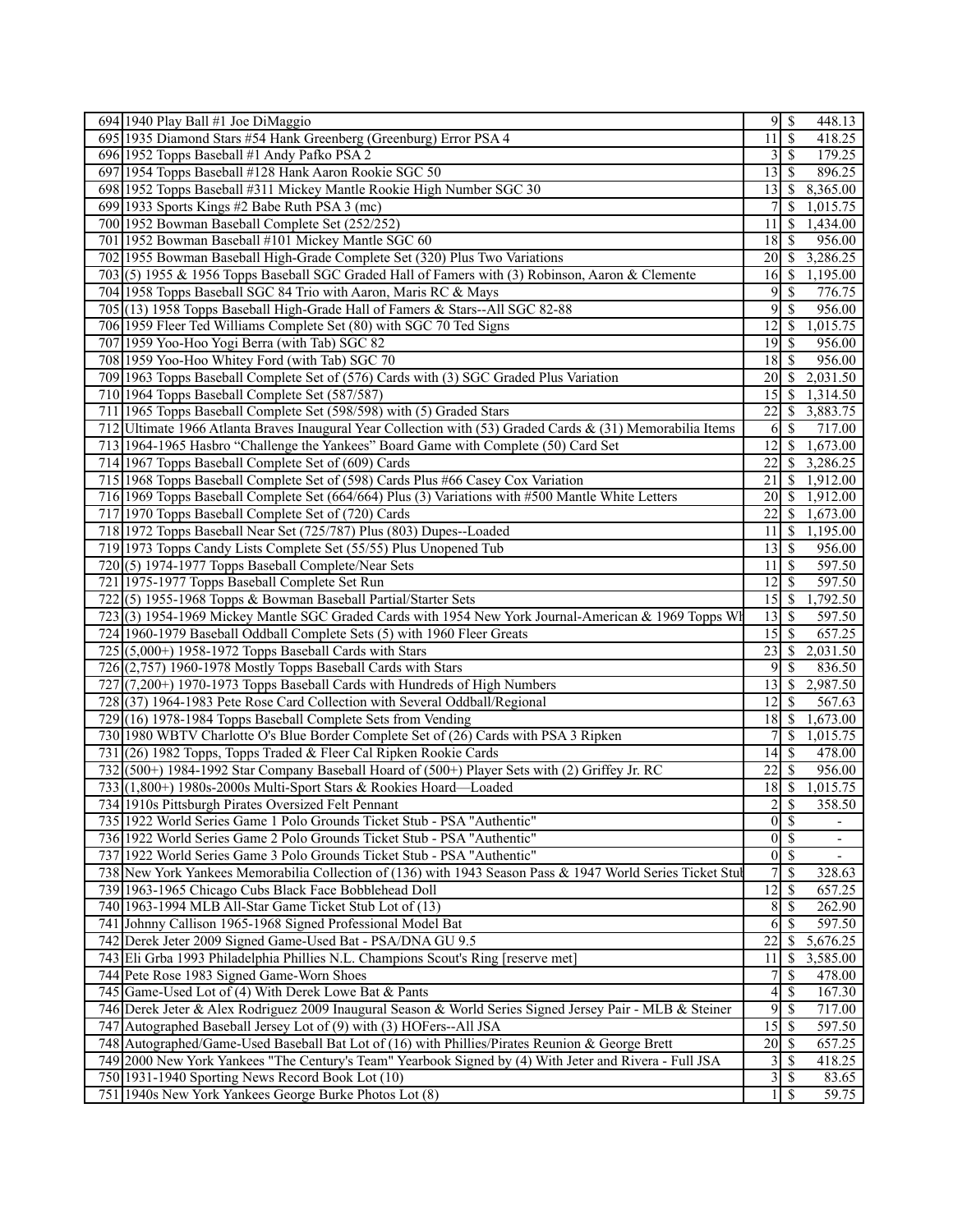| $\sqrt{S}$<br>597.50<br>753 1955 Bowman Baseball #202 Mickey Mantle SGC 82<br>13<br>11<br>836.50<br>754 Joe Cronin Signed Perez-Steele Postcard - PSA/DNA "Authentic"<br>  S<br>755 Stan Coveleski Signed Perez-Steele Postcard - PSA/DNA "Authentic"<br>8<br>$\mathcal{S}$<br>388.38<br>8<br>388.38<br>756 George Kelly Signed Perez-Steele Postcard - PSA/DNA "Authentic"<br>-S<br>6<br>448.13<br>757 Tris Speaker Signed Government Postcard - PSA/DNA "Authentic"<br>-S<br>758 Baseball HOFer Single-Signed Perez-Steele Postcard Lot of (5) - All PSA Encapsulated<br>12<br>657.25<br>-S<br>1,434.00<br>759 Walter Johnson Signed Government Postcard - Full JSA<br>9<br><sup>\$</sup><br>1,015.75<br>760 Hack Wilson Cut Signature - Full JSA<br>3<br>- \$<br>\$<br>597.50<br>761 Mel Ott Signed 1941 Government Postcard - Full JSA<br>$\overline{c}$<br>$\mathbb{S}$<br>388.38<br>762 Joe DiMaggio 1941 Autographed Government Postcard - Full JSA<br>$\overline{c}$<br>763 Jimmie Foxx Signed 1941 Government Postcard - Full JSA<br>$\mathbb{S}$<br>657.25<br>$\vert 0 \vert$<br>$\mathbb{S}$<br>764 Tris Speaker Signed Government Postcard - Full JSA<br>$\overline{\phantom{a}}$<br>$\boldsymbol{0}$<br>$\mathbb{S}$<br>765 Mel Ott Cut Signature With Full JSA - Incredibly Bold!<br>298.75<br>766 Nestor Chylak Signed Index Card - PSA/DNA 9<br>$\mathcal{S}$<br>$\overline{\mathcal{S}}$<br>2<br>388.38<br>767 1934 Cincinnati Reds Multi-Signed Album Page With (4) HOFers and Full JSA - Gorgeous!<br>768 Hall of Famers and Others Signed Photos, Baseball Cards and Miscellaneous (14 Items) Including Klein, Fri<br>-\$<br>507.88<br>10<br>16<br>1,015.75<br>769 Hall of Famers and Others Signed Grab-Bag Lot of Index Cards, Cuts and Oddball Pieces (64) Including 33<br>8<br>770 1982 Cracker Jack "All-Time Baseball Greats" Multi-Signed Panel Lot of (2) With Mantle, Aaron and Spahn<br><sup>\$</sup><br>388.38<br>7<br>771 J. DiMaggio, Mantle and T. Williams Multi-Signed Photograph - Full PSA/DNA<br>-\$<br>956.00<br>16<br>772 Mickey Mantle Single-Signed "Rawlings Advisory Staff" Photo Lot of (4) - All Full JSA<br>1,673.00<br>13<br>  \$<br>773 Mickey Mantle Signed 10x8 Photograph - Full JSA<br>$\mathbb{S}$<br>328.63<br>774 Baseball HOFer/Stars Autographed Lot of (3) With Maris and (2) Mantle - All JSA or PSA/DNA<br>13<br>-S<br>567.63<br>775 Roger Maris Autographed 1961 "61st HR" Commemorative Placard - PSA/DNA 9<br>-S<br>448.13<br>6<br>776 Roger Maris Cut Signature With Full JSA - Bold!<br>$\overline{0}$<br>$\mathbb{S}$<br>776.75<br>777 New York Yankees Legends Multi-Signed Lithograph With Mantle, Martin and Full JSA<br>13<br>-\$<br>778 New York Yankees Autographed Display Lot of (5) with Martin & Rizzuto<br>$\mathcal{S}$<br>328.63<br>7<br>$\mathcal{S}$<br>836.50<br>779 Hall of Famers and Star Players Signed 8x10 Photos Lot (49) Including DiMaggio (3)<br>16<br>215.10<br>780 Baseball HOFers and Superstars Signed Index Card Lot of (65)<br><sup>\$</sup><br>4<br>14<br>781 Derek Jeter Signed Oversized 20x30 Photograph with Many Inscriptions LE 5/6 - Steiner<br>  S<br>896.25<br>836.50<br>782 2009 World Series Multi-Signed LE 45/50 16x20 with Jeter, Rivera, Posada & Pettitte - MLB & Steiner<br>$\mathcal{S}$<br>13<br>2,270.50<br><sup>\$</sup><br>783 1930 New York Yankees Partial Team Signed Ball (11 Signatures) Including Ruth, Gehrig and Lazzeri<br>19<br>597.50<br>784 George Kelly Signed Baseball - Full JSA<br><sup>\$</sup><br>785 1955 Washington Senators Team-Signed Ball With Early Killebrew, Dressen and Clarke - Full PSA/DNA<br>8<br>$\mathcal{S}$<br>537.75<br>$\mathcal{S}$<br>262.90<br>786 1966 Washington Senators Team-Signed Ball - Full PSA/DNA<br>6<br>$\mathbb{S}$<br>787 Joe DiMaggio Single-Signed Baseball - Full PSA/DNA<br>358.50<br>2<br>\$<br>328.63<br>788 Ted Williams Single-Signed Baseball - PSA/DNA 7.5<br>5<br>227.05<br>$\mathcal{S}$<br>789 New York Yankees Multi-Signed Reunion Ball With Mantle, Slaughter and Full JSA<br><sup>\$</sup><br>790 1995 National League Team-Signed Baseball Lot of (11) with World Series Champion Braves<br>15<br>478.00<br>23<br>2,031.50<br>791<br>Single-Signed Baseball HOFer/Star Lot of (57) with Aaron, Ryan & T. Williams<br><sup>\$</sup><br>792 Joe DiMaggio Autographed 1932 San Francisco Seals Flannel Replica Jersey - Full JSA<br>2,629.00<br>$13 \mid$ \$<br>793 Joe DiMaggio Signed "DiMaggio's" Restaurant Jersey - Full JSA<br>836.50<br>794 Single Signed Baseball HOFer Jersey Lot of (11) - All PSA/DNA<br>$\sqrt{S}$<br>1,314.50<br>15<br>795 Hall of Fame Commemorative Bat Signed by (47) With J. DiMaggio, Drysdale and Mays - Full JSA<br><sup>5</sup><br> 0 <br>10<br>$\mathcal{S}$<br>358.50<br>796 1955 Brooklyn Dodgers Multi-Signed Reunion Bat Lot of (2)--Both with Koufax<br>22<br>896.25<br>797 1985 Donruss Diamond Kings Complete Signed Set of (26) Cards<br>\$<br>$\boldsymbol{7}$<br>2,270.50<br>798 1948 Bowman Basketball (Gray Variation) High Number Near Set (34/36) with (4) SGC Graded Plus (2) Ex<br><sup>\$</sup><br>4<br>799 1948 Bowman Basketball (Gray Variation) #69 George Mikan & #72 Carl Braun Rookie High Numbers--Bo<br><sup>\$</sup><br>776.75<br>$8\,$<br>896.25<br>800 1951 Berk Ross Near Set of (35/36) Panels in Four Original Boxes<br><b>S</b><br>801 1964-1967 Beehive Hockey Group 3 Photo Lot of (21) with (4) SGC Graded HOFers + (1) Group 2 Photo<br>6<br>-\$<br>328.63<br>29<br>802 (6,000+) 1962-1980 Multi-Sport Shoebox Collection with Many Stars Including Mantle<br>\$<br>2,390.00<br>803   1981-82 Topps Basketball PSA Graded Partial Set (106/198) with (16) PSA 10<br>262.90<br>3<br>-S<br>804 Tris Speaker and Fred Clarke Signed Cuts Pair<br>16<br>8<br>507.88<br>805 1966 Topps Baseball #238 Dodgers Team Card Signed by Koufax--SGC Authentic<br>$\overline{\mathcal{S}}$<br>7<br>215.10<br>22<br>806 Mickey Mantle Single-Signed Baseball with "HOF '74" Inscription--Full JSA<br>1,434.00<br>-\$<br>$\overline{20}$<br>537.75<br>807 1920s-30s Golfers Signed Cuts Lot (23 Signatures) Including Walter Hagen<br>  S<br>$16\overline{3}$<br>537.75<br>808(2) 1980-81 Topps Basketball 88-Panel Base Sets with (2) Bird/Magic Rookies<br>$11 \mid$ \$<br>809 Maurice Richard Signed Montreal Canadiens Throwback Sweater<br>328.63 | 752 1954 Topps Baseball #94 Ernie Banks Rookie SGC 80 | 836.50 |
|---------------------------------------------------------------------------------------------------------------------------------------------------------------------------------------------------------------------------------------------------------------------------------------------------------------------------------------------------------------------------------------------------------------------------------------------------------------------------------------------------------------------------------------------------------------------------------------------------------------------------------------------------------------------------------------------------------------------------------------------------------------------------------------------------------------------------------------------------------------------------------------------------------------------------------------------------------------------------------------------------------------------------------------------------------------------------------------------------------------------------------------------------------------------------------------------------------------------------------------------------------------------------------------------------------------------------------------------------------------------------------------------------------------------------------------------------------------------------------------------------------------------------------------------------------------------------------------------------------------------------------------------------------------------------------------------------------------------------------------------------------------------------------------------------------------------------------------------------------------------------------------------------------------------------------------------------------------------------------------------------------------------------------------------------------------------------------------------------------------------------------------------------------------------------------------------------------------------------------------------------------------------------------------------------------------------------------------------------------------------------------------------------------------------------------------------------------------------------------------------------------------------------------------------------------------------------------------------------------------------------------------------------------------------------------------------------------------------------------------------------------------------------------------------------------------------------------------------------------------------------------------------------------------------------------------------------------------------------------------------------------------------------------------------------------------------------------------------------------------------------------------------------------------------------------------------------------------------------------------------------------------------------------------------------------------------------------------------------------------------------------------------------------------------------------------------------------------------------------------------------------------------------------------------------------------------------------------------------------------------------------------------------------------------------------------------------------------------------------------------------------------------------------------------------------------------------------------------------------------------------------------------------------------------------------------------------------------------------------------------------------------------------------------------------------------------------------------------------------------------------------------------------------------------------------------------------------------------------------------------------------------------------------------------------------------------------------------------------------------------------------------------------------------------------------------------------------------------------------------------------------------------------------------------------------------------------------------------------------------------------------------------------------------------------------------------------------------------------------------------------------------------------------------------------------------------------------------------------------------------------------------------------------------------------------------------------------------------------------------------------------------------------------------------------------------------------------------------------------------------------------------------------------------------------------------------------------------------------------------------------------------------------------------------------------------------------------------------------------------------------------------------------------------------------------------------------------------------------------------------------------------------------------------------------------------------------------------------------------------------------------------------------------------------------------------------------------------------------------------------------------------------------------------------------------------------------------------------------------------------------------------------------------------------------------------------------------------------------------------------------------------------------------------------------------------------------------------------------------------------------------------------------------------------------------------------------------------------------------------------------------------------------------------------------------------------------------------------------------------------------------------------------------------------|-------------------------------------------------------|--------|
|                                                                                                                                                                                                                                                                                                                                                                                                                                                                                                                                                                                                                                                                                                                                                                                                                                                                                                                                                                                                                                                                                                                                                                                                                                                                                                                                                                                                                                                                                                                                                                                                                                                                                                                                                                                                                                                                                                                                                                                                                                                                                                                                                                                                                                                                                                                                                                                                                                                                                                                                                                                                                                                                                                                                                                                                                                                                                                                                                                                                                                                                                                                                                                                                                                                                                                                                                                                                                                                                                                                                                                                                                                                                                                                                                                                                                                                                                                                                                                                                                                                                                                                                                                                                                                                                                                                                                                                                                                                                                                                                                                                                                                                                                                                                                                                                                                                                                                                                                                                                                                                                                                                                                                                                                                                                                                                                                                                                                                                                                                                                                                                                                                                                                                                                                                                                                                                                                                                                                                                                                                                                                                                                                                                                                                                                                                                                                                                                                     |                                                       |        |
|                                                                                                                                                                                                                                                                                                                                                                                                                                                                                                                                                                                                                                                                                                                                                                                                                                                                                                                                                                                                                                                                                                                                                                                                                                                                                                                                                                                                                                                                                                                                                                                                                                                                                                                                                                                                                                                                                                                                                                                                                                                                                                                                                                                                                                                                                                                                                                                                                                                                                                                                                                                                                                                                                                                                                                                                                                                                                                                                                                                                                                                                                                                                                                                                                                                                                                                                                                                                                                                                                                                                                                                                                                                                                                                                                                                                                                                                                                                                                                                                                                                                                                                                                                                                                                                                                                                                                                                                                                                                                                                                                                                                                                                                                                                                                                                                                                                                                                                                                                                                                                                                                                                                                                                                                                                                                                                                                                                                                                                                                                                                                                                                                                                                                                                                                                                                                                                                                                                                                                                                                                                                                                                                                                                                                                                                                                                                                                                                                     |                                                       |        |
|                                                                                                                                                                                                                                                                                                                                                                                                                                                                                                                                                                                                                                                                                                                                                                                                                                                                                                                                                                                                                                                                                                                                                                                                                                                                                                                                                                                                                                                                                                                                                                                                                                                                                                                                                                                                                                                                                                                                                                                                                                                                                                                                                                                                                                                                                                                                                                                                                                                                                                                                                                                                                                                                                                                                                                                                                                                                                                                                                                                                                                                                                                                                                                                                                                                                                                                                                                                                                                                                                                                                                                                                                                                                                                                                                                                                                                                                                                                                                                                                                                                                                                                                                                                                                                                                                                                                                                                                                                                                                                                                                                                                                                                                                                                                                                                                                                                                                                                                                                                                                                                                                                                                                                                                                                                                                                                                                                                                                                                                                                                                                                                                                                                                                                                                                                                                                                                                                                                                                                                                                                                                                                                                                                                                                                                                                                                                                                                                                     |                                                       |        |
|                                                                                                                                                                                                                                                                                                                                                                                                                                                                                                                                                                                                                                                                                                                                                                                                                                                                                                                                                                                                                                                                                                                                                                                                                                                                                                                                                                                                                                                                                                                                                                                                                                                                                                                                                                                                                                                                                                                                                                                                                                                                                                                                                                                                                                                                                                                                                                                                                                                                                                                                                                                                                                                                                                                                                                                                                                                                                                                                                                                                                                                                                                                                                                                                                                                                                                                                                                                                                                                                                                                                                                                                                                                                                                                                                                                                                                                                                                                                                                                                                                                                                                                                                                                                                                                                                                                                                                                                                                                                                                                                                                                                                                                                                                                                                                                                                                                                                                                                                                                                                                                                                                                                                                                                                                                                                                                                                                                                                                                                                                                                                                                                                                                                                                                                                                                                                                                                                                                                                                                                                                                                                                                                                                                                                                                                                                                                                                                                                     |                                                       |        |
|                                                                                                                                                                                                                                                                                                                                                                                                                                                                                                                                                                                                                                                                                                                                                                                                                                                                                                                                                                                                                                                                                                                                                                                                                                                                                                                                                                                                                                                                                                                                                                                                                                                                                                                                                                                                                                                                                                                                                                                                                                                                                                                                                                                                                                                                                                                                                                                                                                                                                                                                                                                                                                                                                                                                                                                                                                                                                                                                                                                                                                                                                                                                                                                                                                                                                                                                                                                                                                                                                                                                                                                                                                                                                                                                                                                                                                                                                                                                                                                                                                                                                                                                                                                                                                                                                                                                                                                                                                                                                                                                                                                                                                                                                                                                                                                                                                                                                                                                                                                                                                                                                                                                                                                                                                                                                                                                                                                                                                                                                                                                                                                                                                                                                                                                                                                                                                                                                                                                                                                                                                                                                                                                                                                                                                                                                                                                                                                                                     |                                                       |        |
|                                                                                                                                                                                                                                                                                                                                                                                                                                                                                                                                                                                                                                                                                                                                                                                                                                                                                                                                                                                                                                                                                                                                                                                                                                                                                                                                                                                                                                                                                                                                                                                                                                                                                                                                                                                                                                                                                                                                                                                                                                                                                                                                                                                                                                                                                                                                                                                                                                                                                                                                                                                                                                                                                                                                                                                                                                                                                                                                                                                                                                                                                                                                                                                                                                                                                                                                                                                                                                                                                                                                                                                                                                                                                                                                                                                                                                                                                                                                                                                                                                                                                                                                                                                                                                                                                                                                                                                                                                                                                                                                                                                                                                                                                                                                                                                                                                                                                                                                                                                                                                                                                                                                                                                                                                                                                                                                                                                                                                                                                                                                                                                                                                                                                                                                                                                                                                                                                                                                                                                                                                                                                                                                                                                                                                                                                                                                                                                                                     |                                                       |        |
|                                                                                                                                                                                                                                                                                                                                                                                                                                                                                                                                                                                                                                                                                                                                                                                                                                                                                                                                                                                                                                                                                                                                                                                                                                                                                                                                                                                                                                                                                                                                                                                                                                                                                                                                                                                                                                                                                                                                                                                                                                                                                                                                                                                                                                                                                                                                                                                                                                                                                                                                                                                                                                                                                                                                                                                                                                                                                                                                                                                                                                                                                                                                                                                                                                                                                                                                                                                                                                                                                                                                                                                                                                                                                                                                                                                                                                                                                                                                                                                                                                                                                                                                                                                                                                                                                                                                                                                                                                                                                                                                                                                                                                                                                                                                                                                                                                                                                                                                                                                                                                                                                                                                                                                                                                                                                                                                                                                                                                                                                                                                                                                                                                                                                                                                                                                                                                                                                                                                                                                                                                                                                                                                                                                                                                                                                                                                                                                                                     |                                                       |        |
|                                                                                                                                                                                                                                                                                                                                                                                                                                                                                                                                                                                                                                                                                                                                                                                                                                                                                                                                                                                                                                                                                                                                                                                                                                                                                                                                                                                                                                                                                                                                                                                                                                                                                                                                                                                                                                                                                                                                                                                                                                                                                                                                                                                                                                                                                                                                                                                                                                                                                                                                                                                                                                                                                                                                                                                                                                                                                                                                                                                                                                                                                                                                                                                                                                                                                                                                                                                                                                                                                                                                                                                                                                                                                                                                                                                                                                                                                                                                                                                                                                                                                                                                                                                                                                                                                                                                                                                                                                                                                                                                                                                                                                                                                                                                                                                                                                                                                                                                                                                                                                                                                                                                                                                                                                                                                                                                                                                                                                                                                                                                                                                                                                                                                                                                                                                                                                                                                                                                                                                                                                                                                                                                                                                                                                                                                                                                                                                                                     |                                                       |        |
|                                                                                                                                                                                                                                                                                                                                                                                                                                                                                                                                                                                                                                                                                                                                                                                                                                                                                                                                                                                                                                                                                                                                                                                                                                                                                                                                                                                                                                                                                                                                                                                                                                                                                                                                                                                                                                                                                                                                                                                                                                                                                                                                                                                                                                                                                                                                                                                                                                                                                                                                                                                                                                                                                                                                                                                                                                                                                                                                                                                                                                                                                                                                                                                                                                                                                                                                                                                                                                                                                                                                                                                                                                                                                                                                                                                                                                                                                                                                                                                                                                                                                                                                                                                                                                                                                                                                                                                                                                                                                                                                                                                                                                                                                                                                                                                                                                                                                                                                                                                                                                                                                                                                                                                                                                                                                                                                                                                                                                                                                                                                                                                                                                                                                                                                                                                                                                                                                                                                                                                                                                                                                                                                                                                                                                                                                                                                                                                                                     |                                                       |        |
|                                                                                                                                                                                                                                                                                                                                                                                                                                                                                                                                                                                                                                                                                                                                                                                                                                                                                                                                                                                                                                                                                                                                                                                                                                                                                                                                                                                                                                                                                                                                                                                                                                                                                                                                                                                                                                                                                                                                                                                                                                                                                                                                                                                                                                                                                                                                                                                                                                                                                                                                                                                                                                                                                                                                                                                                                                                                                                                                                                                                                                                                                                                                                                                                                                                                                                                                                                                                                                                                                                                                                                                                                                                                                                                                                                                                                                                                                                                                                                                                                                                                                                                                                                                                                                                                                                                                                                                                                                                                                                                                                                                                                                                                                                                                                                                                                                                                                                                                                                                                                                                                                                                                                                                                                                                                                                                                                                                                                                                                                                                                                                                                                                                                                                                                                                                                                                                                                                                                                                                                                                                                                                                                                                                                                                                                                                                                                                                                                     |                                                       |        |
|                                                                                                                                                                                                                                                                                                                                                                                                                                                                                                                                                                                                                                                                                                                                                                                                                                                                                                                                                                                                                                                                                                                                                                                                                                                                                                                                                                                                                                                                                                                                                                                                                                                                                                                                                                                                                                                                                                                                                                                                                                                                                                                                                                                                                                                                                                                                                                                                                                                                                                                                                                                                                                                                                                                                                                                                                                                                                                                                                                                                                                                                                                                                                                                                                                                                                                                                                                                                                                                                                                                                                                                                                                                                                                                                                                                                                                                                                                                                                                                                                                                                                                                                                                                                                                                                                                                                                                                                                                                                                                                                                                                                                                                                                                                                                                                                                                                                                                                                                                                                                                                                                                                                                                                                                                                                                                                                                                                                                                                                                                                                                                                                                                                                                                                                                                                                                                                                                                                                                                                                                                                                                                                                                                                                                                                                                                                                                                                                                     |                                                       |        |
|                                                                                                                                                                                                                                                                                                                                                                                                                                                                                                                                                                                                                                                                                                                                                                                                                                                                                                                                                                                                                                                                                                                                                                                                                                                                                                                                                                                                                                                                                                                                                                                                                                                                                                                                                                                                                                                                                                                                                                                                                                                                                                                                                                                                                                                                                                                                                                                                                                                                                                                                                                                                                                                                                                                                                                                                                                                                                                                                                                                                                                                                                                                                                                                                                                                                                                                                                                                                                                                                                                                                                                                                                                                                                                                                                                                                                                                                                                                                                                                                                                                                                                                                                                                                                                                                                                                                                                                                                                                                                                                                                                                                                                                                                                                                                                                                                                                                                                                                                                                                                                                                                                                                                                                                                                                                                                                                                                                                                                                                                                                                                                                                                                                                                                                                                                                                                                                                                                                                                                                                                                                                                                                                                                                                                                                                                                                                                                                                                     |                                                       |        |
|                                                                                                                                                                                                                                                                                                                                                                                                                                                                                                                                                                                                                                                                                                                                                                                                                                                                                                                                                                                                                                                                                                                                                                                                                                                                                                                                                                                                                                                                                                                                                                                                                                                                                                                                                                                                                                                                                                                                                                                                                                                                                                                                                                                                                                                                                                                                                                                                                                                                                                                                                                                                                                                                                                                                                                                                                                                                                                                                                                                                                                                                                                                                                                                                                                                                                                                                                                                                                                                                                                                                                                                                                                                                                                                                                                                                                                                                                                                                                                                                                                                                                                                                                                                                                                                                                                                                                                                                                                                                                                                                                                                                                                                                                                                                                                                                                                                                                                                                                                                                                                                                                                                                                                                                                                                                                                                                                                                                                                                                                                                                                                                                                                                                                                                                                                                                                                                                                                                                                                                                                                                                                                                                                                                                                                                                                                                                                                                                                     |                                                       |        |
|                                                                                                                                                                                                                                                                                                                                                                                                                                                                                                                                                                                                                                                                                                                                                                                                                                                                                                                                                                                                                                                                                                                                                                                                                                                                                                                                                                                                                                                                                                                                                                                                                                                                                                                                                                                                                                                                                                                                                                                                                                                                                                                                                                                                                                                                                                                                                                                                                                                                                                                                                                                                                                                                                                                                                                                                                                                                                                                                                                                                                                                                                                                                                                                                                                                                                                                                                                                                                                                                                                                                                                                                                                                                                                                                                                                                                                                                                                                                                                                                                                                                                                                                                                                                                                                                                                                                                                                                                                                                                                                                                                                                                                                                                                                                                                                                                                                                                                                                                                                                                                                                                                                                                                                                                                                                                                                                                                                                                                                                                                                                                                                                                                                                                                                                                                                                                                                                                                                                                                                                                                                                                                                                                                                                                                                                                                                                                                                                                     |                                                       |        |
|                                                                                                                                                                                                                                                                                                                                                                                                                                                                                                                                                                                                                                                                                                                                                                                                                                                                                                                                                                                                                                                                                                                                                                                                                                                                                                                                                                                                                                                                                                                                                                                                                                                                                                                                                                                                                                                                                                                                                                                                                                                                                                                                                                                                                                                                                                                                                                                                                                                                                                                                                                                                                                                                                                                                                                                                                                                                                                                                                                                                                                                                                                                                                                                                                                                                                                                                                                                                                                                                                                                                                                                                                                                                                                                                                                                                                                                                                                                                                                                                                                                                                                                                                                                                                                                                                                                                                                                                                                                                                                                                                                                                                                                                                                                                                                                                                                                                                                                                                                                                                                                                                                                                                                                                                                                                                                                                                                                                                                                                                                                                                                                                                                                                                                                                                                                                                                                                                                                                                                                                                                                                                                                                                                                                                                                                                                                                                                                                                     |                                                       |        |
|                                                                                                                                                                                                                                                                                                                                                                                                                                                                                                                                                                                                                                                                                                                                                                                                                                                                                                                                                                                                                                                                                                                                                                                                                                                                                                                                                                                                                                                                                                                                                                                                                                                                                                                                                                                                                                                                                                                                                                                                                                                                                                                                                                                                                                                                                                                                                                                                                                                                                                                                                                                                                                                                                                                                                                                                                                                                                                                                                                                                                                                                                                                                                                                                                                                                                                                                                                                                                                                                                                                                                                                                                                                                                                                                                                                                                                                                                                                                                                                                                                                                                                                                                                                                                                                                                                                                                                                                                                                                                                                                                                                                                                                                                                                                                                                                                                                                                                                                                                                                                                                                                                                                                                                                                                                                                                                                                                                                                                                                                                                                                                                                                                                                                                                                                                                                                                                                                                                                                                                                                                                                                                                                                                                                                                                                                                                                                                                                                     |                                                       |        |
|                                                                                                                                                                                                                                                                                                                                                                                                                                                                                                                                                                                                                                                                                                                                                                                                                                                                                                                                                                                                                                                                                                                                                                                                                                                                                                                                                                                                                                                                                                                                                                                                                                                                                                                                                                                                                                                                                                                                                                                                                                                                                                                                                                                                                                                                                                                                                                                                                                                                                                                                                                                                                                                                                                                                                                                                                                                                                                                                                                                                                                                                                                                                                                                                                                                                                                                                                                                                                                                                                                                                                                                                                                                                                                                                                                                                                                                                                                                                                                                                                                                                                                                                                                                                                                                                                                                                                                                                                                                                                                                                                                                                                                                                                                                                                                                                                                                                                                                                                                                                                                                                                                                                                                                                                                                                                                                                                                                                                                                                                                                                                                                                                                                                                                                                                                                                                                                                                                                                                                                                                                                                                                                                                                                                                                                                                                                                                                                                                     |                                                       |        |
|                                                                                                                                                                                                                                                                                                                                                                                                                                                                                                                                                                                                                                                                                                                                                                                                                                                                                                                                                                                                                                                                                                                                                                                                                                                                                                                                                                                                                                                                                                                                                                                                                                                                                                                                                                                                                                                                                                                                                                                                                                                                                                                                                                                                                                                                                                                                                                                                                                                                                                                                                                                                                                                                                                                                                                                                                                                                                                                                                                                                                                                                                                                                                                                                                                                                                                                                                                                                                                                                                                                                                                                                                                                                                                                                                                                                                                                                                                                                                                                                                                                                                                                                                                                                                                                                                                                                                                                                                                                                                                                                                                                                                                                                                                                                                                                                                                                                                                                                                                                                                                                                                                                                                                                                                                                                                                                                                                                                                                                                                                                                                                                                                                                                                                                                                                                                                                                                                                                                                                                                                                                                                                                                                                                                                                                                                                                                                                                                                     |                                                       |        |
|                                                                                                                                                                                                                                                                                                                                                                                                                                                                                                                                                                                                                                                                                                                                                                                                                                                                                                                                                                                                                                                                                                                                                                                                                                                                                                                                                                                                                                                                                                                                                                                                                                                                                                                                                                                                                                                                                                                                                                                                                                                                                                                                                                                                                                                                                                                                                                                                                                                                                                                                                                                                                                                                                                                                                                                                                                                                                                                                                                                                                                                                                                                                                                                                                                                                                                                                                                                                                                                                                                                                                                                                                                                                                                                                                                                                                                                                                                                                                                                                                                                                                                                                                                                                                                                                                                                                                                                                                                                                                                                                                                                                                                                                                                                                                                                                                                                                                                                                                                                                                                                                                                                                                                                                                                                                                                                                                                                                                                                                                                                                                                                                                                                                                                                                                                                                                                                                                                                                                                                                                                                                                                                                                                                                                                                                                                                                                                                                                     |                                                       |        |
|                                                                                                                                                                                                                                                                                                                                                                                                                                                                                                                                                                                                                                                                                                                                                                                                                                                                                                                                                                                                                                                                                                                                                                                                                                                                                                                                                                                                                                                                                                                                                                                                                                                                                                                                                                                                                                                                                                                                                                                                                                                                                                                                                                                                                                                                                                                                                                                                                                                                                                                                                                                                                                                                                                                                                                                                                                                                                                                                                                                                                                                                                                                                                                                                                                                                                                                                                                                                                                                                                                                                                                                                                                                                                                                                                                                                                                                                                                                                                                                                                                                                                                                                                                                                                                                                                                                                                                                                                                                                                                                                                                                                                                                                                                                                                                                                                                                                                                                                                                                                                                                                                                                                                                                                                                                                                                                                                                                                                                                                                                                                                                                                                                                                                                                                                                                                                                                                                                                                                                                                                                                                                                                                                                                                                                                                                                                                                                                                                     |                                                       |        |
|                                                                                                                                                                                                                                                                                                                                                                                                                                                                                                                                                                                                                                                                                                                                                                                                                                                                                                                                                                                                                                                                                                                                                                                                                                                                                                                                                                                                                                                                                                                                                                                                                                                                                                                                                                                                                                                                                                                                                                                                                                                                                                                                                                                                                                                                                                                                                                                                                                                                                                                                                                                                                                                                                                                                                                                                                                                                                                                                                                                                                                                                                                                                                                                                                                                                                                                                                                                                                                                                                                                                                                                                                                                                                                                                                                                                                                                                                                                                                                                                                                                                                                                                                                                                                                                                                                                                                                                                                                                                                                                                                                                                                                                                                                                                                                                                                                                                                                                                                                                                                                                                                                                                                                                                                                                                                                                                                                                                                                                                                                                                                                                                                                                                                                                                                                                                                                                                                                                                                                                                                                                                                                                                                                                                                                                                                                                                                                                                                     |                                                       |        |
|                                                                                                                                                                                                                                                                                                                                                                                                                                                                                                                                                                                                                                                                                                                                                                                                                                                                                                                                                                                                                                                                                                                                                                                                                                                                                                                                                                                                                                                                                                                                                                                                                                                                                                                                                                                                                                                                                                                                                                                                                                                                                                                                                                                                                                                                                                                                                                                                                                                                                                                                                                                                                                                                                                                                                                                                                                                                                                                                                                                                                                                                                                                                                                                                                                                                                                                                                                                                                                                                                                                                                                                                                                                                                                                                                                                                                                                                                                                                                                                                                                                                                                                                                                                                                                                                                                                                                                                                                                                                                                                                                                                                                                                                                                                                                                                                                                                                                                                                                                                                                                                                                                                                                                                                                                                                                                                                                                                                                                                                                                                                                                                                                                                                                                                                                                                                                                                                                                                                                                                                                                                                                                                                                                                                                                                                                                                                                                                                                     |                                                       |        |
|                                                                                                                                                                                                                                                                                                                                                                                                                                                                                                                                                                                                                                                                                                                                                                                                                                                                                                                                                                                                                                                                                                                                                                                                                                                                                                                                                                                                                                                                                                                                                                                                                                                                                                                                                                                                                                                                                                                                                                                                                                                                                                                                                                                                                                                                                                                                                                                                                                                                                                                                                                                                                                                                                                                                                                                                                                                                                                                                                                                                                                                                                                                                                                                                                                                                                                                                                                                                                                                                                                                                                                                                                                                                                                                                                                                                                                                                                                                                                                                                                                                                                                                                                                                                                                                                                                                                                                                                                                                                                                                                                                                                                                                                                                                                                                                                                                                                                                                                                                                                                                                                                                                                                                                                                                                                                                                                                                                                                                                                                                                                                                                                                                                                                                                                                                                                                                                                                                                                                                                                                                                                                                                                                                                                                                                                                                                                                                                                                     |                                                       |        |
|                                                                                                                                                                                                                                                                                                                                                                                                                                                                                                                                                                                                                                                                                                                                                                                                                                                                                                                                                                                                                                                                                                                                                                                                                                                                                                                                                                                                                                                                                                                                                                                                                                                                                                                                                                                                                                                                                                                                                                                                                                                                                                                                                                                                                                                                                                                                                                                                                                                                                                                                                                                                                                                                                                                                                                                                                                                                                                                                                                                                                                                                                                                                                                                                                                                                                                                                                                                                                                                                                                                                                                                                                                                                                                                                                                                                                                                                                                                                                                                                                                                                                                                                                                                                                                                                                                                                                                                                                                                                                                                                                                                                                                                                                                                                                                                                                                                                                                                                                                                                                                                                                                                                                                                                                                                                                                                                                                                                                                                                                                                                                                                                                                                                                                                                                                                                                                                                                                                                                                                                                                                                                                                                                                                                                                                                                                                                                                                                                     |                                                       |        |
|                                                                                                                                                                                                                                                                                                                                                                                                                                                                                                                                                                                                                                                                                                                                                                                                                                                                                                                                                                                                                                                                                                                                                                                                                                                                                                                                                                                                                                                                                                                                                                                                                                                                                                                                                                                                                                                                                                                                                                                                                                                                                                                                                                                                                                                                                                                                                                                                                                                                                                                                                                                                                                                                                                                                                                                                                                                                                                                                                                                                                                                                                                                                                                                                                                                                                                                                                                                                                                                                                                                                                                                                                                                                                                                                                                                                                                                                                                                                                                                                                                                                                                                                                                                                                                                                                                                                                                                                                                                                                                                                                                                                                                                                                                                                                                                                                                                                                                                                                                                                                                                                                                                                                                                                                                                                                                                                                                                                                                                                                                                                                                                                                                                                                                                                                                                                                                                                                                                                                                                                                                                                                                                                                                                                                                                                                                                                                                                                                     |                                                       |        |
|                                                                                                                                                                                                                                                                                                                                                                                                                                                                                                                                                                                                                                                                                                                                                                                                                                                                                                                                                                                                                                                                                                                                                                                                                                                                                                                                                                                                                                                                                                                                                                                                                                                                                                                                                                                                                                                                                                                                                                                                                                                                                                                                                                                                                                                                                                                                                                                                                                                                                                                                                                                                                                                                                                                                                                                                                                                                                                                                                                                                                                                                                                                                                                                                                                                                                                                                                                                                                                                                                                                                                                                                                                                                                                                                                                                                                                                                                                                                                                                                                                                                                                                                                                                                                                                                                                                                                                                                                                                                                                                                                                                                                                                                                                                                                                                                                                                                                                                                                                                                                                                                                                                                                                                                                                                                                                                                                                                                                                                                                                                                                                                                                                                                                                                                                                                                                                                                                                                                                                                                                                                                                                                                                                                                                                                                                                                                                                                                                     |                                                       |        |
|                                                                                                                                                                                                                                                                                                                                                                                                                                                                                                                                                                                                                                                                                                                                                                                                                                                                                                                                                                                                                                                                                                                                                                                                                                                                                                                                                                                                                                                                                                                                                                                                                                                                                                                                                                                                                                                                                                                                                                                                                                                                                                                                                                                                                                                                                                                                                                                                                                                                                                                                                                                                                                                                                                                                                                                                                                                                                                                                                                                                                                                                                                                                                                                                                                                                                                                                                                                                                                                                                                                                                                                                                                                                                                                                                                                                                                                                                                                                                                                                                                                                                                                                                                                                                                                                                                                                                                                                                                                                                                                                                                                                                                                                                                                                                                                                                                                                                                                                                                                                                                                                                                                                                                                                                                                                                                                                                                                                                                                                                                                                                                                                                                                                                                                                                                                                                                                                                                                                                                                                                                                                                                                                                                                                                                                                                                                                                                                                                     |                                                       |        |
|                                                                                                                                                                                                                                                                                                                                                                                                                                                                                                                                                                                                                                                                                                                                                                                                                                                                                                                                                                                                                                                                                                                                                                                                                                                                                                                                                                                                                                                                                                                                                                                                                                                                                                                                                                                                                                                                                                                                                                                                                                                                                                                                                                                                                                                                                                                                                                                                                                                                                                                                                                                                                                                                                                                                                                                                                                                                                                                                                                                                                                                                                                                                                                                                                                                                                                                                                                                                                                                                                                                                                                                                                                                                                                                                                                                                                                                                                                                                                                                                                                                                                                                                                                                                                                                                                                                                                                                                                                                                                                                                                                                                                                                                                                                                                                                                                                                                                                                                                                                                                                                                                                                                                                                                                                                                                                                                                                                                                                                                                                                                                                                                                                                                                                                                                                                                                                                                                                                                                                                                                                                                                                                                                                                                                                                                                                                                                                                                                     |                                                       |        |
|                                                                                                                                                                                                                                                                                                                                                                                                                                                                                                                                                                                                                                                                                                                                                                                                                                                                                                                                                                                                                                                                                                                                                                                                                                                                                                                                                                                                                                                                                                                                                                                                                                                                                                                                                                                                                                                                                                                                                                                                                                                                                                                                                                                                                                                                                                                                                                                                                                                                                                                                                                                                                                                                                                                                                                                                                                                                                                                                                                                                                                                                                                                                                                                                                                                                                                                                                                                                                                                                                                                                                                                                                                                                                                                                                                                                                                                                                                                                                                                                                                                                                                                                                                                                                                                                                                                                                                                                                                                                                                                                                                                                                                                                                                                                                                                                                                                                                                                                                                                                                                                                                                                                                                                                                                                                                                                                                                                                                                                                                                                                                                                                                                                                                                                                                                                                                                                                                                                                                                                                                                                                                                                                                                                                                                                                                                                                                                                                                     |                                                       |        |
|                                                                                                                                                                                                                                                                                                                                                                                                                                                                                                                                                                                                                                                                                                                                                                                                                                                                                                                                                                                                                                                                                                                                                                                                                                                                                                                                                                                                                                                                                                                                                                                                                                                                                                                                                                                                                                                                                                                                                                                                                                                                                                                                                                                                                                                                                                                                                                                                                                                                                                                                                                                                                                                                                                                                                                                                                                                                                                                                                                                                                                                                                                                                                                                                                                                                                                                                                                                                                                                                                                                                                                                                                                                                                                                                                                                                                                                                                                                                                                                                                                                                                                                                                                                                                                                                                                                                                                                                                                                                                                                                                                                                                                                                                                                                                                                                                                                                                                                                                                                                                                                                                                                                                                                                                                                                                                                                                                                                                                                                                                                                                                                                                                                                                                                                                                                                                                                                                                                                                                                                                                                                                                                                                                                                                                                                                                                                                                                                                     |                                                       |        |
|                                                                                                                                                                                                                                                                                                                                                                                                                                                                                                                                                                                                                                                                                                                                                                                                                                                                                                                                                                                                                                                                                                                                                                                                                                                                                                                                                                                                                                                                                                                                                                                                                                                                                                                                                                                                                                                                                                                                                                                                                                                                                                                                                                                                                                                                                                                                                                                                                                                                                                                                                                                                                                                                                                                                                                                                                                                                                                                                                                                                                                                                                                                                                                                                                                                                                                                                                                                                                                                                                                                                                                                                                                                                                                                                                                                                                                                                                                                                                                                                                                                                                                                                                                                                                                                                                                                                                                                                                                                                                                                                                                                                                                                                                                                                                                                                                                                                                                                                                                                                                                                                                                                                                                                                                                                                                                                                                                                                                                                                                                                                                                                                                                                                                                                                                                                                                                                                                                                                                                                                                                                                                                                                                                                                                                                                                                                                                                                                                     |                                                       |        |
|                                                                                                                                                                                                                                                                                                                                                                                                                                                                                                                                                                                                                                                                                                                                                                                                                                                                                                                                                                                                                                                                                                                                                                                                                                                                                                                                                                                                                                                                                                                                                                                                                                                                                                                                                                                                                                                                                                                                                                                                                                                                                                                                                                                                                                                                                                                                                                                                                                                                                                                                                                                                                                                                                                                                                                                                                                                                                                                                                                                                                                                                                                                                                                                                                                                                                                                                                                                                                                                                                                                                                                                                                                                                                                                                                                                                                                                                                                                                                                                                                                                                                                                                                                                                                                                                                                                                                                                                                                                                                                                                                                                                                                                                                                                                                                                                                                                                                                                                                                                                                                                                                                                                                                                                                                                                                                                                                                                                                                                                                                                                                                                                                                                                                                                                                                                                                                                                                                                                                                                                                                                                                                                                                                                                                                                                                                                                                                                                                     |                                                       |        |
|                                                                                                                                                                                                                                                                                                                                                                                                                                                                                                                                                                                                                                                                                                                                                                                                                                                                                                                                                                                                                                                                                                                                                                                                                                                                                                                                                                                                                                                                                                                                                                                                                                                                                                                                                                                                                                                                                                                                                                                                                                                                                                                                                                                                                                                                                                                                                                                                                                                                                                                                                                                                                                                                                                                                                                                                                                                                                                                                                                                                                                                                                                                                                                                                                                                                                                                                                                                                                                                                                                                                                                                                                                                                                                                                                                                                                                                                                                                                                                                                                                                                                                                                                                                                                                                                                                                                                                                                                                                                                                                                                                                                                                                                                                                                                                                                                                                                                                                                                                                                                                                                                                                                                                                                                                                                                                                                                                                                                                                                                                                                                                                                                                                                                                                                                                                                                                                                                                                                                                                                                                                                                                                                                                                                                                                                                                                                                                                                                     |                                                       |        |
|                                                                                                                                                                                                                                                                                                                                                                                                                                                                                                                                                                                                                                                                                                                                                                                                                                                                                                                                                                                                                                                                                                                                                                                                                                                                                                                                                                                                                                                                                                                                                                                                                                                                                                                                                                                                                                                                                                                                                                                                                                                                                                                                                                                                                                                                                                                                                                                                                                                                                                                                                                                                                                                                                                                                                                                                                                                                                                                                                                                                                                                                                                                                                                                                                                                                                                                                                                                                                                                                                                                                                                                                                                                                                                                                                                                                                                                                                                                                                                                                                                                                                                                                                                                                                                                                                                                                                                                                                                                                                                                                                                                                                                                                                                                                                                                                                                                                                                                                                                                                                                                                                                                                                                                                                                                                                                                                                                                                                                                                                                                                                                                                                                                                                                                                                                                                                                                                                                                                                                                                                                                                                                                                                                                                                                                                                                                                                                                                                     |                                                       |        |
|                                                                                                                                                                                                                                                                                                                                                                                                                                                                                                                                                                                                                                                                                                                                                                                                                                                                                                                                                                                                                                                                                                                                                                                                                                                                                                                                                                                                                                                                                                                                                                                                                                                                                                                                                                                                                                                                                                                                                                                                                                                                                                                                                                                                                                                                                                                                                                                                                                                                                                                                                                                                                                                                                                                                                                                                                                                                                                                                                                                                                                                                                                                                                                                                                                                                                                                                                                                                                                                                                                                                                                                                                                                                                                                                                                                                                                                                                                                                                                                                                                                                                                                                                                                                                                                                                                                                                                                                                                                                                                                                                                                                                                                                                                                                                                                                                                                                                                                                                                                                                                                                                                                                                                                                                                                                                                                                                                                                                                                                                                                                                                                                                                                                                                                                                                                                                                                                                                                                                                                                                                                                                                                                                                                                                                                                                                                                                                                                                     |                                                       |        |
|                                                                                                                                                                                                                                                                                                                                                                                                                                                                                                                                                                                                                                                                                                                                                                                                                                                                                                                                                                                                                                                                                                                                                                                                                                                                                                                                                                                                                                                                                                                                                                                                                                                                                                                                                                                                                                                                                                                                                                                                                                                                                                                                                                                                                                                                                                                                                                                                                                                                                                                                                                                                                                                                                                                                                                                                                                                                                                                                                                                                                                                                                                                                                                                                                                                                                                                                                                                                                                                                                                                                                                                                                                                                                                                                                                                                                                                                                                                                                                                                                                                                                                                                                                                                                                                                                                                                                                                                                                                                                                                                                                                                                                                                                                                                                                                                                                                                                                                                                                                                                                                                                                                                                                                                                                                                                                                                                                                                                                                                                                                                                                                                                                                                                                                                                                                                                                                                                                                                                                                                                                                                                                                                                                                                                                                                                                                                                                                                                     |                                                       |        |
|                                                                                                                                                                                                                                                                                                                                                                                                                                                                                                                                                                                                                                                                                                                                                                                                                                                                                                                                                                                                                                                                                                                                                                                                                                                                                                                                                                                                                                                                                                                                                                                                                                                                                                                                                                                                                                                                                                                                                                                                                                                                                                                                                                                                                                                                                                                                                                                                                                                                                                                                                                                                                                                                                                                                                                                                                                                                                                                                                                                                                                                                                                                                                                                                                                                                                                                                                                                                                                                                                                                                                                                                                                                                                                                                                                                                                                                                                                                                                                                                                                                                                                                                                                                                                                                                                                                                                                                                                                                                                                                                                                                                                                                                                                                                                                                                                                                                                                                                                                                                                                                                                                                                                                                                                                                                                                                                                                                                                                                                                                                                                                                                                                                                                                                                                                                                                                                                                                                                                                                                                                                                                                                                                                                                                                                                                                                                                                                                                     |                                                       |        |
|                                                                                                                                                                                                                                                                                                                                                                                                                                                                                                                                                                                                                                                                                                                                                                                                                                                                                                                                                                                                                                                                                                                                                                                                                                                                                                                                                                                                                                                                                                                                                                                                                                                                                                                                                                                                                                                                                                                                                                                                                                                                                                                                                                                                                                                                                                                                                                                                                                                                                                                                                                                                                                                                                                                                                                                                                                                                                                                                                                                                                                                                                                                                                                                                                                                                                                                                                                                                                                                                                                                                                                                                                                                                                                                                                                                                                                                                                                                                                                                                                                                                                                                                                                                                                                                                                                                                                                                                                                                                                                                                                                                                                                                                                                                                                                                                                                                                                                                                                                                                                                                                                                                                                                                                                                                                                                                                                                                                                                                                                                                                                                                                                                                                                                                                                                                                                                                                                                                                                                                                                                                                                                                                                                                                                                                                                                                                                                                                                     |                                                       |        |
|                                                                                                                                                                                                                                                                                                                                                                                                                                                                                                                                                                                                                                                                                                                                                                                                                                                                                                                                                                                                                                                                                                                                                                                                                                                                                                                                                                                                                                                                                                                                                                                                                                                                                                                                                                                                                                                                                                                                                                                                                                                                                                                                                                                                                                                                                                                                                                                                                                                                                                                                                                                                                                                                                                                                                                                                                                                                                                                                                                                                                                                                                                                                                                                                                                                                                                                                                                                                                                                                                                                                                                                                                                                                                                                                                                                                                                                                                                                                                                                                                                                                                                                                                                                                                                                                                                                                                                                                                                                                                                                                                                                                                                                                                                                                                                                                                                                                                                                                                                                                                                                                                                                                                                                                                                                                                                                                                                                                                                                                                                                                                                                                                                                                                                                                                                                                                                                                                                                                                                                                                                                                                                                                                                                                                                                                                                                                                                                                                     |                                                       |        |
|                                                                                                                                                                                                                                                                                                                                                                                                                                                                                                                                                                                                                                                                                                                                                                                                                                                                                                                                                                                                                                                                                                                                                                                                                                                                                                                                                                                                                                                                                                                                                                                                                                                                                                                                                                                                                                                                                                                                                                                                                                                                                                                                                                                                                                                                                                                                                                                                                                                                                                                                                                                                                                                                                                                                                                                                                                                                                                                                                                                                                                                                                                                                                                                                                                                                                                                                                                                                                                                                                                                                                                                                                                                                                                                                                                                                                                                                                                                                                                                                                                                                                                                                                                                                                                                                                                                                                                                                                                                                                                                                                                                                                                                                                                                                                                                                                                                                                                                                                                                                                                                                                                                                                                                                                                                                                                                                                                                                                                                                                                                                                                                                                                                                                                                                                                                                                                                                                                                                                                                                                                                                                                                                                                                                                                                                                                                                                                                                                     |                                                       |        |
|                                                                                                                                                                                                                                                                                                                                                                                                                                                                                                                                                                                                                                                                                                                                                                                                                                                                                                                                                                                                                                                                                                                                                                                                                                                                                                                                                                                                                                                                                                                                                                                                                                                                                                                                                                                                                                                                                                                                                                                                                                                                                                                                                                                                                                                                                                                                                                                                                                                                                                                                                                                                                                                                                                                                                                                                                                                                                                                                                                                                                                                                                                                                                                                                                                                                                                                                                                                                                                                                                                                                                                                                                                                                                                                                                                                                                                                                                                                                                                                                                                                                                                                                                                                                                                                                                                                                                                                                                                                                                                                                                                                                                                                                                                                                                                                                                                                                                                                                                                                                                                                                                                                                                                                                                                                                                                                                                                                                                                                                                                                                                                                                                                                                                                                                                                                                                                                                                                                                                                                                                                                                                                                                                                                                                                                                                                                                                                                                                     |                                                       |        |
|                                                                                                                                                                                                                                                                                                                                                                                                                                                                                                                                                                                                                                                                                                                                                                                                                                                                                                                                                                                                                                                                                                                                                                                                                                                                                                                                                                                                                                                                                                                                                                                                                                                                                                                                                                                                                                                                                                                                                                                                                                                                                                                                                                                                                                                                                                                                                                                                                                                                                                                                                                                                                                                                                                                                                                                                                                                                                                                                                                                                                                                                                                                                                                                                                                                                                                                                                                                                                                                                                                                                                                                                                                                                                                                                                                                                                                                                                                                                                                                                                                                                                                                                                                                                                                                                                                                                                                                                                                                                                                                                                                                                                                                                                                                                                                                                                                                                                                                                                                                                                                                                                                                                                                                                                                                                                                                                                                                                                                                                                                                                                                                                                                                                                                                                                                                                                                                                                                                                                                                                                                                                                                                                                                                                                                                                                                                                                                                                                     |                                                       |        |
|                                                                                                                                                                                                                                                                                                                                                                                                                                                                                                                                                                                                                                                                                                                                                                                                                                                                                                                                                                                                                                                                                                                                                                                                                                                                                                                                                                                                                                                                                                                                                                                                                                                                                                                                                                                                                                                                                                                                                                                                                                                                                                                                                                                                                                                                                                                                                                                                                                                                                                                                                                                                                                                                                                                                                                                                                                                                                                                                                                                                                                                                                                                                                                                                                                                                                                                                                                                                                                                                                                                                                                                                                                                                                                                                                                                                                                                                                                                                                                                                                                                                                                                                                                                                                                                                                                                                                                                                                                                                                                                                                                                                                                                                                                                                                                                                                                                                                                                                                                                                                                                                                                                                                                                                                                                                                                                                                                                                                                                                                                                                                                                                                                                                                                                                                                                                                                                                                                                                                                                                                                                                                                                                                                                                                                                                                                                                                                                                                     |                                                       |        |
|                                                                                                                                                                                                                                                                                                                                                                                                                                                                                                                                                                                                                                                                                                                                                                                                                                                                                                                                                                                                                                                                                                                                                                                                                                                                                                                                                                                                                                                                                                                                                                                                                                                                                                                                                                                                                                                                                                                                                                                                                                                                                                                                                                                                                                                                                                                                                                                                                                                                                                                                                                                                                                                                                                                                                                                                                                                                                                                                                                                                                                                                                                                                                                                                                                                                                                                                                                                                                                                                                                                                                                                                                                                                                                                                                                                                                                                                                                                                                                                                                                                                                                                                                                                                                                                                                                                                                                                                                                                                                                                                                                                                                                                                                                                                                                                                                                                                                                                                                                                                                                                                                                                                                                                                                                                                                                                                                                                                                                                                                                                                                                                                                                                                                                                                                                                                                                                                                                                                                                                                                                                                                                                                                                                                                                                                                                                                                                                                                     |                                                       |        |
|                                                                                                                                                                                                                                                                                                                                                                                                                                                                                                                                                                                                                                                                                                                                                                                                                                                                                                                                                                                                                                                                                                                                                                                                                                                                                                                                                                                                                                                                                                                                                                                                                                                                                                                                                                                                                                                                                                                                                                                                                                                                                                                                                                                                                                                                                                                                                                                                                                                                                                                                                                                                                                                                                                                                                                                                                                                                                                                                                                                                                                                                                                                                                                                                                                                                                                                                                                                                                                                                                                                                                                                                                                                                                                                                                                                                                                                                                                                                                                                                                                                                                                                                                                                                                                                                                                                                                                                                                                                                                                                                                                                                                                                                                                                                                                                                                                                                                                                                                                                                                                                                                                                                                                                                                                                                                                                                                                                                                                                                                                                                                                                                                                                                                                                                                                                                                                                                                                                                                                                                                                                                                                                                                                                                                                                                                                                                                                                                                     |                                                       |        |
|                                                                                                                                                                                                                                                                                                                                                                                                                                                                                                                                                                                                                                                                                                                                                                                                                                                                                                                                                                                                                                                                                                                                                                                                                                                                                                                                                                                                                                                                                                                                                                                                                                                                                                                                                                                                                                                                                                                                                                                                                                                                                                                                                                                                                                                                                                                                                                                                                                                                                                                                                                                                                                                                                                                                                                                                                                                                                                                                                                                                                                                                                                                                                                                                                                                                                                                                                                                                                                                                                                                                                                                                                                                                                                                                                                                                                                                                                                                                                                                                                                                                                                                                                                                                                                                                                                                                                                                                                                                                                                                                                                                                                                                                                                                                                                                                                                                                                                                                                                                                                                                                                                                                                                                                                                                                                                                                                                                                                                                                                                                                                                                                                                                                                                                                                                                                                                                                                                                                                                                                                                                                                                                                                                                                                                                                                                                                                                                                                     |                                                       |        |
|                                                                                                                                                                                                                                                                                                                                                                                                                                                                                                                                                                                                                                                                                                                                                                                                                                                                                                                                                                                                                                                                                                                                                                                                                                                                                                                                                                                                                                                                                                                                                                                                                                                                                                                                                                                                                                                                                                                                                                                                                                                                                                                                                                                                                                                                                                                                                                                                                                                                                                                                                                                                                                                                                                                                                                                                                                                                                                                                                                                                                                                                                                                                                                                                                                                                                                                                                                                                                                                                                                                                                                                                                                                                                                                                                                                                                                                                                                                                                                                                                                                                                                                                                                                                                                                                                                                                                                                                                                                                                                                                                                                                                                                                                                                                                                                                                                                                                                                                                                                                                                                                                                                                                                                                                                                                                                                                                                                                                                                                                                                                                                                                                                                                                                                                                                                                                                                                                                                                                                                                                                                                                                                                                                                                                                                                                                                                                                                                                     |                                                       |        |
|                                                                                                                                                                                                                                                                                                                                                                                                                                                                                                                                                                                                                                                                                                                                                                                                                                                                                                                                                                                                                                                                                                                                                                                                                                                                                                                                                                                                                                                                                                                                                                                                                                                                                                                                                                                                                                                                                                                                                                                                                                                                                                                                                                                                                                                                                                                                                                                                                                                                                                                                                                                                                                                                                                                                                                                                                                                                                                                                                                                                                                                                                                                                                                                                                                                                                                                                                                                                                                                                                                                                                                                                                                                                                                                                                                                                                                                                                                                                                                                                                                                                                                                                                                                                                                                                                                                                                                                                                                                                                                                                                                                                                                                                                                                                                                                                                                                                                                                                                                                                                                                                                                                                                                                                                                                                                                                                                                                                                                                                                                                                                                                                                                                                                                                                                                                                                                                                                                                                                                                                                                                                                                                                                                                                                                                                                                                                                                                                                     |                                                       |        |
|                                                                                                                                                                                                                                                                                                                                                                                                                                                                                                                                                                                                                                                                                                                                                                                                                                                                                                                                                                                                                                                                                                                                                                                                                                                                                                                                                                                                                                                                                                                                                                                                                                                                                                                                                                                                                                                                                                                                                                                                                                                                                                                                                                                                                                                                                                                                                                                                                                                                                                                                                                                                                                                                                                                                                                                                                                                                                                                                                                                                                                                                                                                                                                                                                                                                                                                                                                                                                                                                                                                                                                                                                                                                                                                                                                                                                                                                                                                                                                                                                                                                                                                                                                                                                                                                                                                                                                                                                                                                                                                                                                                                                                                                                                                                                                                                                                                                                                                                                                                                                                                                                                                                                                                                                                                                                                                                                                                                                                                                                                                                                                                                                                                                                                                                                                                                                                                                                                                                                                                                                                                                                                                                                                                                                                                                                                                                                                                                                     |                                                       |        |
|                                                                                                                                                                                                                                                                                                                                                                                                                                                                                                                                                                                                                                                                                                                                                                                                                                                                                                                                                                                                                                                                                                                                                                                                                                                                                                                                                                                                                                                                                                                                                                                                                                                                                                                                                                                                                                                                                                                                                                                                                                                                                                                                                                                                                                                                                                                                                                                                                                                                                                                                                                                                                                                                                                                                                                                                                                                                                                                                                                                                                                                                                                                                                                                                                                                                                                                                                                                                                                                                                                                                                                                                                                                                                                                                                                                                                                                                                                                                                                                                                                                                                                                                                                                                                                                                                                                                                                                                                                                                                                                                                                                                                                                                                                                                                                                                                                                                                                                                                                                                                                                                                                                                                                                                                                                                                                                                                                                                                                                                                                                                                                                                                                                                                                                                                                                                                                                                                                                                                                                                                                                                                                                                                                                                                                                                                                                                                                                                                     |                                                       |        |
|                                                                                                                                                                                                                                                                                                                                                                                                                                                                                                                                                                                                                                                                                                                                                                                                                                                                                                                                                                                                                                                                                                                                                                                                                                                                                                                                                                                                                                                                                                                                                                                                                                                                                                                                                                                                                                                                                                                                                                                                                                                                                                                                                                                                                                                                                                                                                                                                                                                                                                                                                                                                                                                                                                                                                                                                                                                                                                                                                                                                                                                                                                                                                                                                                                                                                                                                                                                                                                                                                                                                                                                                                                                                                                                                                                                                                                                                                                                                                                                                                                                                                                                                                                                                                                                                                                                                                                                                                                                                                                                                                                                                                                                                                                                                                                                                                                                                                                                                                                                                                                                                                                                                                                                                                                                                                                                                                                                                                                                                                                                                                                                                                                                                                                                                                                                                                                                                                                                                                                                                                                                                                                                                                                                                                                                                                                                                                                                                                     |                                                       |        |
|                                                                                                                                                                                                                                                                                                                                                                                                                                                                                                                                                                                                                                                                                                                                                                                                                                                                                                                                                                                                                                                                                                                                                                                                                                                                                                                                                                                                                                                                                                                                                                                                                                                                                                                                                                                                                                                                                                                                                                                                                                                                                                                                                                                                                                                                                                                                                                                                                                                                                                                                                                                                                                                                                                                                                                                                                                                                                                                                                                                                                                                                                                                                                                                                                                                                                                                                                                                                                                                                                                                                                                                                                                                                                                                                                                                                                                                                                                                                                                                                                                                                                                                                                                                                                                                                                                                                                                                                                                                                                                                                                                                                                                                                                                                                                                                                                                                                                                                                                                                                                                                                                                                                                                                                                                                                                                                                                                                                                                                                                                                                                                                                                                                                                                                                                                                                                                                                                                                                                                                                                                                                                                                                                                                                                                                                                                                                                                                                                     |                                                       |        |
|                                                                                                                                                                                                                                                                                                                                                                                                                                                                                                                                                                                                                                                                                                                                                                                                                                                                                                                                                                                                                                                                                                                                                                                                                                                                                                                                                                                                                                                                                                                                                                                                                                                                                                                                                                                                                                                                                                                                                                                                                                                                                                                                                                                                                                                                                                                                                                                                                                                                                                                                                                                                                                                                                                                                                                                                                                                                                                                                                                                                                                                                                                                                                                                                                                                                                                                                                                                                                                                                                                                                                                                                                                                                                                                                                                                                                                                                                                                                                                                                                                                                                                                                                                                                                                                                                                                                                                                                                                                                                                                                                                                                                                                                                                                                                                                                                                                                                                                                                                                                                                                                                                                                                                                                                                                                                                                                                                                                                                                                                                                                                                                                                                                                                                                                                                                                                                                                                                                                                                                                                                                                                                                                                                                                                                                                                                                                                                                                                     |                                                       |        |
|                                                                                                                                                                                                                                                                                                                                                                                                                                                                                                                                                                                                                                                                                                                                                                                                                                                                                                                                                                                                                                                                                                                                                                                                                                                                                                                                                                                                                                                                                                                                                                                                                                                                                                                                                                                                                                                                                                                                                                                                                                                                                                                                                                                                                                                                                                                                                                                                                                                                                                                                                                                                                                                                                                                                                                                                                                                                                                                                                                                                                                                                                                                                                                                                                                                                                                                                                                                                                                                                                                                                                                                                                                                                                                                                                                                                                                                                                                                                                                                                                                                                                                                                                                                                                                                                                                                                                                                                                                                                                                                                                                                                                                                                                                                                                                                                                                                                                                                                                                                                                                                                                                                                                                                                                                                                                                                                                                                                                                                                                                                                                                                                                                                                                                                                                                                                                                                                                                                                                                                                                                                                                                                                                                                                                                                                                                                                                                                                                     |                                                       |        |
|                                                                                                                                                                                                                                                                                                                                                                                                                                                                                                                                                                                                                                                                                                                                                                                                                                                                                                                                                                                                                                                                                                                                                                                                                                                                                                                                                                                                                                                                                                                                                                                                                                                                                                                                                                                                                                                                                                                                                                                                                                                                                                                                                                                                                                                                                                                                                                                                                                                                                                                                                                                                                                                                                                                                                                                                                                                                                                                                                                                                                                                                                                                                                                                                                                                                                                                                                                                                                                                                                                                                                                                                                                                                                                                                                                                                                                                                                                                                                                                                                                                                                                                                                                                                                                                                                                                                                                                                                                                                                                                                                                                                                                                                                                                                                                                                                                                                                                                                                                                                                                                                                                                                                                                                                                                                                                                                                                                                                                                                                                                                                                                                                                                                                                                                                                                                                                                                                                                                                                                                                                                                                                                                                                                                                                                                                                                                                                                                                     |                                                       |        |
|                                                                                                                                                                                                                                                                                                                                                                                                                                                                                                                                                                                                                                                                                                                                                                                                                                                                                                                                                                                                                                                                                                                                                                                                                                                                                                                                                                                                                                                                                                                                                                                                                                                                                                                                                                                                                                                                                                                                                                                                                                                                                                                                                                                                                                                                                                                                                                                                                                                                                                                                                                                                                                                                                                                                                                                                                                                                                                                                                                                                                                                                                                                                                                                                                                                                                                                                                                                                                                                                                                                                                                                                                                                                                                                                                                                                                                                                                                                                                                                                                                                                                                                                                                                                                                                                                                                                                                                                                                                                                                                                                                                                                                                                                                                                                                                                                                                                                                                                                                                                                                                                                                                                                                                                                                                                                                                                                                                                                                                                                                                                                                                                                                                                                                                                                                                                                                                                                                                                                                                                                                                                                                                                                                                                                                                                                                                                                                                                                     |                                                       |        |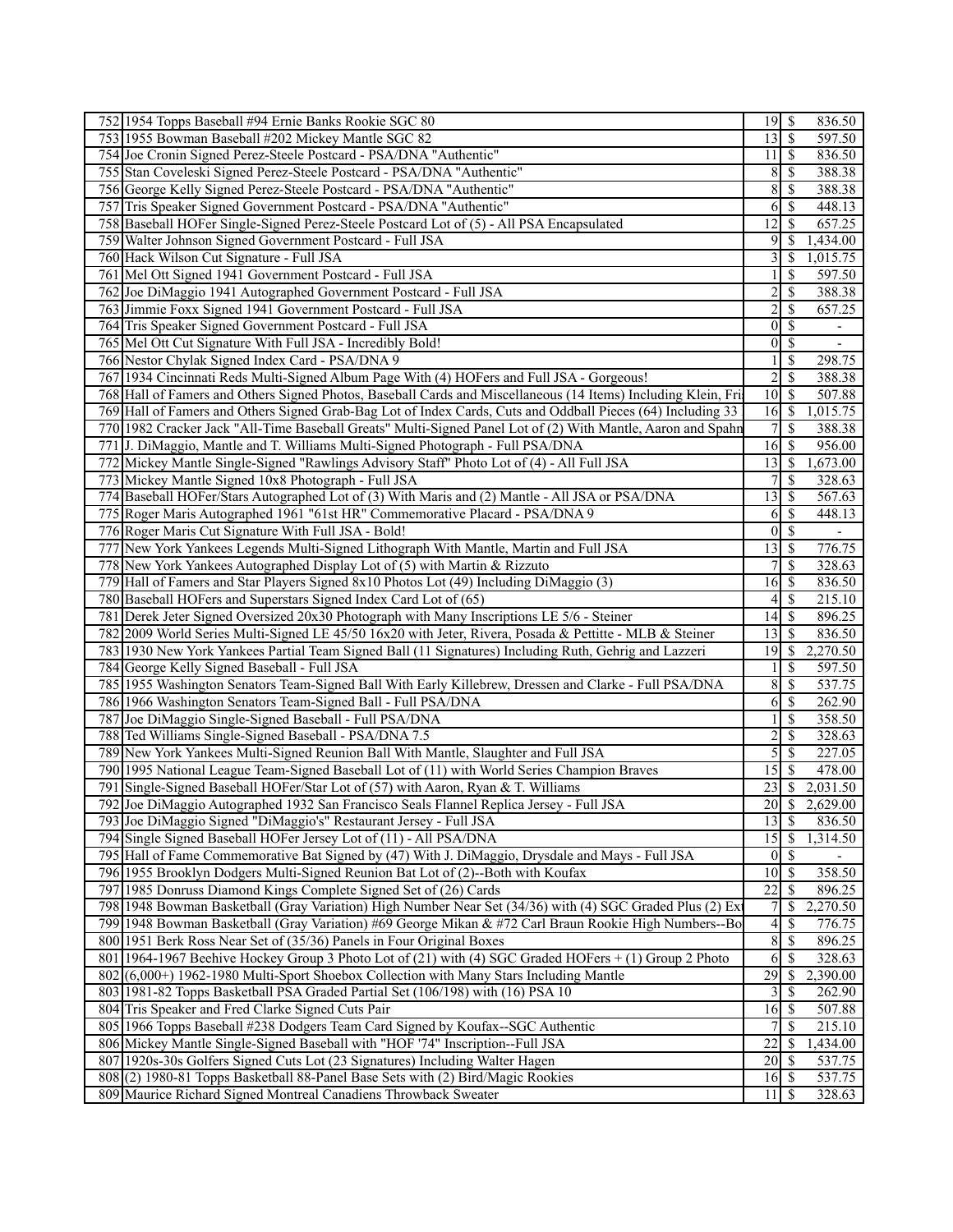| 810 1986-87 O-Pee-Chee Hockey #53 Patrick Roy Rookie PSA 9                                                   |                         | S                        | 250.95                   |
|--------------------------------------------------------------------------------------------------------------|-------------------------|--------------------------|--------------------------|
| 811 1960s Football Team Issued Player Photos (26) and Advisory Staff Photos (5)                              | $14\overline{3}$        |                          | $\overline{250.95}$      |
| 812 1967 Elvis Presley "Double Trouble" One Sheet Movie Poster                                               | 4                       | -S                       | 131.45                   |
| 813 1910s-1970s Olympics Memorabilia Lot (15 Items)                                                          | 6                       | \$                       | 388.38                   |
| 814 1961-62 Montreal Canadiens Team-Issued Photo Card Lot of (18)--All SGC Graded                            | 5                       | $\mathcal{S}$            | 250.95                   |
|                                                                                                              |                         |                          |                          |
| 815 Rare Frankie Eddolls Signed 8x10 Photo                                                                   |                         | <sup>\$</sup>            | 179.25                   |
| 816 1954-1981 Baltimore Clippers Program Lot of (111) with (2) "Old" EHL plus (4) Team Photos                | 14                      | <sup>\$</sup>            | 448.13                   |
| 817 Wayne Gretzky Signed Edmonton Oilers Mitchell & Ness Sweater - WG Authentic                              | 9                       | $\sqrt{s}$               | 657.25                   |
| 818 Alex Ovechkin and Sidney Crosby Signed Jersey Pair                                                       | 13                      | $\mathbb{S}$             | 567.63                   |
| 819 Golfing Greats Signed Index Cards (10) and Cachet (1) Including Hogan (2), Palmer (3) and Nelson         | 19                      | -\$                      | 567.63                   |
| 820 Vintage Football and Basketball Single-Signed Graded Index Card/Government Postcard Lot of (7) - With P. | 6                       | $\mathsf{S}$             | 328.63                   |
| 821 Tennis Greats Signed Flats Lot (23 Items) Including Arthur Ashe (3)                                      | $10\vert S$             |                          | 418.25                   |
| 822 1940s-1990s Multi-Sport Ticket Stub Collection of (510) with Many Postseason                             |                         |                          | 597.50                   |
| 823 Baltimore Bullets Collection of (50) with Programs, Guides, Jacket & Basketball                          |                         |                          | 448.13                   |
| 824 Multi-Sport Single-Signed Jersey Lot of (12) With Montana and Sayers - All Certed                        | 13                      | - \$                     | 836.50                   |
| 825 Michael Jordan Signed Sixth NBA Championship Jersey Limited Edition 22/23 - UDA                          | $\overline{15}$         | 8                        | 1,195.00                 |
|                                                                                                              | 9                       |                          | 418.25                   |
| 826 Gilbert Arenas Autographed & Game Used Pair with "Agent 0" Inscribed Jersey                              |                         | S                        |                          |
| 827 2006/07 Grant Hill Game Used & Autographed Shoes                                                         |                         | \$                       | 239.00                   |
| 828 2005/06 Steve Francis Autographed & Game Used Shoes                                                      | $\vert 0 \vert$         | $\overline{\mathcal{S}}$ | ÷,                       |
| 829 2008/09 Richard "Rip" Hamilton Autographed & Game Used Shoes                                             | $\vert 0 \vert$         | \$                       | $\frac{1}{2}$            |
| 830 2008/09 Andre Iguodala Autographed & Game Used Shoes                                                     | 0                       | \$                       | $\overline{\phantom{a}}$ |
| 831 2006/07 Stephon Marbury Game Used & Autographed "Starbury" Shoes                                         | 4                       | $\mathcal{S}$            | 328.63                   |
| 832 2005/06 Josh Smith Game Used & Autographed Shoes                                                         | $\vert 0 \vert$         | $\sqrt{s}$               |                          |
| 833 2005/06 Chris Webber Game Used & Autographed Shoes                                                       | $\overline{\mathbf{3}}$ | <sup>\$</sup>            | 262.90                   |
| 834 1917-1990 University of Notre Dame "The Dome" Yearbook Lot of (31) with Rockne & "The Four Horseme       | $\overline{\mathbf{3}}$ | $\overline{\mathcal{S}}$ | 537.75                   |
| 835 1920s-1930s Chicago Bears Legends Multi-Signed Book With Driscoll and Full JSA                           | 7                       | \$                       | 286.80                   |
| 836 1957 Topps Football #138 Johnny Unitas Rookie SGC 84                                                     | 8                       | \$                       | 567.63                   |
| 837 1958 Eastern Conference Playoff and NFL Championship Yankee Stadium-Issued Programs                      |                         | $0$ <sub>s</sub>         | $\blacksquare$           |
| 838 1947-1980 Baltimore Colts Ticket Stub Lot of (60) with (8) AAFC                                          | $10 \mid S$             |                          | 418.25                   |
|                                                                                                              |                         |                          |                          |
| 839 1958-1979 Topps Football Card Collection of (1,756) Cards with (2) 1970 Sets                             | 11                      | \$                       | 717.00                   |
| 840(8) 1978-1987 Topps Football Complete Sets from Vending                                                   |                         |                          | 717.00                   |
| 841 Tom Brady Signed Super Bowl XXXVIII Limited Edition 12/12 Jersey - Tristar                               |                         |                          | 896.25                   |
| 842 U.S. Presidents Single Signed Balls Quartet Including Richard Nixon w/Full JSAs                          | $18$   \$               |                          | 896.25                   |
| 843 Presidents and Politicians Signed Flats Lot (20 Items) Including Reagan (3) and Truman (2)               | 18                      | \$                       | 1,553.50                 |
| 844 Gerald Ford Signed Grab-Bag Lot (20 Items) Including a Baseball, Football and Golf Ball                  | 14                      | 8                        | 1,314.50                 |
| 845 Gerald Ford Signed Cachets Lot (15)                                                                      | 12                      | -S                       | 537.75                   |
| 846 Presidential Candidates Single Signed Balls Lot (7) Including McCain, Gore, Kemp and Bradley             | 8                       | $\mathsf{S}$             | 478.00                   |
| 847 Striking 1930 Stan Laurel Signed 8x10 Photo                                                              | 7                       | <sup>\$</sup>            | 328.63                   |
| 848 Katharine Hepburn Signed 8x10 Photo                                                                      | 11                      | \$                       | 478.00                   |
| 849 Scarce 1973 Topps Emergency! /Adam-12 (Front & Back, #5) from Topps Vault with COA                       |                         | 3S                       | 262.90                   |
| 850 1950s Comic Book Balance of Collection Lot of (36) with Batman & Superman                                | $10 \mid$ \$            |                          | 239.00                   |
| 851 Babe Ruth "Historic Autographs Originals" PSA/DNA Encapsulation - Cut Signature and 1933 Goudey #18      | 12                      | $\mathcal{S}$            | 5,078.75                 |
|                                                                                                              |                         |                          |                          |
| 852 Lou Gehrig "Historic Autographs Originals" PSA/DNA Encapsulation - Cut Signature and 1933 Goudey #16     |                         |                          | 2,868.00                 |
| 853 Mel Ott "Historic Autographs Originals" PSA/DNA Encapsulation - NM-MT 8 Cut Signature and 1941 Play      | 10 <sup>1</sup>         | $\mathcal{S}$            | 896.25                   |
| 854 1887 Four Base Hits John Clarkson SGC 20-Only Graded!                                                    | 27                      |                          | \$95,600.00              |
| 855(2) 1990 O-Pee-Chee Baseball Wax Boxes                                                                    |                         |                          | 167.30                   |
| 856 1915 Boston Red Sox World Champions Team Photo - PSA/DNA Type IV                                         |                         | $\mathbb{S}$             | 119.50                   |
| 857 1972-1980 Topps Baseball Singles Collection (5,000+) with Stars                                          | 9                       | \$                       | 717.00                   |
| 858 Juan Samuel 1987 Philadelphia Phillies Game-Worn Home Jersey                                             | 9                       | -\$                      | 358.50                   |
| 859 1980s-2000s Philadelphia Phillies Game-Used Bat Lot of (15) With J. Morgan, Dykstra and Incaviglia       | 16                      | $\mathbb{S}$             | 717.00                   |
| 860 1971 Bazooka Baseball Numbered Six-Card Panel with (4) Hall of Famers Including Aaron                    | 14                      | <sup>\$</sup>            | 418.25                   |
| 861 1960-1972 Topps "World Series" Card Complete Run of (82) with (2) Mantle                                 | 6                       | S                        | 179.25                   |
| 862 1950 Philadelphia Inquirer Fightin' Phillies Set (24/24)                                                 | $\overline{c}$          | $\mathcal{S}$            | 131.45                   |
| 863(9) 1968-1970 Baseball Oddball Hall of Famers & Stars with Bench RC & Mays                                | $\overline{c}$          | S                        | 131.45                   |
| 864 (11) Circa 1950s-1980s Unsigned Baseballs with (10) Original Boxes & (4) Unopened                        | $\overline{c}$          | $\mathcal{S}$            | 131.45                   |
|                                                                                                              | 13                      | $\mathsf{S}$             | 448.13                   |
| 865 1952-1963 Baseball Shoebox Collection of (168) Cards with Stars & 1961 Golden Press Set                  |                         |                          |                          |
| 866 (12) 1960-1969 Topps Baseball Christmas Rack Packs                                                       |                         |                          | 657.25                   |
| 867 2000s Philadelphia Phillies Game-Worn Batting Helmet Lot of (5) - All With MLB Authentication Hologram   | $7\overline{ }$         | $\mathsf{S}$             | 250.95                   |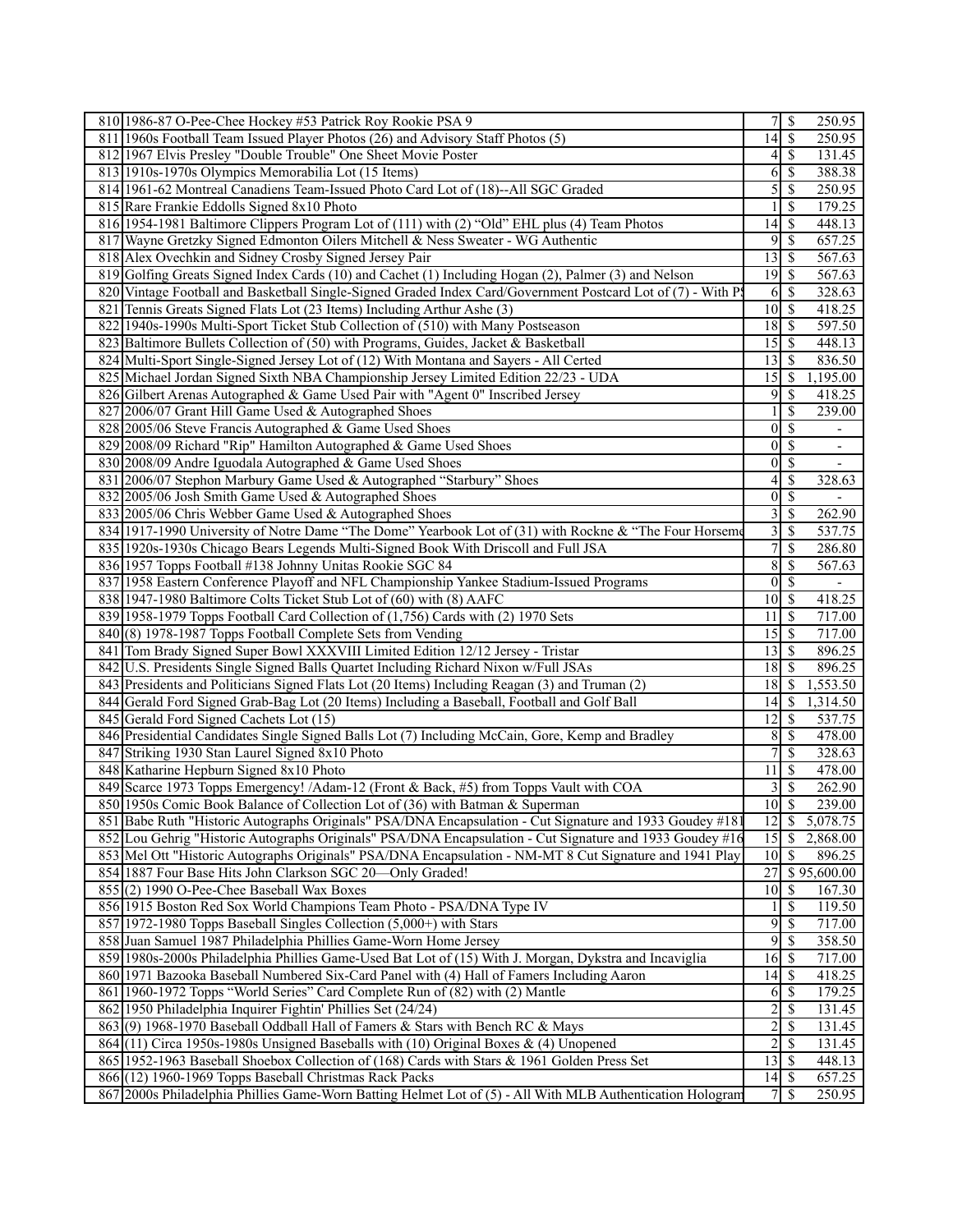| 868 (2,500+) 1949 to Modern Multi-Sports Card Treasure Chest with Near Sets & Modern Inserts                   | $\overline{12}$ \$<br>418.25                           |
|----------------------------------------------------------------------------------------------------------------|--------------------------------------------------------|
| 869 1930s-1960s Baseball Publication/Flat Collection with Philadelphia Athletics Emphasis Including an "Elepha | $\overline{\mathcal{S}}$<br>274.85<br>6                |
| 870 1980s-2000s Philadelphia Phillies Game-Worn Lot of (26)                                                    | $\overline{13}$ \ $\overline{\$}$<br>418.25            |
| 871 Philadelphia Phillies June 16, 1991 Game-Worn 1957 Throwback Lot of (4)                                    | $\overline{18}$ \$<br>537.75                           |
| 872 1970s-1990s Phladelphia Phillies Game-Worn Warm-Up Jacket/Jersey Lot of (10)                               | <sup>\$</sup><br>507.88<br>8                           |
| 873 1887-1947 Pre-War Baseball Grab Bag of (66) Cards with (14) Hall of Famers                                 | $\overline{14}$<br>$\mathcal{S}$<br>776.75             |
| 874 (103) 1909-11 T206 White Borders with (2) Southern Leaguers & Mordecai Brown                               | 19<br>-\$<br>1,553.50                                  |
| 875 1980s-2000s Philadelphia Phillies Game-Used Glove Lot of (6) With Schilling                                | 18<br><sup>\$</sup><br>836.50                          |
| 876 1970s Philadelphia Phillies Game-Worn Jersey Lot of (6) With Flannels and Knits!                           | 26<br>-\$<br>2,270.50                                  |
| 877 1969 New York Mets World Series Game 5 "Clincher" Ticket Stub & Diamond Club Pass--Both SGC Authe          | S<br>239.00                                            |
| 878 Philadelphia Phillies 1980s Game-Worn Jersey Lot of (10) With Amaro, Boone and Hudson                      | 16<br>$\mathcal{S}$<br>1,314.50                        |
| 879 Mike Lieberthal 2000s Philadelphia Phillies Game-Worn/Used Collection With Jersey and Bat                  | 13<br>597.50<br>-\$                                    |
| 880 1972 Topps Baseball Complete Set (787/787)--Sharp!                                                         | $\overline{22}$<br>2,390.00                            |
|                                                                                                                | -S                                                     |
| 881 1975 Topps & 1975 Topps Baseball Mini Sets                                                                 | 1,912.00<br>27<br><sup>\$</sup>                        |
| 882 1975 Topps Baseball Complete Set of (660) Cards                                                            | <sup>\$</sup><br>215.10<br>4                           |
| 883 1976 & 1977 Topps Baseball Complete Sets                                                                   | 2<br><sup>\$</sup><br>250.95                           |
| 884 1973 Topps Baseball Complete Set of (660) Cards                                                            | 29<br>$\mathcal{S}$<br>1,135.25                        |
| 885 (4) 1956 Topps Baseball SGC 45-60 Graded Hall of Famers with Koufax & Mays                                 | 10 <sup>1</sup><br>-\$<br>418.25                       |
| 886 1950s-1960s Don Wingfield Philadelphia/Kansas City Athletics Photo Lot of (56) with Roger Maris            | $\overline{12}$<br>$\mathcal{S}$<br>298.75             |
| 887(605) 1990s-Modern Derek Jeter Cards with Inserts & Parallels                                               | $\overline{\mathcal{S}}$<br>388.38<br>$\vert$          |
| 888 1950s-1960s Don Wingfield Boston Red Sox Photo Lot of (53) with Ted Williams                               | 239.00<br>10<br>-\$                                    |
| 889 1950s-1960s Don Wingfield Washington Senators Photo Lot of (72) with Harmon Killebrew                      | $10$ $\sqrt{5}$<br>239.00                              |
| 890 1950s-1960s Don Wingfield Detroit Tigers Photo Lot of (55) with Al Kaline                                  | 11<br>-\$<br>262.90                                    |
| 891 1950-1960s Don Wingfield Chicago White Sox Photo Lot of (73) with Luis Aparicio & Nellie Fox               | $\,$ 8 $\,$<br>$\mathcal{S}$<br>262.90                 |
| 892 1950s-1960s Don Wingfield Cleveland Indians Photo Lot of (67) with Roger Maris & Larry Doby                | 11<br><sup>\$</sup><br>298.75                          |
| 893 1950s-1980s Photo Pack and Team Issue Photo Hoard of (2,900+) with Many HOFers                             | 20<br>-\$<br>1,434.00                                  |
| 894 (6) 1955 Topps Brooklyn Dodgers SGC Graded Cards                                                           | <sup>\$</sup><br>286.80                                |
| 895 1955 Topps Baseball #514 Bob Gibson Rookie SGC 55                                                          | 2<br><sup>\$</sup><br>191.20                           |
| 896 1948 Bowman Baseball #6 Yogi Berra Rookie SGC 10                                                           | $\overline{2}$<br>\$<br>131.45                         |
| 897 1933 Goudey Baseball #31 Tony Lazzeri SGC 45                                                               | $\overline{c}$<br>\$<br>131.45                         |
| 898 1934 Goudey Baseball #62 Hank Greenberg SGC 10                                                             | $\mathcal{S}$<br>191.20<br>6                           |
| 899 (10) 1952-1959 Topps Baseball Hall of Famers & Stars                                                       | $\overline{3}$<br>$\overline{\mathcal{S}}$<br>203.15   |
| 900(7) 1940 Play Ball Baseball Hall of Famers                                                                  | $\overline{c}$<br>\$<br>131.45                         |
| 901 (8) 1949 Bowman Baseball Hall of Famers & Stars with Rookies                                               | 3<br><sup>\$</sup><br>143.40                           |
| 902 1933 Goudey Baseball Hall of Fame Graded Pair with Dickey & Hubbell                                        | 3<br>\$<br>143.40                                      |
| 903 (4) 1955-1969 Topps & Bowman Baseball Mickey Mantle SGC Graded Cards                                       | $\overline{c}$<br>\$<br>358.50                         |
| 904 (7) 1948 Bowman Baseball Hall of Famers & Stars--All SGC Graded                                            | 3<br>\$<br>215.10                                      |
| 905 1912 T202 Hassan Triple Folder #116 The Athletic Infield/Mordecai Brown/Peaches Graham SGC 84              | $\mathbb{S}$<br>597.50                                 |
| 906 1911 T206 White Borders Hugh Duffy SGC 50                                                                  | 3<br>$\overline{\mathcal{S}}$<br>155.35                |
| 907 1933 Goudey Baseball #223 Dizzy Dean SGC 20                                                                | 155.35<br>\$<br>4                                      |
| 908 1948-49 Leaf Baseball #1 Joe DiMaggio SGC 20                                                               | $\overline{10}$ \$<br>298.75                           |
| 909 1956 Topps Baseball #260 Pee Wee Reese SGC 84                                                              | $3 \overline{\smash{)}\smash{)}\smash{}}$<br>143.40    |
| 910 1955 Bowman Baseball #202 Mickey Mantle SGC 40                                                             | \$<br>3<br>155.35                                      |
| 911 1957 Tops Baseball #95 Mickey Mantle SGC 40                                                                | 7 <sup>1</sup><br>$\overline{\mathcal{S}}$<br>191.20   |
| 912 Jay Bruce 2008 Rookie Season Signed Game-Used Bat - PSA/DNA                                                | \$<br>179.25                                           |
| 913 Fred McGriff 1988 Game-Used Bat - PSA/DNA GU 9                                                             | 3<br>\$<br>203.15                                      |
| 914 Johnny Bench 1970-1972 Pro Stock Professional Model Bat - Full PSA/DNA                                     | $\overline{c}$<br>\$<br>131.45                         |
| 915 Chris Heisey 2010 Signed Game-Used Bat - Full PSA/DNA                                                      | 2<br>\$<br>131.45                                      |
| 916 Carlos Peña 2003-2005 Signed Game-Used Bat - PSA/DNA GU 8                                                  | \$<br>$\overline{0}$                                   |
| 917 1938 American League All-Stars H&B Mini-Bat - Rare!                                                        | $\overline{c}$<br>$\mathcal{S}$<br>143.40              |
| 918 Todd Frazier Signed Game-Used Bat, Batting Gloves and Signed Ball                                          | $\mathcal{S}$<br>262.90<br>6                           |
| 919 Original Yankee Stadium Seat                                                                               | \$<br>388.38<br>4                                      |
| 920 Jackie Robinson and Thurman Munson Highland Mint Framed Game-Used Items                                    | \$<br>119.50                                           |
| 921 (7) 1954-1972 Topps Baseball Hall of Famers with (2) Williams, Clemente & Mantle                           | \$<br>7<br>388.38                                      |
| 922 Circa 1940s Babe Ruth Real Photo Postcard SGC 30                                                           | 2<br>\$<br>328.63                                      |
| 923 1952 New York Giants "Presentation" Metal Serving Tray with the Polo Grounds                               | $\overline{\mathcal{S}}$<br>$\left 4\right $<br>155.35 |
| 924 1969-1988 O-Pee-Chee Baseball Collection of (3,263) Cards with Stars                                       | $\overline{2}$<br>$\mathcal{S}$<br>191.20              |
| 925 Baltimore Orioles 1963 "Picture Pal" Signed Contract Lot of (10) With Brandt, Pappas and Triandos          | 191.20                                                 |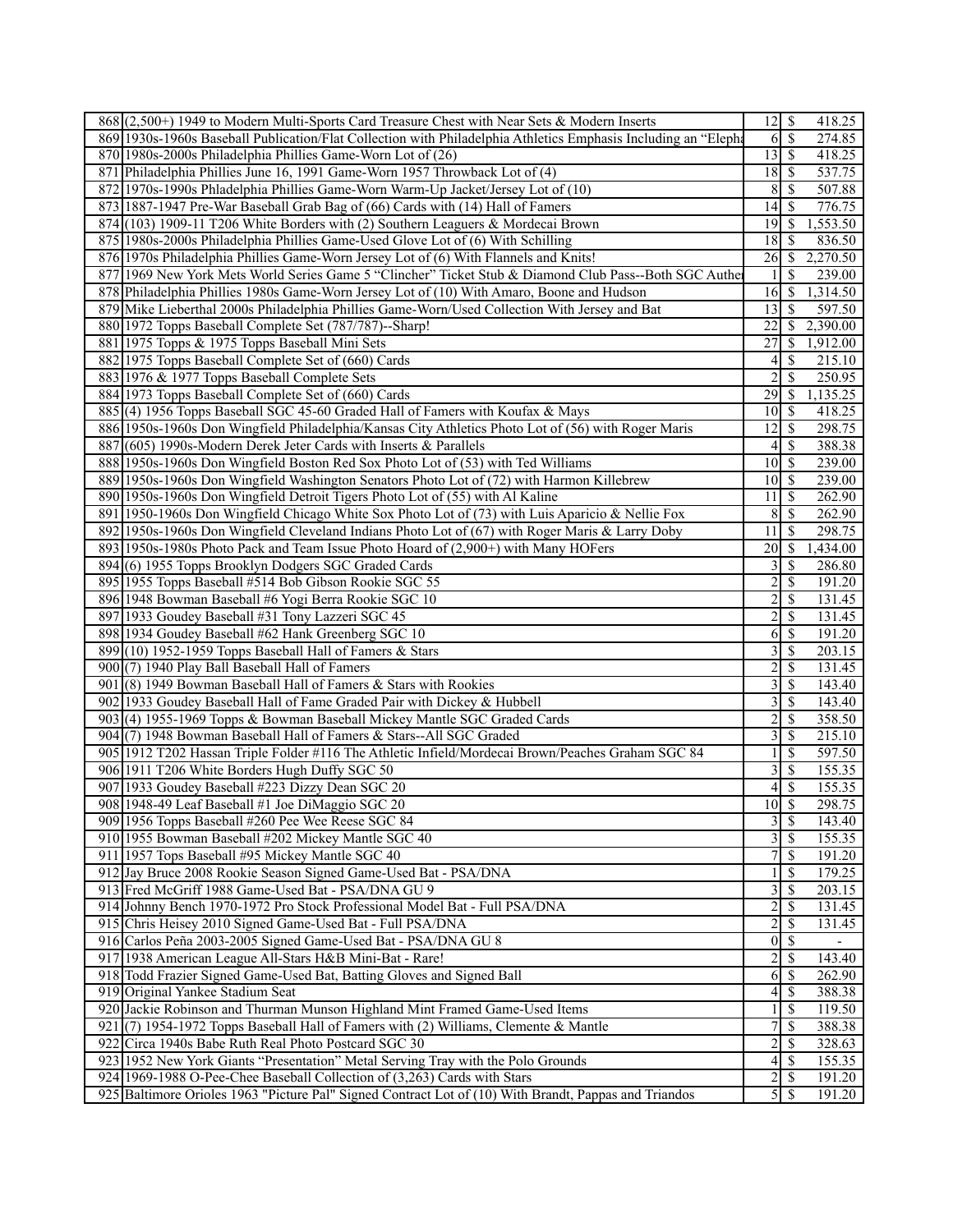|                                             | 203.15                                                                                                                                                                                                                                                                                                                                                                    |                                                                                                                                                                                                                                                                                                                                                                                                                                                                                                                                                                                                                                                                                                                                                                                                                                                                                                                                         |
|---------------------------------------------|---------------------------------------------------------------------------------------------------------------------------------------------------------------------------------------------------------------------------------------------------------------------------------------------------------------------------------------------------------------------------|-----------------------------------------------------------------------------------------------------------------------------------------------------------------------------------------------------------------------------------------------------------------------------------------------------------------------------------------------------------------------------------------------------------------------------------------------------------------------------------------------------------------------------------------------------------------------------------------------------------------------------------------------------------------------------------------------------------------------------------------------------------------------------------------------------------------------------------------------------------------------------------------------------------------------------------------|
| $\overline{13}$                             | 478.00                                                                                                                                                                                                                                                                                                                                                                    |                                                                                                                                                                                                                                                                                                                                                                                                                                                                                                                                                                                                                                                                                                                                                                                                                                                                                                                                         |
| $\left 4\right $                            | 167.30                                                                                                                                                                                                                                                                                                                                                                    |                                                                                                                                                                                                                                                                                                                                                                                                                                                                                                                                                                                                                                                                                                                                                                                                                                                                                                                                         |
| $\boldsymbol{7}$                            | 418.25                                                                                                                                                                                                                                                                                                                                                                    |                                                                                                                                                                                                                                                                                                                                                                                                                                                                                                                                                                                                                                                                                                                                                                                                                                                                                                                                         |
|                                             |                                                                                                                                                                                                                                                                                                                                                                           |                                                                                                                                                                                                                                                                                                                                                                                                                                                                                                                                                                                                                                                                                                                                                                                                                                                                                                                                         |
|                                             |                                                                                                                                                                                                                                                                                                                                                                           |                                                                                                                                                                                                                                                                                                                                                                                                                                                                                                                                                                                                                                                                                                                                                                                                                                                                                                                                         |
|                                             |                                                                                                                                                                                                                                                                                                                                                                           |                                                                                                                                                                                                                                                                                                                                                                                                                                                                                                                                                                                                                                                                                                                                                                                                                                                                                                                                         |
|                                             |                                                                                                                                                                                                                                                                                                                                                                           |                                                                                                                                                                                                                                                                                                                                                                                                                                                                                                                                                                                                                                                                                                                                                                                                                                                                                                                                         |
|                                             |                                                                                                                                                                                                                                                                                                                                                                           |                                                                                                                                                                                                                                                                                                                                                                                                                                                                                                                                                                                                                                                                                                                                                                                                                                                                                                                                         |
|                                             |                                                                                                                                                                                                                                                                                                                                                                           |                                                                                                                                                                                                                                                                                                                                                                                                                                                                                                                                                                                                                                                                                                                                                                                                                                                                                                                                         |
|                                             |                                                                                                                                                                                                                                                                                                                                                                           |                                                                                                                                                                                                                                                                                                                                                                                                                                                                                                                                                                                                                                                                                                                                                                                                                                                                                                                                         |
|                                             |                                                                                                                                                                                                                                                                                                                                                                           |                                                                                                                                                                                                                                                                                                                                                                                                                                                                                                                                                                                                                                                                                                                                                                                                                                                                                                                                         |
|                                             |                                                                                                                                                                                                                                                                                                                                                                           |                                                                                                                                                                                                                                                                                                                                                                                                                                                                                                                                                                                                                                                                                                                                                                                                                                                                                                                                         |
|                                             |                                                                                                                                                                                                                                                                                                                                                                           |                                                                                                                                                                                                                                                                                                                                                                                                                                                                                                                                                                                                                                                                                                                                                                                                                                                                                                                                         |
|                                             |                                                                                                                                                                                                                                                                                                                                                                           |                                                                                                                                                                                                                                                                                                                                                                                                                                                                                                                                                                                                                                                                                                                                                                                                                                                                                                                                         |
|                                             |                                                                                                                                                                                                                                                                                                                                                                           |                                                                                                                                                                                                                                                                                                                                                                                                                                                                                                                                                                                                                                                                                                                                                                                                                                                                                                                                         |
|                                             |                                                                                                                                                                                                                                                                                                                                                                           |                                                                                                                                                                                                                                                                                                                                                                                                                                                                                                                                                                                                                                                                                                                                                                                                                                                                                                                                         |
|                                             |                                                                                                                                                                                                                                                                                                                                                                           |                                                                                                                                                                                                                                                                                                                                                                                                                                                                                                                                                                                                                                                                                                                                                                                                                                                                                                                                         |
|                                             |                                                                                                                                                                                                                                                                                                                                                                           |                                                                                                                                                                                                                                                                                                                                                                                                                                                                                                                                                                                                                                                                                                                                                                                                                                                                                                                                         |
|                                             |                                                                                                                                                                                                                                                                                                                                                                           |                                                                                                                                                                                                                                                                                                                                                                                                                                                                                                                                                                                                                                                                                                                                                                                                                                                                                                                                         |
|                                             |                                                                                                                                                                                                                                                                                                                                                                           |                                                                                                                                                                                                                                                                                                                                                                                                                                                                                                                                                                                                                                                                                                                                                                                                                                                                                                                                         |
|                                             |                                                                                                                                                                                                                                                                                                                                                                           |                                                                                                                                                                                                                                                                                                                                                                                                                                                                                                                                                                                                                                                                                                                                                                                                                                                                                                                                         |
|                                             |                                                                                                                                                                                                                                                                                                                                                                           |                                                                                                                                                                                                                                                                                                                                                                                                                                                                                                                                                                                                                                                                                                                                                                                                                                                                                                                                         |
|                                             |                                                                                                                                                                                                                                                                                                                                                                           |                                                                                                                                                                                                                                                                                                                                                                                                                                                                                                                                                                                                                                                                                                                                                                                                                                                                                                                                         |
|                                             |                                                                                                                                                                                                                                                                                                                                                                           |                                                                                                                                                                                                                                                                                                                                                                                                                                                                                                                                                                                                                                                                                                                                                                                                                                                                                                                                         |
|                                             |                                                                                                                                                                                                                                                                                                                                                                           |                                                                                                                                                                                                                                                                                                                                                                                                                                                                                                                                                                                                                                                                                                                                                                                                                                                                                                                                         |
|                                             |                                                                                                                                                                                                                                                                                                                                                                           |                                                                                                                                                                                                                                                                                                                                                                                                                                                                                                                                                                                                                                                                                                                                                                                                                                                                                                                                         |
|                                             |                                                                                                                                                                                                                                                                                                                                                                           |                                                                                                                                                                                                                                                                                                                                                                                                                                                                                                                                                                                                                                                                                                                                                                                                                                                                                                                                         |
|                                             |                                                                                                                                                                                                                                                                                                                                                                           |                                                                                                                                                                                                                                                                                                                                                                                                                                                                                                                                                                                                                                                                                                                                                                                                                                                                                                                                         |
|                                             |                                                                                                                                                                                                                                                                                                                                                                           |                                                                                                                                                                                                                                                                                                                                                                                                                                                                                                                                                                                                                                                                                                                                                                                                                                                                                                                                         |
|                                             |                                                                                                                                                                                                                                                                                                                                                                           |                                                                                                                                                                                                                                                                                                                                                                                                                                                                                                                                                                                                                                                                                                                                                                                                                                                                                                                                         |
|                                             |                                                                                                                                                                                                                                                                                                                                                                           |                                                                                                                                                                                                                                                                                                                                                                                                                                                                                                                                                                                                                                                                                                                                                                                                                                                                                                                                         |
|                                             |                                                                                                                                                                                                                                                                                                                                                                           |                                                                                                                                                                                                                                                                                                                                                                                                                                                                                                                                                                                                                                                                                                                                                                                                                                                                                                                                         |
|                                             |                                                                                                                                                                                                                                                                                                                                                                           |                                                                                                                                                                                                                                                                                                                                                                                                                                                                                                                                                                                                                                                                                                                                                                                                                                                                                                                                         |
|                                             |                                                                                                                                                                                                                                                                                                                                                                           |                                                                                                                                                                                                                                                                                                                                                                                                                                                                                                                                                                                                                                                                                                                                                                                                                                                                                                                                         |
|                                             |                                                                                                                                                                                                                                                                                                                                                                           |                                                                                                                                                                                                                                                                                                                                                                                                                                                                                                                                                                                                                                                                                                                                                                                                                                                                                                                                         |
|                                             |                                                                                                                                                                                                                                                                                                                                                                           |                                                                                                                                                                                                                                                                                                                                                                                                                                                                                                                                                                                                                                                                                                                                                                                                                                                                                                                                         |
|                                             |                                                                                                                                                                                                                                                                                                                                                                           |                                                                                                                                                                                                                                                                                                                                                                                                                                                                                                                                                                                                                                                                                                                                                                                                                                                                                                                                         |
|                                             |                                                                                                                                                                                                                                                                                                                                                                           |                                                                                                                                                                                                                                                                                                                                                                                                                                                                                                                                                                                                                                                                                                                                                                                                                                                                                                                                         |
|                                             |                                                                                                                                                                                                                                                                                                                                                                           |                                                                                                                                                                                                                                                                                                                                                                                                                                                                                                                                                                                                                                                                                                                                                                                                                                                                                                                                         |
|                                             |                                                                                                                                                                                                                                                                                                                                                                           |                                                                                                                                                                                                                                                                                                                                                                                                                                                                                                                                                                                                                                                                                                                                                                                                                                                                                                                                         |
|                                             |                                                                                                                                                                                                                                                                                                                                                                           |                                                                                                                                                                                                                                                                                                                                                                                                                                                                                                                                                                                                                                                                                                                                                                                                                                                                                                                                         |
|                                             | $\overline{\phantom{a}}$                                                                                                                                                                                                                                                                                                                                                  |                                                                                                                                                                                                                                                                                                                                                                                                                                                                                                                                                                                                                                                                                                                                                                                                                                                                                                                                         |
|                                             |                                                                                                                                                                                                                                                                                                                                                                           |                                                                                                                                                                                                                                                                                                                                                                                                                                                                                                                                                                                                                                                                                                                                                                                                                                                                                                                                         |
|                                             |                                                                                                                                                                                                                                                                                                                                                                           |                                                                                                                                                                                                                                                                                                                                                                                                                                                                                                                                                                                                                                                                                                                                                                                                                                                                                                                                         |
|                                             |                                                                                                                                                                                                                                                                                                                                                                           |                                                                                                                                                                                                                                                                                                                                                                                                                                                                                                                                                                                                                                                                                                                                                                                                                                                                                                                                         |
| 6                                           | 203.15                                                                                                                                                                                                                                                                                                                                                                    |                                                                                                                                                                                                                                                                                                                                                                                                                                                                                                                                                                                                                                                                                                                                                                                                                                                                                                                                         |
| 10 <sup>1</sup>                             | 274.85                                                                                                                                                                                                                                                                                                                                                                    |                                                                                                                                                                                                                                                                                                                                                                                                                                                                                                                                                                                                                                                                                                                                                                                                                                                                                                                                         |
|                                             | 388.38                                                                                                                                                                                                                                                                                                                                                                    |                                                                                                                                                                                                                                                                                                                                                                                                                                                                                                                                                                                                                                                                                                                                                                                                                                                                                                                                         |
| 18                                          | 657.25                                                                                                                                                                                                                                                                                                                                                                    |                                                                                                                                                                                                                                                                                                                                                                                                                                                                                                                                                                                                                                                                                                                                                                                                                                                                                                                                         |
| $\overline{9}$<br><sup>\$</sup>             | 597.50                                                                                                                                                                                                                                                                                                                                                                    |                                                                                                                                                                                                                                                                                                                                                                                                                                                                                                                                                                                                                                                                                                                                                                                                                                                                                                                                         |
|                                             |                                                                                                                                                                                                                                                                                                                                                                           |                                                                                                                                                                                                                                                                                                                                                                                                                                                                                                                                                                                                                                                                                                                                                                                                                                                                                                                                         |
| $\overline{\mathbf{3}}$<br>\$               | 179.25                                                                                                                                                                                                                                                                                                                                                                    |                                                                                                                                                                                                                                                                                                                                                                                                                                                                                                                                                                                                                                                                                                                                                                                                                                                                                                                                         |
| $\overline{\mathbf{c}}$<br>\$               | 131.45                                                                                                                                                                                                                                                                                                                                                                    |                                                                                                                                                                                                                                                                                                                                                                                                                                                                                                                                                                                                                                                                                                                                                                                                                                                                                                                                         |
| $\overline{8}$<br>\$                        | 286.80                                                                                                                                                                                                                                                                                                                                                                    |                                                                                                                                                                                                                                                                                                                                                                                                                                                                                                                                                                                                                                                                                                                                                                                                                                                                                                                                         |
| $\vert 0 \vert$<br>$\overline{\mathcal{S}}$ |                                                                                                                                                                                                                                                                                                                                                                           |                                                                                                                                                                                                                                                                                                                                                                                                                                                                                                                                                                                                                                                                                                                                                                                                                                                                                                                                         |
| $\overline{3}$<br>$\mathbb{S}$              |                                                                                                                                                                                                                                                                                                                                                                           |                                                                                                                                                                                                                                                                                                                                                                                                                                                                                                                                                                                                                                                                                                                                                                                                                                                                                                                                         |
| $\mathbb{S}$                                | 143.40                                                                                                                                                                                                                                                                                                                                                                    |                                                                                                                                                                                                                                                                                                                                                                                                                                                                                                                                                                                                                                                                                                                                                                                                                                                                                                                                         |
| $\overline{3}$<br>$\mathcal{S}$             | 119.50<br>418.25                                                                                                                                                                                                                                                                                                                                                          |                                                                                                                                                                                                                                                                                                                                                                                                                                                                                                                                                                                                                                                                                                                                                                                                                                                                                                                                         |
|                                             | $\overline{2}$<br>14<br>10 <sup>1</sup><br>11<br>$\mathfrak{S}$<br>$\mathbf{1}$<br>$\overline{\mathbf{3}}$<br>$\overline{c}$<br>$\vert 0 \vert$<br>1<br>3<br>$\vert 0 \vert$<br>$\mathbf{1}$<br>$\boldsymbol{8}$<br>$\overline{7}$<br>5<br>17<br>14<br>$\overline{\mathbf{c}}$<br>3<br> 0 <br>$\overline{12}$<br>$\vert 0 \vert$<br>1<br>$\overline{13}$<br>9<br>13<br> 0 | $8 \overline{\smash{)}\,5}$<br>$\overline{\mathcal{S}}$<br>$\overline{\mathcal{S}}$<br>\$<br>\$<br>250.95<br>\$<br>896.25<br>\$<br>119.50<br>\$<br>119.50<br>\$<br>119.50<br><sup>\$</sup><br>298.75<br>\$<br>418.25<br>\$<br>179.25<br>\$<br>179.25<br>\$<br>119.50<br>$\mathbb{S}$<br>119.50<br>\$<br>119.50<br>\$<br>203.15<br>\$<br>131.45<br>\$<br>$\mathbb{S}$<br>179.25<br>\$<br>143.40<br>\$<br>\$<br>119.50<br>\$<br>239.00<br>$\mathbb{S}$<br>1,434.00<br>\$<br>250.95<br>\$<br>167.30<br>\$<br>896.25<br>\$<br>597.50<br>\$<br>250.95<br>\$<br>358.50<br>$\overline{\mathcal{S}}$<br>\$<br>507.88<br><sup>\$</sup><br>\$<br>298.75<br>\$<br>179.25<br>\$<br>896.25<br>$\overline{\mathcal{S}}$<br>567.63<br>$\mathbb{S}$<br>179.25<br>567.63<br>\$<br>$\overline{\mathcal{S}}$<br>896.25<br>$0 \mid \$$<br>$\overline{\mathcal{S}}$<br>$25 \mid$ \$<br>1,553.50<br>\$<br>119.50<br>\$<br>-S<br>$10$ $\beta$<br><sup>\$</sup> |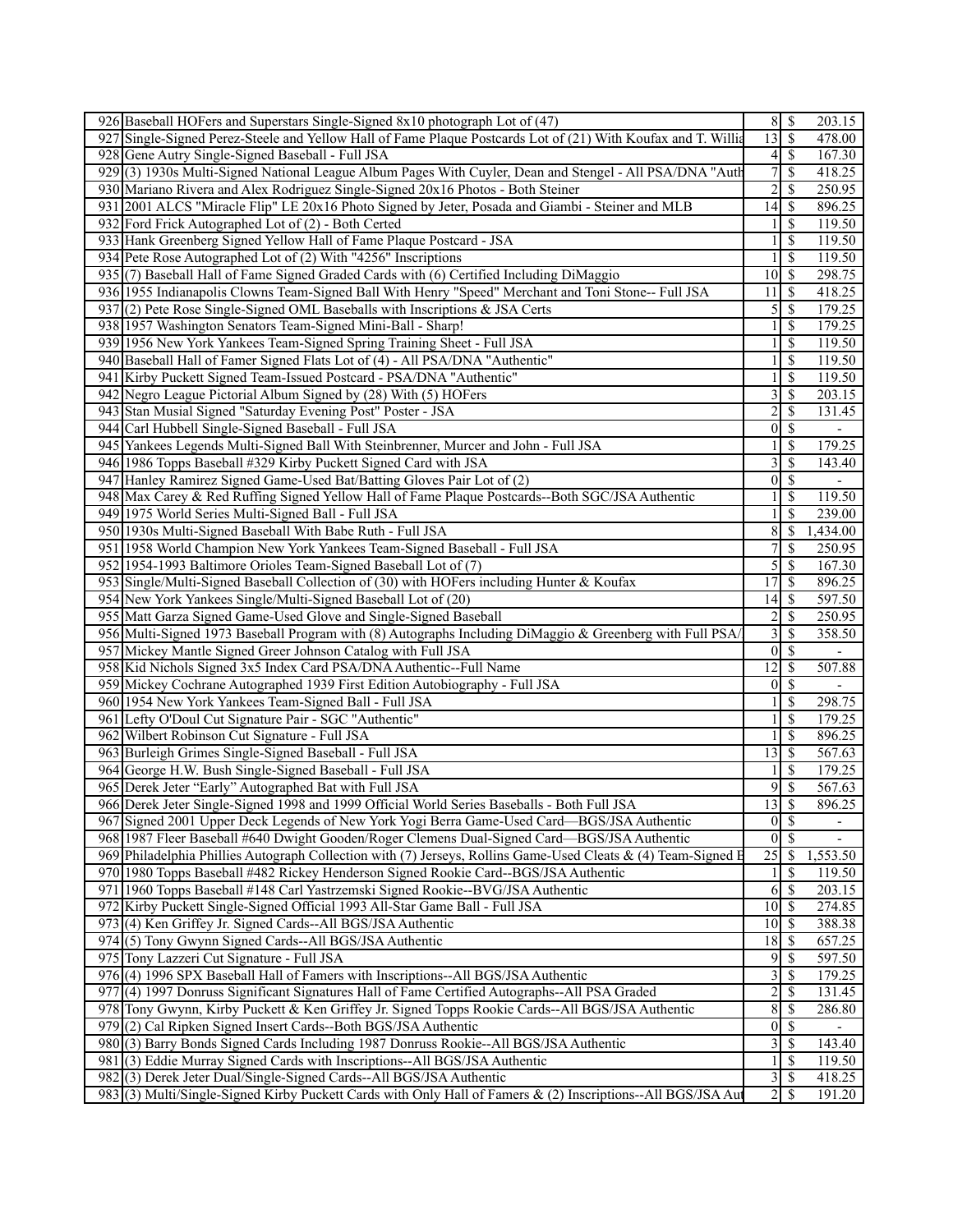|     | 984(3) Nolan Ryan/Rickey Henderson Dual-Signed Cards--All BGS/JSA Authentic                                 |                     | $6 \mid$ \$              | 203.15         |
|-----|-------------------------------------------------------------------------------------------------------------|---------------------|--------------------------|----------------|
|     | 985 Colossal Signed/Unsigned Baseball Treasure Chest of (689) with Baseballs, Cards, Photos & Hats          | 22                  | $\mathcal{S}$            | 1,195.00       |
|     | 986 Ted Williams Single-Signed Bat - Full JSA                                                               | 15                  | l \$                     | 597.50         |
| 987 | Joe DiMaggio Autographed Limted Edition Bat - Full JSA                                                      | 11                  | $\mathcal{S}$            | 836.50         |
|     | 988 Mickey Mantle Autographed Bat With "No. 7" Inscription - UDA                                            | 10                  | -S                       | 1,673.00       |
|     | 989 1969 Seattle Pilots Team-Signed Baseball With Fuentes - Full JSA                                        |                     | \$                       | 448.13         |
|     | 990 New York Yankees Perfect Game Batteries Dual-Signed Ball Lot of (3) - All Full JSA                      | 13                  | $\mathcal{S}$            | 328.63         |
|     | 991 J. DiMaggio, Mantle and T. Williams Single-Signed Baseball Trio                                         | 12                  | $\mathcal{S}$            | 836.50         |
| 992 | 1936 World Champion New York Yankees Team-Signed Ball - Full JSA                                            |                     | \$                       | 1,553.50       |
| 993 | 1969-1982 Baltimore Colts Gameday Program Lot of (60)                                                       | 5                   | \$                       | 167.30         |
|     | 994 Baltimore Colts/Ravens Marching Band and Sidelines Jacket Lot of (4)                                    | 11                  | $\sqrt{3}$               | 286.80         |
|     | 995 1923-2006 University of Notre Dame Football Ticket Stub/Publication/Ephemera Lot of (79) with (5) Rockn | 13                  | $\mathbb{S}$             | 507.88         |
|     | 996 1930-1953 Football Annual/Review Publication Lot of (48) with Complete Illustrated Football Annual Run  | 7                   | $\mathcal{S}$            | 448.13         |
|     | 997 1967-1978 Topps Football Collection of (3,522) Cards with 1971 Topps Near Set (248/263)                 | 15                  | $\mathbf s$              | 478.00         |
|     |                                                                                                             |                     |                          |                |
| 998 | Uncatalogued 1959 Baltimore News-Post Colt Notebook Complete Set (47)                                       | 8                   | \$                       | 239.00         |
| 999 | $(45)$ 1955-1957 Topps & Bowman Football Hall of Famers, Stars & Rookies--Loaded                            | 8                   | -S                       | 274.85         |
|     | 1000 (5) 2014 Football Unopened Hobby Boxes                                                                 | 5                   | $\mathcal{S}$            | 298.75         |
|     | 1001 Dan Marino Autographed "Final Home Game" Framed Panoramic Photo                                        | 3                   | $\mathbb{S}$             | 143.40         |
|     | 1002 1947-1968 University of Maryland Football & Basketball Publication Lot of (21)                         | 6                   | $\mathbb{S}$             | 179.25         |
|     | 1003 Woody Hayes Signed 1968 Newspaper Cut Photograph with Full PSA/DNA                                     | $\overline{c}$      | $\mathcal{S}$            | 203.15         |
|     | 1004 Walter Payton Autographed LE Lithograph with Steiner Holo-Sticker                                      | 5                   | $\overline{\mathcal{S}}$ | 167.30         |
|     | 1005 Johnny Sample Super Bowl III New York Jets Playbook - Incredible Content!                              | 16                  | -\$                      | 657.25         |
|     | 1006(9) 1986-1990 Fleer Basketball Unopened Wax Packs with PSA Graded 1986-87 Fleer                         | $\overline{22}$     | -\$                      | 657.25         |
|     | 1007 Kobe Bryant 2001 NBA Finals Autographed Display-PSA/DNA Certified                                      | 13                  | $\mathbb{S}$             | 274.85         |
|     | 1008 Center Court Basketball HOF Art Postcard Near Set (51/53) & Partial Set (25/53) with (40) Autographed  | 13                  | -\$                      | 418.25         |
|     | 1009 1940s-1990s LaSalle University Basketball Autograph/Photo/Program Collection with Tom Gola             | $\overline{2}$      | $\mathcal{S}$            | 191.20         |
|     | 1010 Autographed Baseball Flats Collection of (124) with Kell, Mize & Rose                                  |                     | $\mathbb{S}$             | 179.25         |
|     | 1011 Oscar Robertson Autograph Lot of (4) - All JSA Certed                                                  | 11                  | \$                       | 298.75         |
|     | 1012 Bobby Knight Autographed Jersey and (2) "Throwing Chair" Photos - All Steiner                          | 3                   | $\mathcal{S}$            | 203.15         |
|     | 1013 Bill Russell, Sam Jones, Oscar Robertson Signed 20x16 1965 All-Star Game Photo - JSA                   | 4                   | $\mathbb{S}$             | 215.10         |
|     | 1014 Bill Russell Autographed Celtics Jersey and (5) Signed Photos - All Certed                             | 5                   | \$                       | 597.50         |
|     | 1015 Pair of Nike "Air Jordan I" Shoes With Right Shoe Signed by Jordan - UDA                               | 23                  | -\$                      | 4,182.50       |
|     | 1016 1973 NBA Champion New York Knicks LE Lithograph Signed by (7) HOFers - Full JSA                        | 3                   | $\mathbb{S}$             | 203.15         |
|     | 1017 8/16/54 Sports Illustrated First Issue with Original Envelope                                          | 6                   | \$                       | 179.25         |
|     | 1018 1940s-1990s Baseball & Football Publication Hoard of (279) with (26) Who's Who in Baseball             | 8                   | -\$                      | 274.85         |
|     | 1019 1966 Baltimore Orioles World Series Game 3 Full Ticket--PSA Authentic                                  |                     | \$                       | 179.25         |
|     | 1020 Aaron HR #715 8x10 Photo Signed by Hank Aaron & Al Downing                                             |                     | \$                       | 119.50         |
|     | 1021 (4) 2008 MLB All-Star Game Full Ticket Sheets from Final Season of Original Yankee Stadium             | 6                   | $\mathbb{S}$             | 191.20         |
|     | 1022 1968 World Series Game 1 PSA 5 Ticket Stub - Bob Gibson 17 Ks                                          |                     | \$                       | 179.25         |
|     | 1023 July 23, 1957 Yankee Stadium SGC "Authentic" Stadium Club Pass From Mickey Mantle Only Career "Cyc     |                     | \$                       | 119.50         |
|     | 1024 1967-1985 St. Louis Cardinals World Series Ticket Stub Lotr of (5)                                     | $\overline{3}$      | $\overline{\mathcal{S}}$ | 143.40         |
|     | 1025 1946 World Series Game 5 Fenway Park Ticket Stub - T. Williams Last Home W.S. Hit                      | $0 \mid \mathsf{S}$ |                          | $\blacksquare$ |
|     | 1026 1935 All-Star Game Cleveland Stadium Ticket Stub - PSA 1                                               | $\overline{0}$      | $\overline{\mathcal{S}}$ |                |
|     | 1027 1929 World Series Game 2 Wrigley Field Full Ticket - PSA "Authentic"                                   | 1                   | <sup>S</sup>             | 179.25         |
|     | 1028 1956 World Series Game 2 Ebbets Field Ticket Stub - PSA 4                                              | $\boldsymbol{0}$    | -\$                      | $\blacksquare$ |
|     | 1029 1956 World Series Game 6 Ebbets Field Printer's Proof Full Ticket - PSA 3                              | $\vert 0 \vert$     | <sup>\$</sup>            | -              |
|     | 1030 1955 World Series Game 5 Ebbets Field Printer's Proof Full Ticket - PSA "Authentic"                    | $\overline{0}$      | $\sqrt{S}$               | ٠              |
|     | 1031 Sonny Liston vs. Floyd Patterson July 22, 1963 Re-Match PSA 7 Full Ticket - Highest Graded             | $\vert 0 \vert$     | $\overline{\mathcal{S}}$ |                |
|     | 1032 1952-1998 College and Pro Football Ticket Stub Lot of (44) With First-Ever Seattle Seahawks Win!       | 3                   | -\$                      | 203.15         |
|     | 1033 1930 Athletics vs. Cardinals Sportsman's Park World Series Program                                     | $\boldsymbol{0}$    | $\overline{\mathcal{S}}$ |                |
|     | 1034(4) 1982-2005 Super Bowl Ticket Stubs                                                                   | 3                   | $\mathcal{S}$            | 143.40         |
|     | 1035 1963-1994 Washington Redskins Program Hoard of (195) With All (5) Super Bowl Programs                  | 16                  | 8                        | 537.75         |
|     | 1036 1946 Brooklyn Dodgers "Phantom" Ebbets Field World Series Program                                      | 6                   | $\sqrt{S}$               | 239.00         |
|     | 1037 1952-1969 New York Yankees Yearbook Run of (25) With 1964 Edition Signed by Mantle                     | 3                   | $\mathbb{S}$             | 657.25         |
|     | 1038 1953 World Series Game 6 PSA 4 Yankee Stadium Full Prnter's Proof Ticket - Highest Graded              | $\vert 0 \vert$     | $\overline{\mathcal{S}}$ |                |
|     | 1039 July 11, 1949 "Night of Champions" PSA 5 Yankee Stadium Full Ticket - Highest Graded                   |                     | S                        | 239.00         |
|     | 1040 1960 World Series Forbes Field Press Pass - PSA "Authentic"                                            | 0                   | $\sqrt{3}$               |                |
|     | 1041 1975 MLB All-Star Game County Stadium Full Ticket - PSA 4                                              |                     | $2\sqrt{3}$              | 262.90         |
|     |                                                                                                             |                     |                          |                |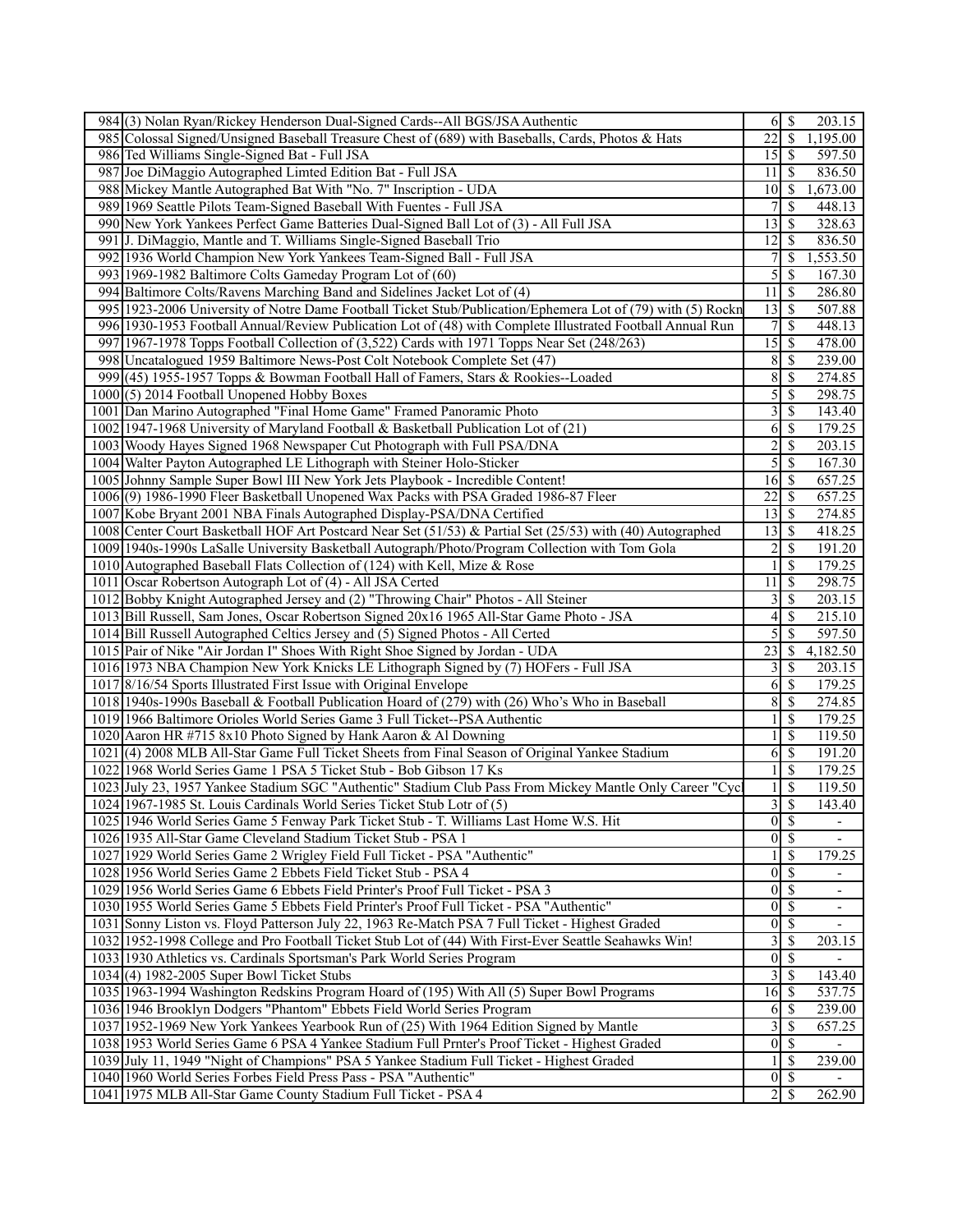| 1042 Mike Piazza September 1, 1992 MLB Debut Full Ticket - PSA 5 (MK)                                                                    | $0 \mid$ \$                 |                          | $\overline{\phantom{a}}$     |
|------------------------------------------------------------------------------------------------------------------------------------------|-----------------------------|--------------------------|------------------------------|
| 1043 Albert Pujols First Career Grand Slam September 21, 2001 Full Ticket - PSA "Authentic"                                              | $\vert 0 \vert$             | $\overline{\mathcal{S}}$ |                              |
| 1044 Derek Jeter First-Ever Yankee Stadum Home Run June 5, 1996 PSA 8 Full Ticket                                                        | 2                           | <sup>\$</sup>            | 191.20                       |
| 1045 1990 Army vs. Navy Football 100th Anniversary Game Full Ticket PSA 6--None Better                                                   | 0                           | $\mathbb{S}$             |                              |
| 1046 2013 Peyton Manning Record Breaking Season Passing Yards Full Ticket--PSA 10                                                        |                             | S                        | 179.25                       |
| 1047 February 1978 Muhammad Ali vs. Leon Spinks Ticket Stub PSA 1                                                                        |                             | \$                       | 239.00                       |
| 1048 1976 George Foreman vs. Joe Frazier Ringside Table Pass PSA 6--Only Graded                                                          | $\mathbf{0}$                | $\overline{\mathcal{S}}$ |                              |
| 1049 1951 NBA First All-Star Game Program                                                                                                | $\overline{9}$              | $\overline{\mathcal{S}}$ | 537.75                       |
| 1050 1990 Baseball All-Star Game Full Ticket PSA 3                                                                                       |                             | $\mathcal{S}$            | 179.25                       |
| 1051 2009 New York Yankees Home Opener Legends Suite Full Ticket PSA 9                                                                   | $\boldsymbol{0}$            | $\mathcal{S}$            | $\overline{\phantom{a}}$     |
| 1052 1972 World Series Game 1 Riverfront Stadium Full Ticket - PSA 4                                                                     |                             | \$                       | 59.75                        |
| 1053 1998 World Series Game Game One Full Ticket PSA 6--Yankees vs. Padres                                                               | $\mathbf{0}$                | $\mathcal{S}$            |                              |
| 1054 1999 World Series Game 4 Full Ticket PSA 3--Clincher                                                                                | $\mathbf{0}$                | $\mathcal{S}$            | $\qquad \qquad \blacksquare$ |
| 1055 1964 New York Yankees Full Ticket Mickey Mantle Home Run #442--PSA 5                                                                | $\vert 0 \vert$             | \$                       | $\overline{\phantom{0}}$     |
| 1056 1964 New York Yankees Full Ticket Mickey Mantle Home Run #434--PSA 6                                                                | $\boldsymbol{0}$            | $\mathcal{S}$            | $\overline{\phantom{0}}$     |
| 1057 1964 New York Yankees Full Ticket Mickey Mantle Home Run #450/2,000th Hit--PSA 5                                                    |                             | \$                       | $\overline{1}19.50$          |
| 1058 September 17, 1939 "Johnny Stone Day" Griffith Stadium Washington Senators Program                                                  |                             | $\mathbb{S}$             | 179.25                       |
| 1059 1956 World Series Game 5 Yankee Stadium Program Signed by Don Larsen - SGC                                                          | 5                           | $\mathcal{S}$            | 167.30                       |
| 1060 Sam Snead Signed Personal Check Lot of (10)                                                                                         | 7                           | $\mathbb{S}$             | 262.90                       |
| 1061 Denis Potvin Record Setting Game Signed Score Sheet Lot of (3)—All JSA                                                              | 1                           | $\mathbb{S}$             | 59.75                        |
| 1062 1950s-2000s Hockey Media/Press Materials with Hall of Fame & All-Star Game Content                                                  | 7                           | $\mathbb{S}$             | 388.38                       |
| 1063 1964 Beatles U.S. Concert News Service Photo                                                                                        | $\boldsymbol{0}$            | $\mathbb{S}$             |                              |
| 1064 Al Capp Signed 1974 LE Serigraph Artist Proof "Suit O' Clothes"                                                                     | 1                           | $\mathcal{S}$            | 119.50                       |
| 1065 Gordie Howe Signed LE "1979 WHA All-Star Game" Jersey with "Mr. Hockey" Inscription                                                 | 11                          | $\mathcal{S}$            | 298.75                       |
| 1066 Mark Messier Autographed "1982 Oilers" Throwback Jersey with "5X Champs" Inscription and Steiner CO.                                | 11                          | -\$                      | 286.80                       |
| 1067 Mario Lemieux Signed LE Pittsburgh Penguins Jersey with "Cups 91-92" Inscription                                                    | 16                          | l \$                     | 358.50                       |
| 1068 Mario Lemieux Autographed LE Pittsburgh Penguins Jersey with Last Game "12-16-05" Inscription                                       | 11                          | \$                       | 286.80                       |
| 1069 Patrick Roy & Martin Brodeur Certified Autograph Pair--Both BGS 9.5-10                                                              | $\overline{0}$              | -S                       |                              |
| 1070 2006-07 Upper Deck The Cup Wayne Gretzky Certified Auto/Patch--BGS 8/Auto 10                                                        | 5                           | -S                       | 227.05                       |
| 1071 2005-06 SPX #191 Sidney Crosby Rookie Certified Auto/Jersey--BGS 9/Auto 10                                                          | 5                           | \$                       | 328.63                       |
| 1072(2) 2005-06 Sidney Crosby Certified Auto Rookies--Both BGS 9.5/Auto 10                                                               | 5                           | -\$                      | 328.63                       |
| 1073 (3) 2007-08 Upper Deck Trilogy Certified Autographs with Crosby, Malkin & Ovechkin-All BGS 9.5-10                                   |                             | $\mathcal{S}$            | 239.00                       |
| 1074(5) 2006-2008 Upper Deck Hockey Hall of Fame Certified Autographs with Howe, Hull & Orr                                              | 4                           | \$                       | 215.10                       |
| 1075 (6) 2005-2009 Upper Deck Masterpieces & Beehive Hockey 5x7 Certified Autographs with Howe/Hull, Ler                                 | 2                           | -S                       | 191.20                       |
| 1076 Multi-Sport Autograph Lot of (50+) With Mays, Mikan and Unitas - Loaded!                                                            | 11                          | <b>S</b>                 | 717.00                       |
| 1077 (4) 2014 Multi/Non-Sport Unopened Hobby Boxes Plus Factory Set                                                                      | 11                          | -S                       | 358.50                       |
| 1078 (3) 2014-15 Upper Deck Hockey Product Unopened Hobby Boxes                                                                          | 4                           | -\$                      | 155.35                       |
| 1079 1845-1985 U.S. Coin & Commemorative Collection with 19th Century Types                                                              | 18                          | 8                        | 448.13                       |
| 1080 1990s-2000s Lead Toy Soldier Collection of (135) with Britains                                                                      | $14 \overline{\smash{)}\,}$ |                          | 418.25                       |
| 1081 1979-80 O-Pee-Chee Hockey #18 Wayne Gretzky Rookie                                                                                  | $\overline{\mathbf{c}}$     | <sup>\$</sup>            | 131.45                       |
| 1082 2006-07 Upper Deck Black Diamond Wayne Gretzky Certified Autograph BGS 8.5/Auto 10                                                  | $\overline{3}$              | $\overline{\mathcal{S}}$ | 143.40                       |
| 1083 (4) 2007-08 Upper Deck Masterpieces Hockey Certified Autographs with Bobby Orr                                                      | 3S                          |                          | 143.40                       |
| 1084 1967-1975 Baltimore Bays & Comets Soccer Program/Ticket Stub Lot of (20)                                                            | 7                           | $\overline{\mathcal{S}}$ | 191.20                       |
| 1085 1950s-1970 Cartoon/TV Show/Funny Comic Book Treasure Chest Lot of (74)                                                              |                             | -\$                      | 119.50                       |
| 1086 Medal of Honor Winner Signed Display Lot of (2) with Commander Fluckey & Sgt. Paige                                                 | $\overline{c}$              | $\mathcal{S}$            | 143.40                       |
| 1087 1970s Key Early Issue Comic Book Lot of (62)                                                                                        | 18                          | -S                       | 597.50                       |
| 1088 J. Edgar Hoover 1948 Signed FBI Document - JSA                                                                                      | $\vert 0 \vert$             | 8                        | $\overline{\phantom{a}}$     |
| 1089 Harry Truman Signed Index Card--PSA/DNA Authentic                                                                                   | 11                          | $\mathcal{S}$            | 250.95                       |
| 1090 Multi-Sport Autographed 3x5 Index Card Lot of (530+) Loaded with HOFers & Stars                                                     | 9                           | -\$                      | 657.25                       |
| 1091 1960s-1990s Marvel Comic Book Balance of Collection Lot of (580+)                                                                   |                             | $\mathcal{S}$            | 191.20                       |
|                                                                                                                                          | $\overline{c}$              | $\mathbb{S}$             | 119.50                       |
| 1092 (20) Travis Zajac Signed Jersey Numbers<br>1093(4) 1971-1981 Topps Basketball Graded Cards with (2) Erving, Bird RC and Chamberlain | $\overline{2}$              | S                        | 131.45                       |
|                                                                                                                                          | 15                          |                          |                              |
| 1094 1961-62 Shirriff/Salada Hockey Coins Complete Set (120) in Original Team Shields (6)                                                |                             | - S                      | 1,015.75                     |
| 1095 1968-1969 Topps Hockey Near Set of (130/132) Cards                                                                                  | 12                          | $\mathcal{S}$            | 717.00                       |
| 1096 (20) Jackie Smith Signed Jersey Numbers<br>1097 (19) Billy Shaw Signed Jersey Numbers                                               |                             | \$<br>-S                 | 119.50<br>119.50             |
| 1098 (10) Don Sutton Autographed Uniform Numerals                                                                                        |                             | $\mathbb{S}$             | 143.40                       |
|                                                                                                                                          | 3                           | - \$                     |                              |
| 1099 (10) Toni Kukoc Signed Jersey Numbers                                                                                               | $\frac{1}{2}$               |                          | 119.50                       |